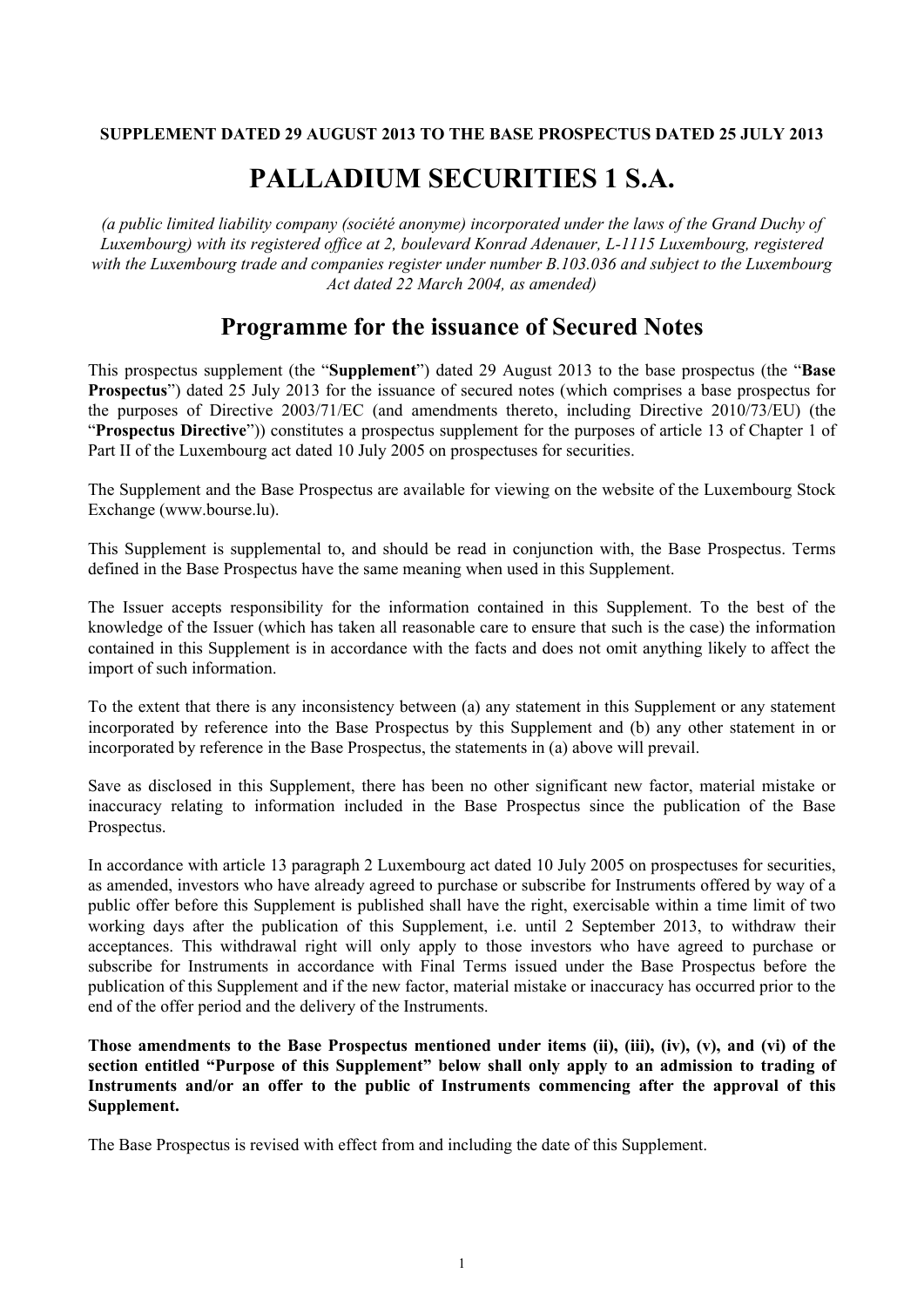## **Table of Contents**

## **Purpose of this Supplement**

The purpose of this Supplement is to:

- (i) amend Element C.5 of the Summary to include the section "Void transfer or other disposition and forced transfer" and amend Element C.9 of the Summary to include: (a) "Redemption at option of the Issuer for Regulatory Event" as an additional circumstance under which Instruments may be cancelled; and (b) consequential amendments;
- (ii) amend paragraphs 7 and 8 of the General Description of the Notes to incorporate consequential amendments as a result of the inclusion of "Redemption at option of the Issuer for Regulatory Event" as an additional circumstance under which Instruments may be cancelled, and insert "Void transfer or other disposition and forced transfer" as a new section 9 of the General Description of the Notes;
- (iii) amend the definitions of "Early Termination Amount", "Early Termination Interest Period" and "Early Termination Valuation Date" in the General Conditions to include references to General Condition 7.5 (*Redemption at option of the Issuer for Regulatory Event*);
- (iv) amend General Condition 7.2 (*Early Termination*) and General Condition 8.5 (*Enforceability*) to include references to General Condition 7.5 (*Redemption at option of the Issuer for Regulatory Event*);
- (v) amend General Condition 7.5 (*Redemption at option of the Issuer for Regulatory Event*) to combine limbs (a) and (b) of the definition of "Regulatory Event" contained therein; and
- (vi) amend the definitions of "Early Termination Amount", "Early Termination Interest Period" and "Early Termination Valuation Date" in the Glossary to include references to General Condition 7.5 (*Redemption at option of the Issuer for Regulatory Event*).

## **Amendment of Summary**

The Summary of the Base Prospectus is deleted in its entirety and replaced with the Summary as set out in Schedule 1 hereto. For the purposes of readability, amendments have been marked with a double underline.

## **Amendment of General Description of the Programme**

The General Description of the Programme as set out in the Base Prospectus is deleted in its entirety and replaced with the General Description of the Programme as set out in Schedule 2 hereto. For the purposes of readability, amendments have been marked with a double underline.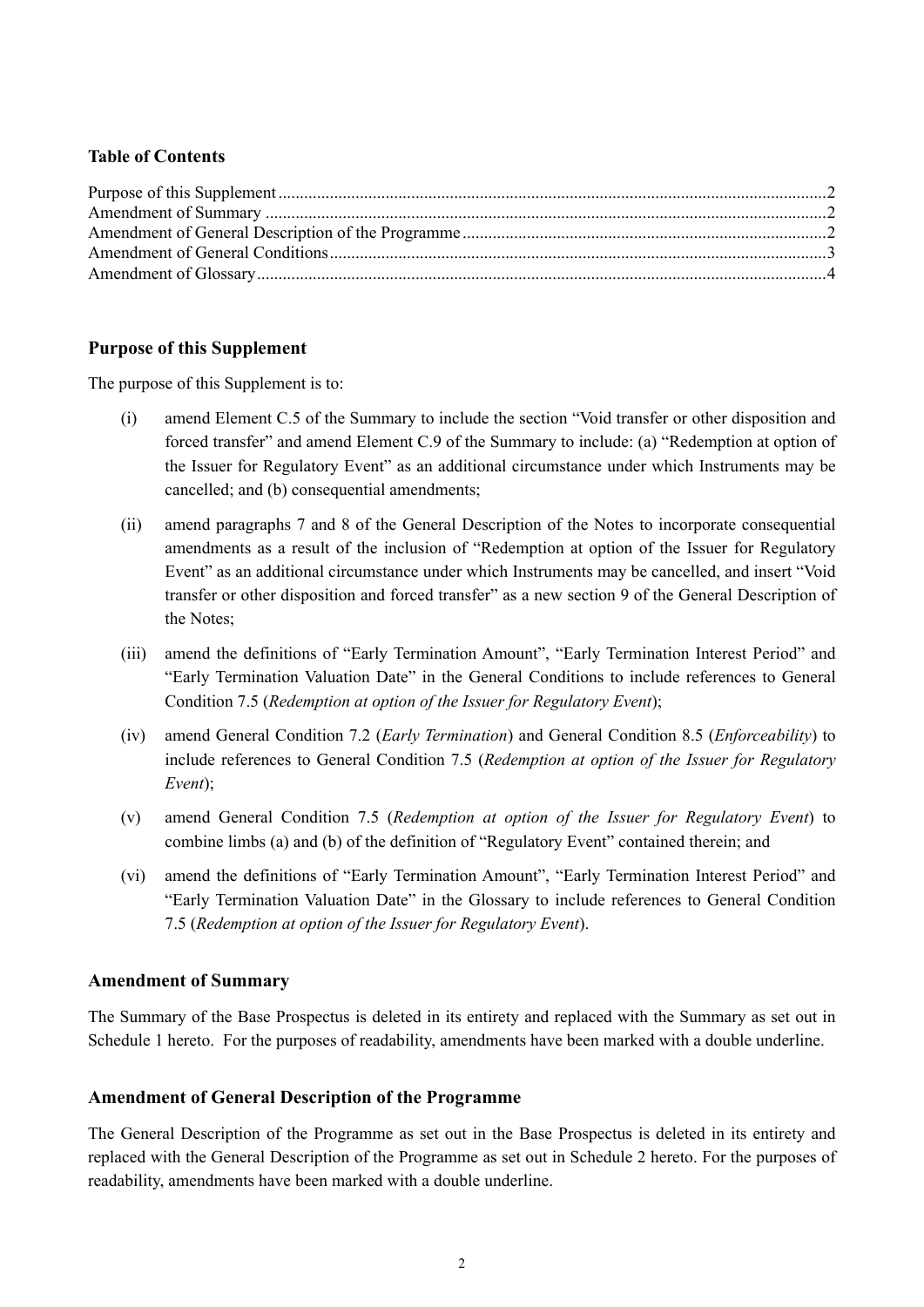## **Amendment of General Conditions**

- (1) The definition of "**Early Termination Amount**" on page 72 of the Base Prospectus shall be amended by the insertion of the words ", General Condition 7.5 (*Redemption at option of the Issuer for Regulatory Event*)" immediately after the words "General Condition 7.3 (*Mandatory cancellation*)".
- (2) The definition of "**Early Termination Interest Period**" on page 72 of the Base Prospectus shall be amended by the insertion of the words ", General Condition 7.5 (*Redemption at option of the Issuer for Regulatory Event*)" immediately after the words "General Condition 7.3 (*Mandatory cancellation*)".
- (3) The definition of "**Early Termination Valuation Date**" on page 72 of the Base Prospectus shall be amended by the insertion of the words ", General Condition 7.5 (*Redemption at option of the Issuer for Regulatory Event*)" immediately after the words "General Condition 7.3 (*Mandatory cancellation*)".
- (4) General Condition 7.2 on page 89 of the Base Prospectus shall be amended by the insertion of the words ", General Condition 7.5 (*Redemption at option of the Issuer for Regulatory Event*)" immediately after the words "General Condition 7.3 (*Mandatory cancellation*)".
- (5) General Condition 7.4 on page 91 of the Base Prospectus shall be amended by the replacement of the words "Redemption at option of the Issuer on void transfer or other disposition" with the words "Void transfer or other disposition and forced transfer" in the heading thereof.
- (6) General Condition 7.5 on page 92 of the Base Prospectus shall be amended by the replacement of the words "Regulatory Redemption Event" with the words "Regulatory Event" in the heading thereof.
- (7) General Condition 7.5 on page 92 of the Base Prospectus shall be amended by the replacement of the definition of "**Regulatory Event**" contained therein with:

""**Regulatory Event**" means the occurrence of any of the following (including, without limitation, in connection with the application of the Alternative Investment Fund Managers Directive 2011/61/EU): (a) as a result of an implementation or adoption of, or change in, law, regulation, interpretation, action or response of a regulatory authority or (b) as a result of the promulgation of, or any interpretation by any court, tribunal, government or regulatory authority with competent jurisdiction (a "**Relevant Authority**") of, any relevant law or regulation or (c) as a result of the public or private statement or action by, or response of, any Relevant Authority or any official or representative of any Relevant Authority acting in an official capacity, such that it is or will be unlawful or there is a reasonable likelihood of it being unlawful for (i) the Issuer to maintain the Instruments or that the maintenance of the existence of the Instruments would make it unlawful to maintain the existence of any other instruments issued by the Issuer or, (ii) for the Issuer or Deutsche Bank AG, London Branch in its capacity as Advisor to perform any duties in respect of the Instruments."

(8) General Condition 8.5 on page 97 of the Base Prospectus shall be amended by the insertion of the words ", General Condition 7.5 (*Redemption at option of the Issuer for Regulatory Event*)" immediately after the words "General Condition 7.3 (*Mandatory cancellation*)".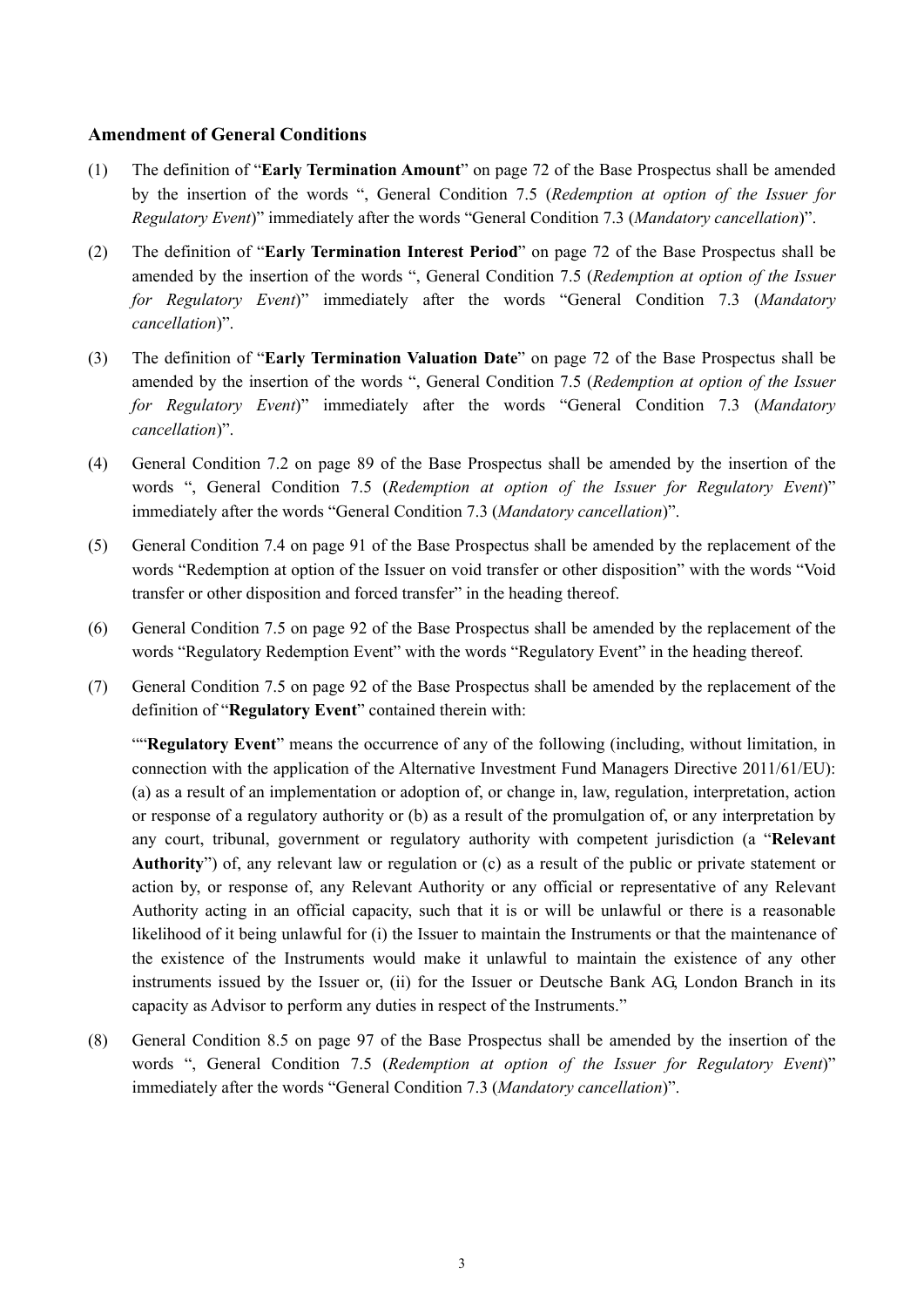## **Amendment of Glossary**

- (1) The definition of "**Early Termination Amount**" on page 176 of the Base Prospectus shall be amended by the insertion of the words ", General Condition 7.5 (*Redemption at option of the Issuer for Regulatory Event*)" immediately after the words "General Condition 7.3 (*Mandatory cancellation*)".
- (2) The definition of "**Early Termination Interest Period**" on page 176 of the Base Prospectus shall be amended by the insertion of the words ", General Condition 7.5 (*Redemption at option of the Issuer for Regulatory Event*)" immediately after the words "General Condition 7.3 (*Mandatory cancellation*)".
- (3) The definition of "**Early Termination Valuation Date**" on page 177 of the Base Prospectus shall be amended by the insertion of the words ", General Condition 7.5 (*Redemption at option of the Issuer for Regulatory Event*)" immediately after the words "General Condition 7.3 (*Mandatory cancellation*)".

**Palladium Securities 1 S.A. 2, boulevard Konrad Adenauer L-1115 Luxembourg R.C.S. Luxembourg B.103.036**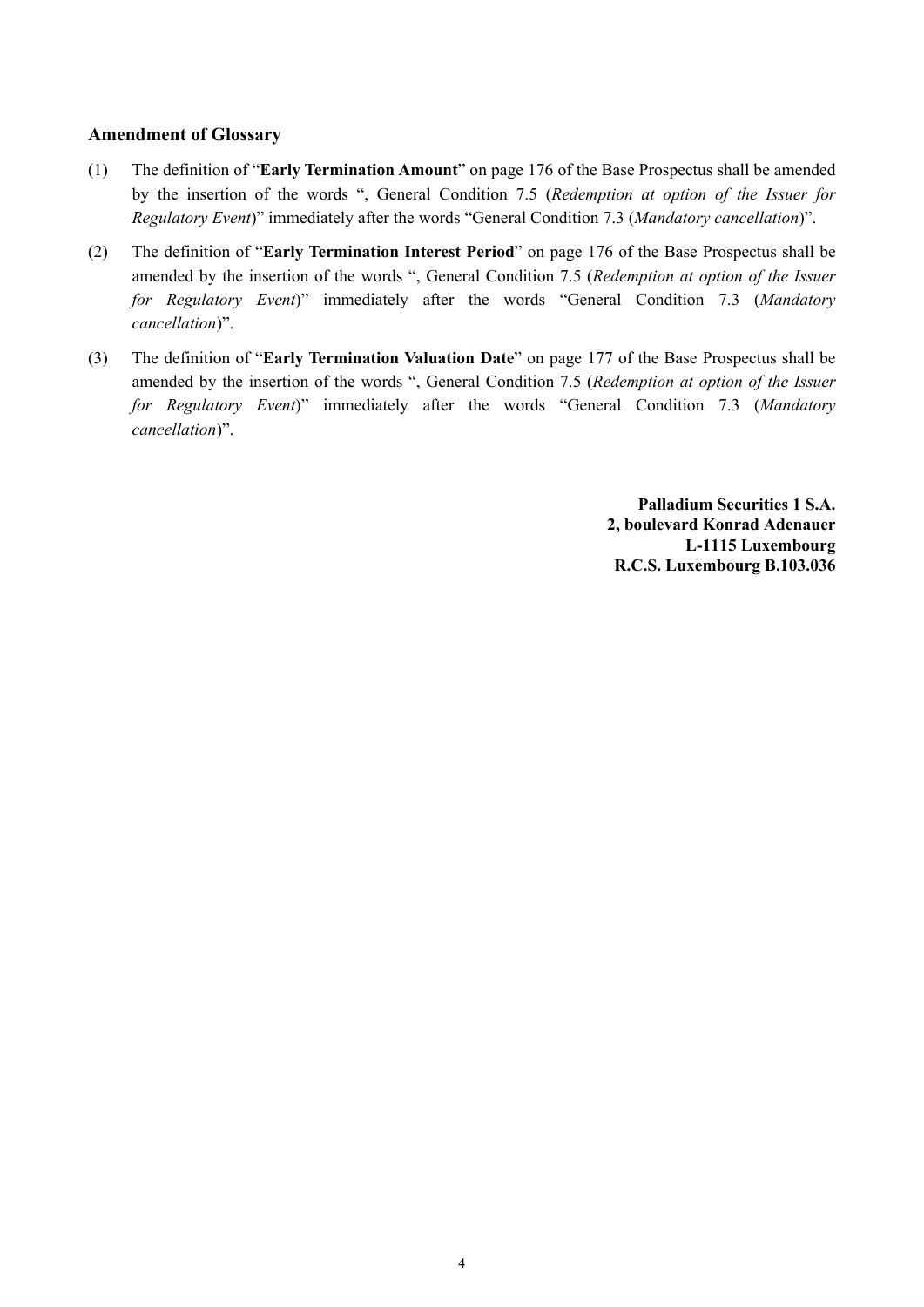## **Schedule 1 SUMMARY**

*Summaries are made up of disclosure requirements known as "Elements". These elements are numbered in Sections A – E (A.1 – E.7).*

*This summary contains all the Elements required to be included in a summary for this type of securities and Issuer. Because some Elements are not required to be addressed, there may be gaps in the numbering sequence of the Elements.*

*Even though an Element may be required to be inserted in the summary due to the type of securities and Issuer, it is possible that no relevant information can be given regarding the Element. In this case a short description of the Element is included in the summary with the mention of "not applicable".*

| <b>Element</b> | <b>Description</b><br>of<br><b>Element</b> | Disclosure requirement                                                                                                                                                                                                                                                                                                                                                                                                                                                                                                                                                                                                                    |
|----------------|--------------------------------------------|-------------------------------------------------------------------------------------------------------------------------------------------------------------------------------------------------------------------------------------------------------------------------------------------------------------------------------------------------------------------------------------------------------------------------------------------------------------------------------------------------------------------------------------------------------------------------------------------------------------------------------------------|
| A.1            | Warnings                                   | This summary should be read as an introduction to the Base Prospectus.                                                                                                                                                                                                                                                                                                                                                                                                                                                                                                                                                                    |
|                |                                            | Any decision to invest in the Instruments should be based on consideration of<br>the Base Prospectus as a whole by the investor.                                                                                                                                                                                                                                                                                                                                                                                                                                                                                                          |
|                |                                            | Where a claim relating to the information contained in the Base Prospectus is<br>brought before a court, the plaintiff investor might, under the national<br>legislation of the Member States, have to bear the costs of translating the Base<br>Prospectus before the legal proceedings are initiated.                                                                                                                                                                                                                                                                                                                                   |
|                |                                            | Civil liability attaches only to those persons who have tabled this summary<br>including any translation thereof, but only if this summary is misleading,<br>inaccurate or inconsistent when read together with the other parts of the Base<br>Prospectus or it does not provide, when read together with the other parts of the<br>Base Prospectus, key information in order to aid investors when considering<br>whether to invest in the Instruments.                                                                                                                                                                                  |
| A.2            | Consent                                    | The Company consents to the use of the Base Prospectus in Austria, Belgium,<br>Germany, Italy, Spain, Poland, Portugal, and Switzerland and accepts<br>responsibility for the content of the Base Prospectus also with respect to the<br>subsequent resale or final placement of securities by any financial intermediary<br>which was given consent to use the Base Prospectus. This consent is valid for<br>12 months from the date of publication of the Base Prospectus.<br>Investors should be aware that information on the terms and conditions of<br>the offer by any financial intermediary shall be provided at the time of the |
|                |                                            | offer by the financial intermediary.                                                                                                                                                                                                                                                                                                                                                                                                                                                                                                                                                                                                      |

**Section A – Introduction and warnings**

#### **Section B – Issuer**

| Element | <b>Description of</b><br>Element                       | Disclosure requirement                                                                       |
|---------|--------------------------------------------------------|----------------------------------------------------------------------------------------------|
| B.1     | Legal and<br>Commercial<br>Name of the<br><i>ssuer</i> | Palladium Securities 1 S.A. (the "Company") acting in respect of a specified<br>compartment. |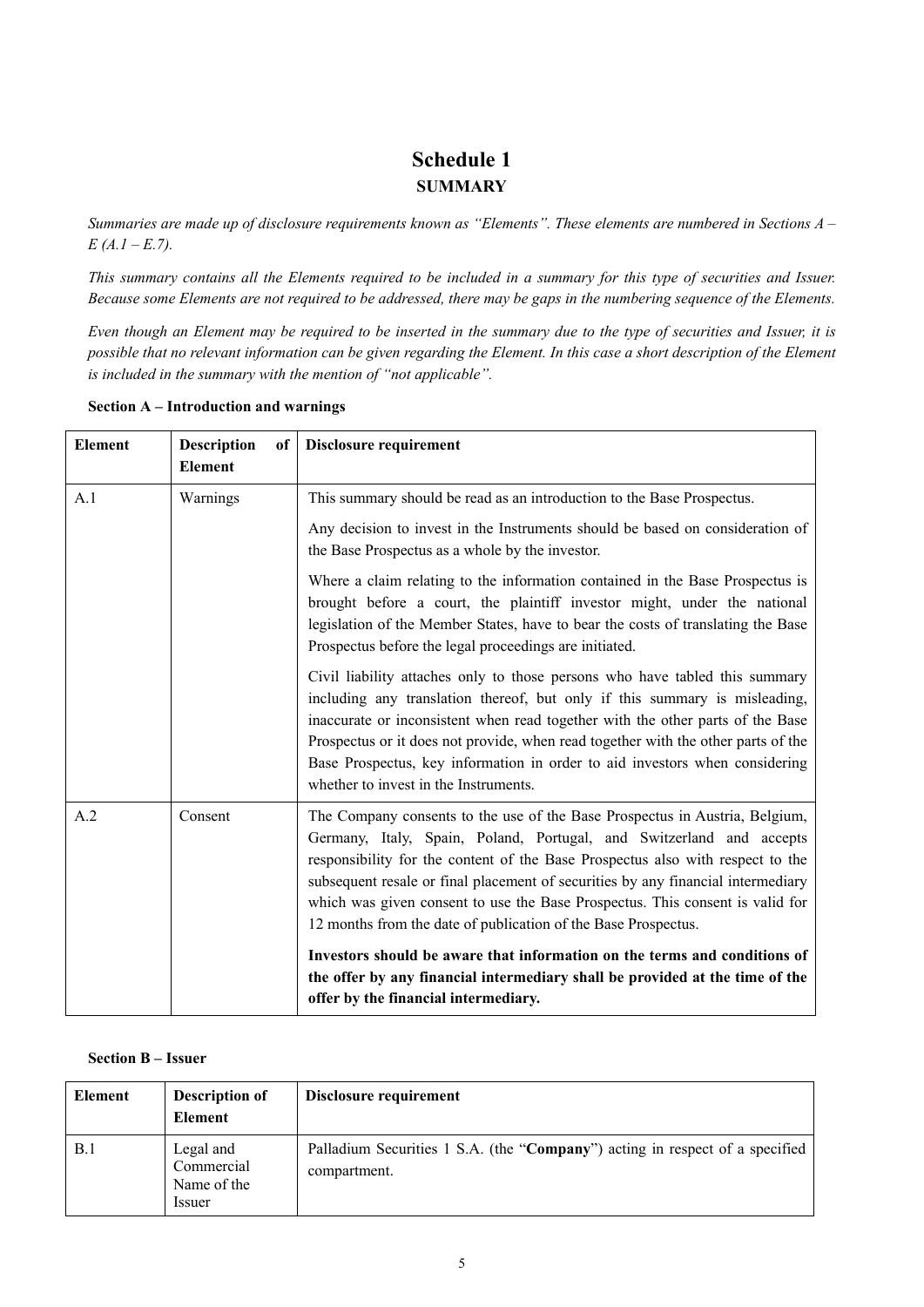| B.2         | Domicile /Legal<br>Form /Legislation<br>/Country of<br>Incorporation | The Company is domiciled in Luxembourg and is a public limited liability<br>company (société anonyme) incorporated under the laws of the Grand Duchy of<br>Luxembourg. It was incorporated in Luxembourg on 8 September 2004.                                                                                                                                                                                                                                                                                                                                                                                                                                                                                                                                                                                                |
|-------------|----------------------------------------------------------------------|------------------------------------------------------------------------------------------------------------------------------------------------------------------------------------------------------------------------------------------------------------------------------------------------------------------------------------------------------------------------------------------------------------------------------------------------------------------------------------------------------------------------------------------------------------------------------------------------------------------------------------------------------------------------------------------------------------------------------------------------------------------------------------------------------------------------------|
| <b>B.16</b> | Control of Issuer                                                    | The Company has 181,818 ordinary shares, all of which are fully paid and are<br>held by two companies, The Freesia Charitable Trust and Anson Fund<br>Managers Limited, on trust for charitable purposes. Such holders have no<br>beneficial interest in and derive no benefit (other than any expenses for acting<br>as share trustee) from their holding of the issued shares. They will apply any<br>income derived by them from the Company solely for charitable purposes.                                                                                                                                                                                                                                                                                                                                              |
| <b>B.17</b> | Credit ratings                                                       | The Series of Instruments is [unrated] [rated by [S&P entity] [Moody's<br>entity][DBRS entity][•]][expected to be rated on or about the Issue Date by<br>[S&P entity][Moody's entity][DBRS entity][•]. [The rating of the Instruments (if<br>any) will be published on the website of the Luxembourg Stock Exchange<br>(www.bourse.lu) and on the website www.it.investmentprodukte.db.com on or<br>about the Issue Date. No assurance is given that the Instruments will have a<br>particular rating, or any rating at all, on or about the Issue Date].                                                                                                                                                                                                                                                                    |
|             |                                                                      | $[$ [S&P entity][Moody's entity][DBRS entity] is established in the European<br>Union and registered under Regulation (EC) No 1060/2009 on credit rating<br>agencies.] [The rating of the Series of Instruments will be treated as having<br>been issued by a credit rating agency established in the European Union and<br>registered under Regulation (EC) No 1060/2009 on credit rating agencies (the<br>"CRA Regulation").] [[ $\bullet$ ] [is]/[are] established in the European Union and<br>[has]/[have each] applied for registration under Regulation (EC) No 1060/2009,<br>although the result of such application has not yet been determined.] $\lfloor \cdot \rfloor$<br>[is]/[are] not established in the European Union and [has]/[have] not applied for<br>registration under Regulation (EC) No 1060/2009.] |
| <b>B.20</b> | Special Purpose<br>Vehicle                                           | The Company is a special purpose vehicle for the purpose of issuing asset<br>backed securities.                                                                                                                                                                                                                                                                                                                                                                                                                                                                                                                                                                                                                                                                                                                              |
| <b>B.21</b> | Principal<br>activities and<br>global overview<br>of parties         | The Company's principal activities are to enter into, perform and serve as a<br>vehicle issuing asset backed securities for any securitisation transactions as<br>permitted under the Securitisation Act 2004.                                                                                                                                                                                                                                                                                                                                                                                                                                                                                                                                                                                                               |
|             |                                                                      | Deutsche Trustee Company Limited of Winchester House, 1 Great Winchester<br>Street, London EC2N 2DB, United Kingdom, will act as trustee in respect of<br>the Series of Instruments (the "Trustee"). Deutsche Bank AG, acting through its<br>London Branch, located at Winchester House, 1 Great Winchester Street,<br>London EC2N 2DB, United Kingdom, will act as Arranger, Principal Agent and<br>Paying Agent in respect of the Series of Instruments. Deutsche Bank<br>Luxembourg S.A. will act as Custodian[, Listing Agent, Servicer and<br>Luxembourg Paying Agent] in respect of the Series of Instruments. Deutsche<br>Trustee Company Limited, Deutsche Bank AG, acting through its London<br>Branch and Deutsche Bank Luxembourg S.A. are each members of the<br>Deutsche Bank Group.                            |
|             |                                                                      | [[Deutsche Bank AG, acting through its London Branch][Deutsche Bank AG,<br>acting through its Frankfurt Branch] will act as [Hedging Counterparty,]<br>[Calculation Agent,] [Selling Agent] [and/or] [Dealer].]                                                                                                                                                                                                                                                                                                                                                                                                                                                                                                                                                                                                              |
|             |                                                                      | Deutsche Bank Aktiengesellschaft ("Deutsche Bank AG") is a banking<br>institution and a stock corporation incorporated under the laws of Germany and                                                                                                                                                                                                                                                                                                                                                                                                                                                                                                                                                                                                                                                                         |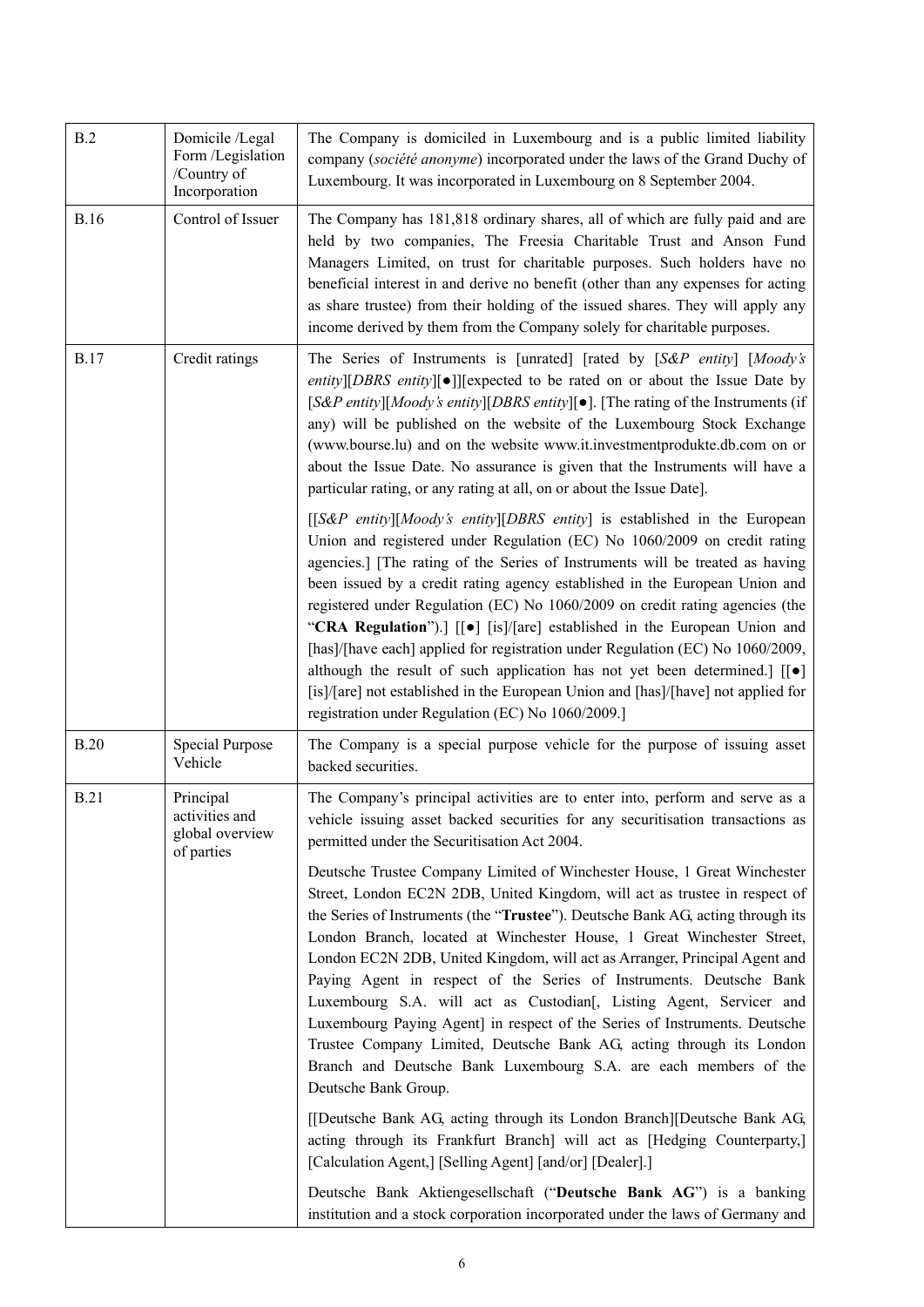|             |                                     | has its registered office in Frankfurt am Main, Germany. It maintains its head<br>office at Taunusanlage 12, 60325 Frankfurt am Main and branch offices in<br>Germany and abroad including in London, New York, Sydney, Tokyo and an<br>Asia-Pacific Head Office in Singapore which serve as hubs for its operations in<br>the respective regions.                                                                                                                                                                                                                                                                                                                                  |
|-------------|-------------------------------------|-------------------------------------------------------------------------------------------------------------------------------------------------------------------------------------------------------------------------------------------------------------------------------------------------------------------------------------------------------------------------------------------------------------------------------------------------------------------------------------------------------------------------------------------------------------------------------------------------------------------------------------------------------------------------------------|
|             |                                     | Deutsche Bank AG is the parent company of a group consisting of banks,<br>capital market companies, fund management companies, a property finance<br>company, instalment financing companies, research and consultancy companies<br>and other domestic and foreign companies (the "Deutsche Bank Group").                                                                                                                                                                                                                                                                                                                                                                           |
| <b>B.22</b> | Operations                          | Not applicable. The Company has commenced operations and financial<br>statements are available.                                                                                                                                                                                                                                                                                                                                                                                                                                                                                                                                                                                     |
| <b>B.23</b> | Key financial<br>information        | The summary information below is extracted from the Issuer's audited accounts<br>as at 31 January 2012 and 31 January 2013:<br><b>Total Assets:</b><br>31 January 2012 - EUR 1,941,190,137<br>31 January 2013 - EUR 3,053,453,801<br><b>Total Liabilities:</b><br>31 January 2012 - EUR 1,941,190,137<br>31 January 2013 - EUR 3,053,453,801<br><b>Total Charges:</b><br>31 January 2012 - EUR 92,022,526<br>31 January 2013 - EUR 253,272,272<br>Total income:                                                                                                                                                                                                                     |
|             |                                     | 31 January 2012 - EUR 92,022,526<br>31 January 2013 - EUR 253,272,272                                                                                                                                                                                                                                                                                                                                                                                                                                                                                                                                                                                                               |
| <b>B.24</b> | Material adverse<br>change          | Not applicable. There has been no material adverse change in the financial<br>position or prospects of the Company since the date of the latest audited<br>accounts dated 31 January 2013.                                                                                                                                                                                                                                                                                                                                                                                                                                                                                          |
| <b>B.25</b> | Description of<br>underlying assets | The Company acting in respect of one of its compartments (the "Issuer") will<br>use the proceeds from the issue of the Series of Instruments to purchase the<br>Collateral which will form part of the Series Assets [and enter into the Hedging<br>Agreement]. The Series Assets for the Compartment will include the proceeds<br>of the issue of the Series of Instruments, the Collateral, [the hedging agreement<br>(the "Hedging Agreement") between the Issuer and the hedging counterparty<br>("Hedging Counterparty") in respect of the Series of Instruments,] [any<br>hedging collateral] [and any proceeds from any relevant Hedging Agreement].<br>See item B.28 below. |
|             |                                     | The Series Assets have characteristics whereby, taken together, they<br>demonstrate a capacity to produce funds to service the Issuer's obligations to<br>make payments due and payable under the Instruments.                                                                                                                                                                                                                                                                                                                                                                                                                                                                      |
|             |                                     | [Insert if "Option Premium" will be Applicable: On the Issue Date, the nominal<br>amount of Collateral to be delivered to the Issuer under the Hedging Agreement<br>will exceed the Aggregate Nominal Amount of the Instruments. The difference<br>between the nominal amount of the Collateral and the Aggregate Nominal<br>Amount of the Instruments on the Issue Date is equal to $[•]$ . This excess<br>amount shall be payable by the Issuer to the Hedging Counterparty (whether at                                                                                                                                                                                           |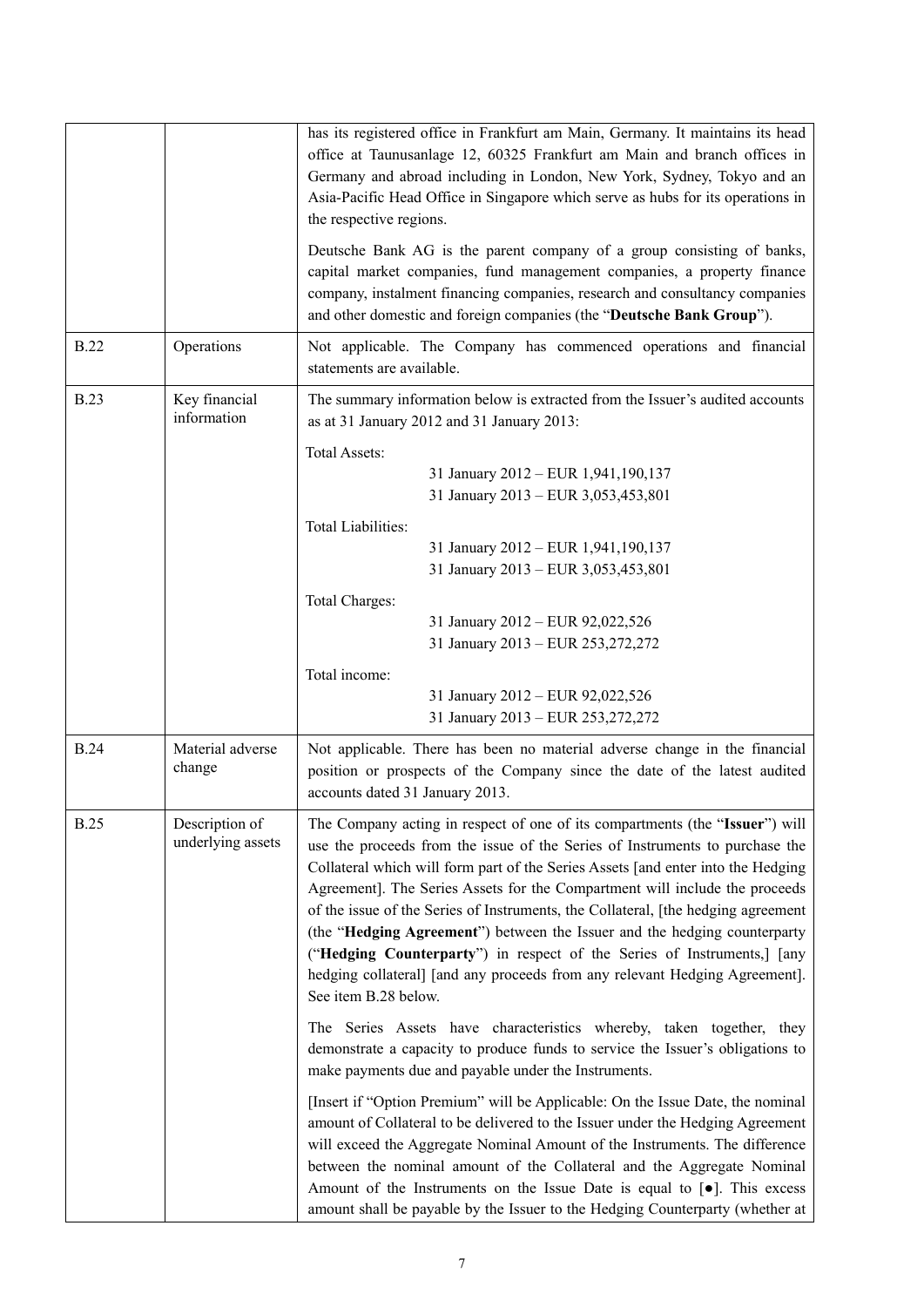|  | maturity or otherwise) be way of a final exchange under the Hedging                            |
|--|------------------------------------------------------------------------------------------------|
|  | Agreement. This amount represents the premium payable to the Hedging                           |
|  | Counterparty by the Issuer in respect of an option on $\lceil \bullet \rceil$ contained in the |
|  | Hedging Agreement and is of an amount equal to $[•]$ . In the event of an early                |
|  | termination of the Instruments the present value of this excess amount at the                  |
|  | time of termination, as determined by the Calculation Agent in its sole and                    |
|  |                                                                                                |
|  | absolute discretion, will comprise part of the Early Termination Unwind Costs.]                |
|  | The Collateral for the Series of Instruments will consist of [a pool of] [debt]                |
|  | securities][debt securities consisting of covered bonds][equity securities][ $\bullet$ ]       |
|  | issued by [ABN Amro Bank NV][Allied Irish Banks Plc][AIB Mortgage                              |
|  | Bank][ArcelorMittal][Areva SA][Atlantia SPA][AUTO ROUTES PARIS                                 |
|  | RHIN-RH][Autostrade SpA][Autostrade per l'Italia SpA][AXA Bank Europe                          |
|  | SA][Banco Monte Dei Paschi Siena][Banca Popolare di Milano S.c.a.r.1][Banca                    |
|  | Popolare di Vicenza S.C.P.A.][Banco Bilbao Vizcaya Argentaria SA][Banco                        |
|  | Comercial Portugues SA][Banco de Sabadell SA][Banco Espanol de Credito                         |
|  | SA (Banesto)][Banco Espirito Santo SA][Banco Popolare - Società                                |
|  | Cooperativa][Banco Popular Espanol SA][Banco Santander SA][Banco                               |
|  | Santander Totta SA][Bankinter SA][Banque Federative du Credit Mutuel                           |
|  | SA][Banque Populaire Occitane SAC][Banque PSA Finance SA][Barclays                             |
|  | Plc][Belfius Funding NV][BNP Paribas SA][BPCE SA][Brisa Auto-Estradas de                       |
|  | Portugal SA][Brisa - Concessao Rodoviaria SA][Brisa Finance BV][Caisse                         |
|  | Centrale du Credit Immobilier de France SA][Caisse Federale du Credit Mutuel                   |
|  | Nord Europe SAC][Caixa Geral de Depositos SA][Caja de Ahorros y Pensiones                      |
|  | Barcelona, SA (La Caixa)][CIC][Ciments Francais SA][Clariant<br>de                             |
|  | AG][Collectivites Territoriales][Compagnie<br>de<br>Financement<br>Foncier                     |
|  | ("CFF")][Comunidad<br>Autonoma<br>de<br>Canarias][Comunidad<br>de                              |
|  | Madrid][Comunidad Foral De Navarre][Credit Agricole Corporate &                                |
|  | Investment Bank SA][Credit Agricole SA][Delhaize Group][DEPFA ACS                              |
|  | BANK][Deutsche Bank AG][EDP Finance BV][Enel Finance International                             |
|  | NV][Enel SpA][Energias de Portugal SA][E.ON International Finance                              |
|  | BV][Erste Europaeische Pfandbriefe und Kommunalkreditbank AG][E.ON                             |
|  | AG][European Investment Bank][Federal Republic of Germany][Fiat Finance                        |
|  | & Trade SA][Fiat SpA][Finmeccanica Finance S.A][Finmeccanica SpA][Fondo                        |
|  | de Amortizacion del Deficit Electrico (FADE)][Fondo de Reestructuracion                        |
|  | Ordenada Bancaria][Fortis Bank SA/NV][Franz Haniel & Cie GmbH][French                          |
|  | Republic][Galp<br><b>SGPS</b><br>SA][Gazprom<br>OAO][Generalitat<br>Energia,<br>De             |
|  | Catalunya][Generalitat De Valencia][HeidelbergCement AG][HSBC Bank                             |
|  | Plc][HSBC Holdings<br>$Plc$   Hypo<br>Pfandbrief<br>Bank<br>International                      |
|  | S.A.][Hypothekenbank Frankfurt International S.A][ING Groep NV][Instituto                      |
|  | de Credito Oficial][Intesa Sanpaolo][Italian Republic][Junta Comunidades de                    |
|  | Castilla-La Mancha][Junta de Andalucia][KBC Bank NV][KBC Groep                                 |
|  | NV][KBC Internationale Financieringsmaatschappij NV][Kingdom<br>of                             |
|  | Belgium][Kingdom of<br>Spain][Lafarge SA][Lloyds Banking<br>Group                              |
|  |                                                                                                |
|  | PLC][Morgan Stanley][Nomura Bank International plc][Nordea Bank                                |
|  | AB][Peugeot SA][Portugal Telecom International Finance BV][Portugal                            |
|  | SGPS SA][Portuguese Republic][Provident Financial PLC][PT<br>Telecom                           |
|  | Communicacoes SA][RCI Banque SA][Redes Energéticas Nacionais SGPS,                             |
|  | S.A][Renault SA][Repsol International Finance BV][Repsol SA][Republic of                       |
|  | Austria][Republic of Ireland][Royal Bank of Scotland PLC][Royal Bank of                        |
|  | Scotland Group Plc][Santander International Debt, S.A. Unipersonal][Societe                    |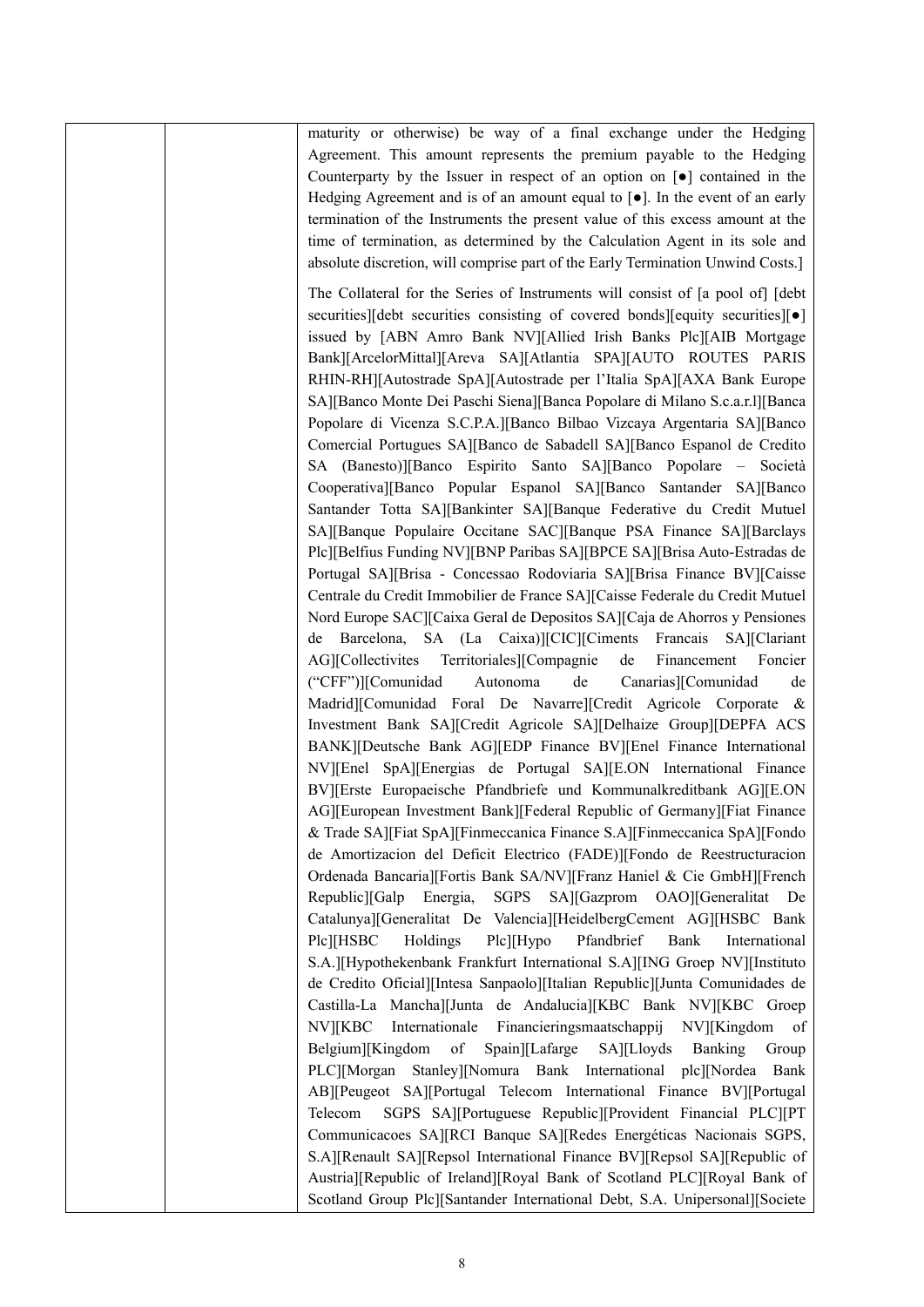|             |                                                       | Generale S.A.][Stada Arzneimittel AG][Swedbank AB][Telecom Italia<br>S.p.A.][Telefonica<br>Emisiones<br>SAU][Telefonica<br>SA][ThyssenKrupp<br>Nederland<br><b>AG][UBI</b><br>AG][ThyssenKrupp<br>Finance<br><b>BV</b> ][TUI<br>Banca<br>SCPA][UniCredit BpC Mortgage S.r.l.][Unicredit SpA][Unione di Banche<br>Italiane S.c.p.a][United Kingdom][Xstrata Finance Dubai Ltd][Xunta De<br>Galicia] as the Collateral Obligor[s] and cash deposits denominated in $\lceil \bullet \rceil$ .<br>[The][Each] Collateral Obligor [and [the][each]Collateral Guarantor][and<br>[the][each] Collateral Support Provider] has securities traded on a regulated or<br>equivalent market. |
|-------------|-------------------------------------------------------|----------------------------------------------------------------------------------------------------------------------------------------------------------------------------------------------------------------------------------------------------------------------------------------------------------------------------------------------------------------------------------------------------------------------------------------------------------------------------------------------------------------------------------------------------------------------------------------------------------------------------------------------------------------------------------|
|             |                                                       | Collateral Obligor [1][2][ $\bullet$ ]: European [corporate with a business of $\lceil\bullet\rceil$ ] [bank]<br>[sovereign country][autonomous region][supranational organisation], which<br>[senior][[unsecured][secured]][[debt]<br>securities<br>issued<br>securities][debt<br>consisting of covered bonds][equity securities][ $\bullet$ ]] on $[\bullet]$ due on $[\bullet]$ with ISIN:<br>[•] which will form [all of][part of] the Collateral. [The [loan to value<br>ratio][level of collateralisation] of such securities is $\lceil \bullet \rceil$ .]                                                                                                                |
|             |                                                       | [Collateral Guarantor [1][2][•]: [•]]                                                                                                                                                                                                                                                                                                                                                                                                                                                                                                                                                                                                                                            |
|             |                                                       | [Collateral Support Provider [1][2][•]: [•]]                                                                                                                                                                                                                                                                                                                                                                                                                                                                                                                                                                                                                                     |
|             |                                                       | [Repeat information for each Collateral Obligor (where multiple Collateral<br>Obligors are present) and/or items forming part of the Collateral for a Series<br>of Instruments]                                                                                                                                                                                                                                                                                                                                                                                                                                                                                                  |
|             |                                                       | The Collateral will not consist of real property, therefore no valuation report<br>relating to real property is included in the Base Prospectus, nor any description<br>of the valuation of such real property.                                                                                                                                                                                                                                                                                                                                                                                                                                                                  |
| <b>B.26</b> | Actively managed<br>pool of assets                    | Not applicable. The Series Assets of the Series of Instruments will not consist,<br>in whole or in part, of an actively managed pool of assets.                                                                                                                                                                                                                                                                                                                                                                                                                                                                                                                                  |
| <b>B.27</b> | Further issuances<br>backed by same<br>pool of assets | The Issuer may from time to time issue further Instruments of the Series on the<br>same terms as the existing Instruments and on terms that such further<br>Instruments shall be consolidated and form a single series with the existing<br>Instruments of the Series; provided that, unless otherwise approved by<br>Extraordinary Resolution of holders of Instruments (the "Instrumentholders")<br>of the Series, the Issuer shall provide additional assets to form part of the Series<br>Assets for such further Instruments and existing Instruments.                                                                                                                      |
| <b>B.28</b> | Structure of the<br>transaction                       | The Instruments of the Series issued under the Programme are constituted by<br>the Series Instrument (as amended, supplemented and/or restated from time to<br>time, the "Series Instrument") dated the Issue Date between, inter alios, the<br>Issuer, the Principal Agent, the Trustee, the Custodian [, the Servicer, and the<br>Hedging Counterparty].                                                                                                                                                                                                                                                                                                                       |
|             |                                                       | The Issuer may offer Instruments in the Series to retail clients, professional<br>clients or other eligible counterparties.                                                                                                                                                                                                                                                                                                                                                                                                                                                                                                                                                      |
|             |                                                       | The Issuer will use the proceeds from the issue of the Instruments to purchase<br>the Collateral [and to enter into the Hedging Agreement], which will, [along<br>with the Issuer's rights under any Hedging Agreement, any Hedging Collateral<br>and any proceeds from any relevant Hedging Agreement], form part of the<br>Series Assets. The Series Assets are exclusively allocated to the Compartment<br>established by the board of directors of the Issuer in respect of the Instruments,<br>will be kept separate from the other assets of the Issuer and the Company and                                                                                                |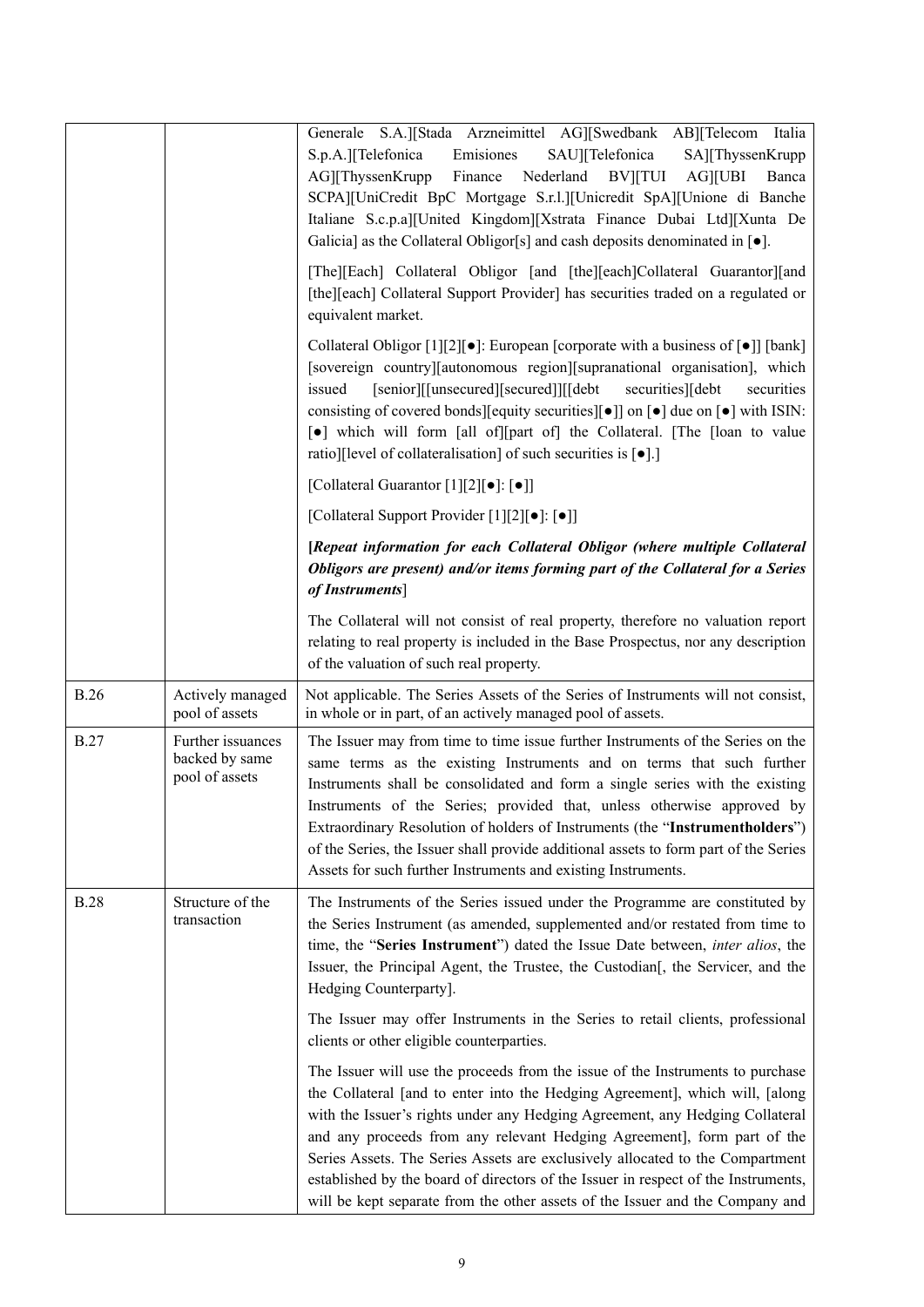will be secured in favour of the Trustee on behalf of the Instrumentholders.

#### **Collateral**

The Issuer will procure that any Collateral constituting "liquid assets and securities" for the purposes of Article 22 of the Securitisation Act 2004 is delivered to the Custodian on the Issue Date. The Custodian will then hold such Collateral on behalf of the Issuer subject to the security created in favour of the Trustee, the conditions set out in the Securitisation Act 2004 and to the terms of the Series Instrument. [The Servicer shall collect payments made in respect of the Series Assets which it holds in its capacity as Custodian (either directly or via a sub-custodian). For these purposes, references to "collect" or the "collection" of payments shall be construed as meaning the receipt of payments due with respect to such assets held and shall not extend to ensuring performance of such assets whether by management of the recovery of unpaid debts or otherwise. The role of Servicer is restricted to this single duty accordingly.]

#### **Security**

Instruments shall be secured by a security interest over the Series Assets in favour of the Trustee for the benefit of the Instrumentholders and the Issuer's rights against the Agents[, the Servicer] and the Custodian in respect of the Instruments.

#### **[Hedging Agreement**

The Issuer will enter into a Hedging Agreement with the Hedging Counterparty, pursuant to which the Issuer will be entitled to receive certain agreed payment amounts.

[Insert if "Option Premium" will be Applicable: The amount of Collateral to be delivered shall exceed the amount payable by the Hedging Counterparty as the excess Collateral includes an amount equal to [●], which represents the premium payable by the Issuer to the Hedging Counterparty in respect of [●] under the Hedging Agreement.]

[*Insert if Hedging Agreement will be collateralised*: The Hedging Counterparty may be required to provide hedging collateral pursuant to the terms of the Credit Support Document ("**Hedging Collateral**") in order to support its obligations under the Hedging Agreement.]

[*Insert if "2-Way Hedging Collateral Posting" applicable*: The Issuer may also be required to deliver collateral comprising the Collateral to the Hedging Counterparty in order to collateralise its obligations to the Hedging Counterparty. The obligation of the Issuer to deliver is limited to the amount of Collateral held by the Issuer.]

[*Insert if no "2-Way Hedging Collateral Posting" will be applicable*: The Issuer will not be obliged to collateralise its obligation under the Hedging Agreement.]

The Issuer will procure that any Hedging Collateral constituting "liquid assets and securities" for the purposes of Article 22 of the Securitisation Act 2004 will be delivered to the Custodian and subject thereto, such Hedging Collateral will be held by the Custodian on behalf of the Issuer and subject to the security created. The Hedging Collateral is subject to the rights of the Hedging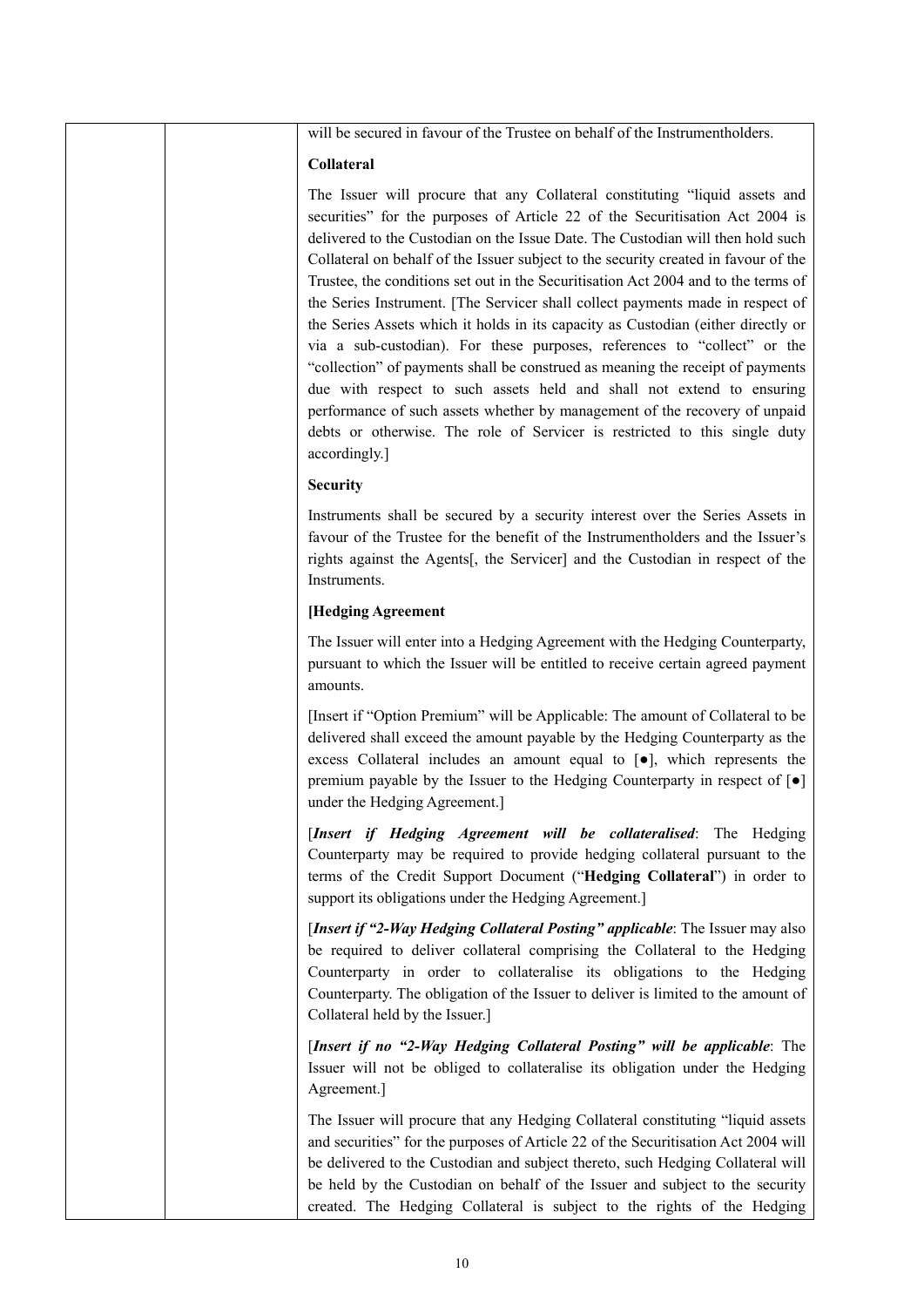|             |                                                                                  | Counterparty to request from time to time redelivery of the Hedging Collateral<br>pursuant to the terms of the Hedging Agreement. See item B.29 below. In the<br>event of an early termination of the Series of Instruments, the Issuer [or the<br>Selling Agent] will realise any Collateral and terminate the Hedging Agreement<br>and the Issuer will pay to the Instrumentholders the Early Termination Amount<br>in respect of the Instruments. See Item C.9 below.] |
|-------------|----------------------------------------------------------------------------------|---------------------------------------------------------------------------------------------------------------------------------------------------------------------------------------------------------------------------------------------------------------------------------------------------------------------------------------------------------------------------------------------------------------------------------------------------------------------------|
| <b>B.29</b> | Description of<br>cashflows and<br>information on<br>the Hedging<br>Counterparty | [Insert, if no Hedging Agreement is entered into: The Issuer for the Series of<br>Instruments may finance any payments to Instrumentholders directly through<br>payments of principal, interest, dividends or other distributions received on the<br>Collateral and other Series Assets.]                                                                                                                                                                                 |
|             |                                                                                  | [Insert, if Hedging Agreement is entered into: The Issuer for each Series of<br>Instruments may finance any payments to Instrumentholders as set out in the<br>below diagram:<br>Collateral held with<br>Hedging Collateral held<br>Custodian                                                                                                                                                                                                                             |
|             |                                                                                  | with Custodian<br>Income received on Collateral<br>Hedging Counterparty<br>Issuer<br>Amounts payable on [each Interest<br>Payment Date] [the Maturity Date]<br>Amounts payable on [each Interest]<br>Payment Date] [the Maturity Date]<br>Instrument-holder                                                                                                                                                                                                               |
|             |                                                                                  | This means that any income received by the Issuer from any Collateral will be<br>exchanged with the Hedging Counterparty for an income stream that matches,<br>in relation to rate and/or currency, the amounts to be paid under the<br>Instruments.                                                                                                                                                                                                                      |
| <b>B.30</b> | Originators of<br>securitised assets                                             | [Deutsche Bank AG, London Branch. It is an authorised person for the purposes<br>of section 19 of the Financial Services and Markets Act 2000. In the United<br>Kingdom, it conducts wholesale banking business and through its Private<br>Wealth Management division it provides holistic wealth management advice<br>and integrated financial solutions for wealthy individuals, their families and<br>selected institutions.][•]                                       |

## **Section C – Securities**

| <b>Element</b> | <b>Description</b><br>of<br><b>Element</b>       | Disclosure requirement                                                                                                                    |
|----------------|--------------------------------------------------|-------------------------------------------------------------------------------------------------------------------------------------------|
| C.1            | Type and class of<br>securities being<br>offered | The Instruments are senior, secured debt obligations of the Issuer with ISIN $\lceil \bullet \rceil$ .                                    |
| C.2            | Currency                                         | Subject to compliance with all relevant laws, regulations and directives, the<br>Instruments are denominated in $\lceil \bullet \rceil$ . |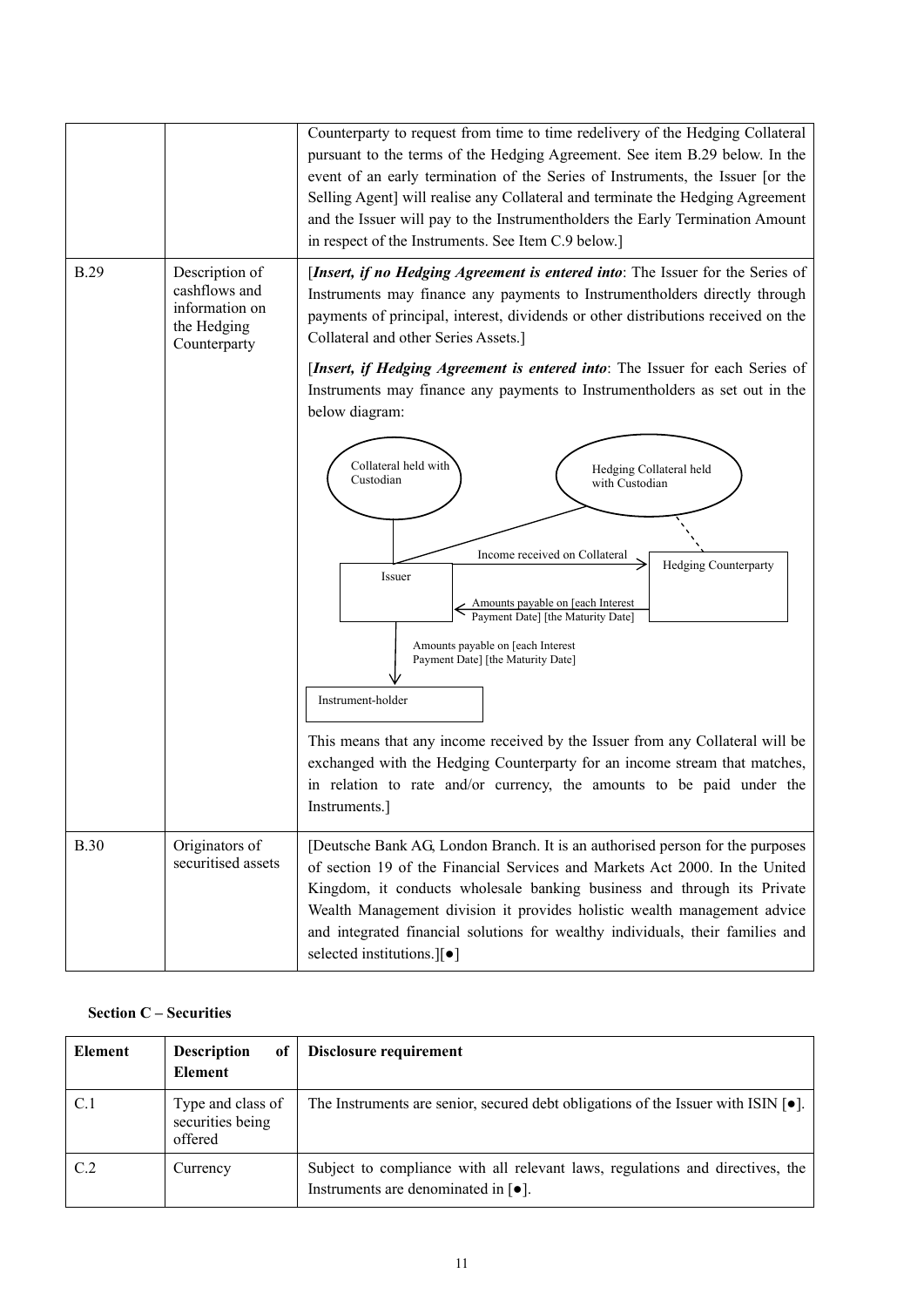| C.5 | Restrictions on<br>free transferability | There are restrictions on sales of Instruments into, amongst other jurisdictions,<br>the United States and the European Economic Area (including Austria,<br>Belgium, Germany, Italy, Poland, Portugal, Spain, Switzerland and the United<br>Kingdom). These restrictions are mainly targeting offerings to the public in the<br>specific jurisdiction unless certain exceptions apply.                                                                                                                                                                                                                                                                                                                                                                                                                                                                          |
|-----|-----------------------------------------|------------------------------------------------------------------------------------------------------------------------------------------------------------------------------------------------------------------------------------------------------------------------------------------------------------------------------------------------------------------------------------------------------------------------------------------------------------------------------------------------------------------------------------------------------------------------------------------------------------------------------------------------------------------------------------------------------------------------------------------------------------------------------------------------------------------------------------------------------------------|
|     |                                         | Void transfer or other disposition and forced transfer                                                                                                                                                                                                                                                                                                                                                                                                                                                                                                                                                                                                                                                                                                                                                                                                           |
|     |                                         | At any time after becoming aware that any legal or beneficial ownership<br>interest in an Instrument is held by a Non-Permitted Transferee, the Issuer shall<br>give notice to the Trustee, the Custodian and the Calculation Agent and shall<br>have the right to require such Non-Permitted Transferee to sell such interest to<br>(a) an affiliate of the Issuer (to the extent permitted by applicable law) or (b) a<br>person who is not a Non-Permitted Transferee, in each case, at a price equal to<br>the lesser of $(x)$ the purchase price paid for such interest by such Non-Permitted<br>Transferee, (y) the principal amount of such interest and (z) the fair market<br>value of such interest, less any costs or expenses incurred by or on behalf of the<br>Issuer in connection with such sale.                                                |
|     |                                         | Where:                                                                                                                                                                                                                                                                                                                                                                                                                                                                                                                                                                                                                                                                                                                                                                                                                                                           |
|     |                                         | "Non-Permitted Transferee" means:                                                                                                                                                                                                                                                                                                                                                                                                                                                                                                                                                                                                                                                                                                                                                                                                                                |
|     |                                         | a U.S. person as defined in Rule $902(k)(1)$ of Regulation S of the<br>(a)<br>Securities Act;                                                                                                                                                                                                                                                                                                                                                                                                                                                                                                                                                                                                                                                                                                                                                                    |
|     |                                         | a person who comes within any definition of U.S. person for the<br>(b)<br>purposes of the Commodity Exchange Act of 1936, as amended, or any rule,<br>guidance or order proposed or issued by the Commodity Futures Trading<br>Commission (the "CFTC") thereunder (including but not limited to any person<br>who is not a "Non-United States person" under CFTC Rule $4.7(a)(1)(iv)$<br>(excluding for purposes of CFTC Rule $4.7(a)(1)(iv)(D)$ the exception for<br>qualified eligible persons who are not "Non-United States persons")); or                                                                                                                                                                                                                                                                                                                   |
|     |                                         | a "resident of the United States" for purposes of, and as defined in<br>(c)<br>implementing regulations proposed or issued under, Section 13 of the Bank<br>Holding Company Act of 1956, as amended.                                                                                                                                                                                                                                                                                                                                                                                                                                                                                                                                                                                                                                                             |
| C.8 | Conditions of the<br>securities         | The Instruments have terms and conditions relating to, among other matters:                                                                                                                                                                                                                                                                                                                                                                                                                                                                                                                                                                                                                                                                                                                                                                                      |
|     |                                         | <b>Withholding Tax</b>                                                                                                                                                                                                                                                                                                                                                                                                                                                                                                                                                                                                                                                                                                                                                                                                                                           |
|     |                                         | If, on the occasion of the next payment due in respect of the Instruments, the<br>Issuer would be required by law to withhold or account for tax or would suffer<br>tax in respect of its income so that it would be unable to make payment of the<br>full amount due, the Issuer will use all reasonable endeavours to arrange the<br>substitution of a company incorporated in another jurisdiction as the principal<br>obligor or to change its residence for taxation purposes or, to the extent<br>permitted by law, change its domicile to another jurisdiction. If the Issuer is<br>unable to arrange such substitution or change, or if the Issuer is unable to carry<br>out such substitution or change in a tax efficient manner before the next<br>payment is due in respect of the Instruments, the Issuer shall cancel all of those<br>Instruments. |
|     |                                         | All payments in respect of the Instruments will be subject (i) to all laws<br>requiring the deduction or withholding for, or on account of, any tax, duty or<br>other charge whatsoever and (ii) any withholding or deduction required                                                                                                                                                                                                                                                                                                                                                                                                                                                                                                                                                                                                                           |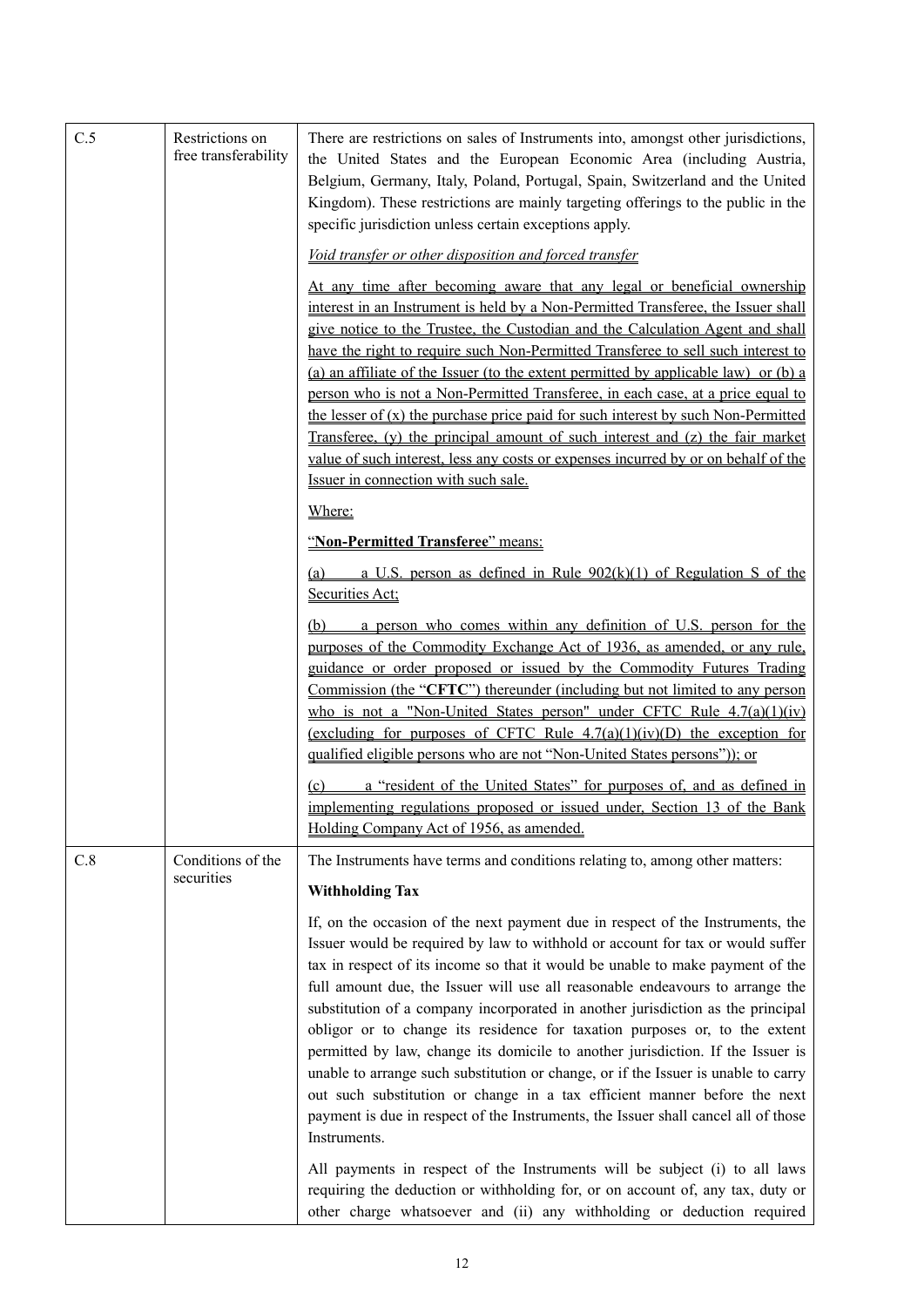pursuant to an agreement described in Section 1471(b) of the U.S. Internal Revenue Code of 1986 (the "**Code**") or otherwise imposed pursuant to Sections 1471 through 1474 of the Code (or any regulations thereunder or official interpretations thereof) or an intergovernmental agreement between the United States and another jurisdiction facilitating the implementation thereof (or any law implementing such an intergovernmental agreement). The Issuer shall not be liable for or otherwise obliged to pay, and the relevant Instrumentholder shall be liable for and/or pay, any tax, duty, charge, withholding or other payment whatsoever which may arise as a result of, or in connection with, the ownership, any transfer and/or any payment in respect of the Instruments, including without limitation pursuant to the U.S. "Foreign Account Tax Compliance Act". The Issuer shall have the right, but shall not be obliged, to withhold or deduct from any amount payable to the Instrumentholder, such amount or portion as shall be necessary to account for or to pay any such tax, duty, charge, withholding or other payment.

#### **Events of Default**

The Instruments contain the following Events of Default:

(a) default in the payment of any sum due in respect of the Instruments or any of them is made for a period exceeding the applicable Grace Period; or

(b) failure by the Issuer to perform or observe any of its other obligations under the Instruments, the Series Instrument, in certain cases continuing for a specified period of time; or

(c) events relating to the winding-up or dissolution of the Issuer or the Company or the appointment of an administrator.

"**Grace Period**" means a period of 14 days or, if "Collateral Matched Grace Period" is specified as "Applicable" in the relevant Final Terms, the period specified in the relevant Final Terms which shall be equal to the grace period applicable to the payment of any sum due in respect of the Collateral before a default may be declared under the terms thereof.

#### **Governing Law**

The Instruments are governed by English law. Articles 86 to 97 of the Companies Act 1915, as amended, are excluded.

### **Status and Security**

The Instruments are limited recourse obligations of the Issuer, ranking *pari*  passu without any preference among themselves.

The Instruments are secured by:

(a) (i) a first fixed charge and/or assignment by way of first fixed charge in favour of the Trustee of the Collateral and all of the Issuer's rights in respect of and sums derived from the Collateral and (ii) an assignment by way of first fixed charge in favour of the Trustee of all of the Issuer's rights in respect of the Collateral against the Custodian. [To the extent that eligible credit support is due from the Issuer to the Hedging Counterparty in accordance with the Credit Support Document, the security over such eligible credit support comprising the Collateral will be deemed to be released and the Issuer shall deliver such Collateral to the Hedging Counterparty];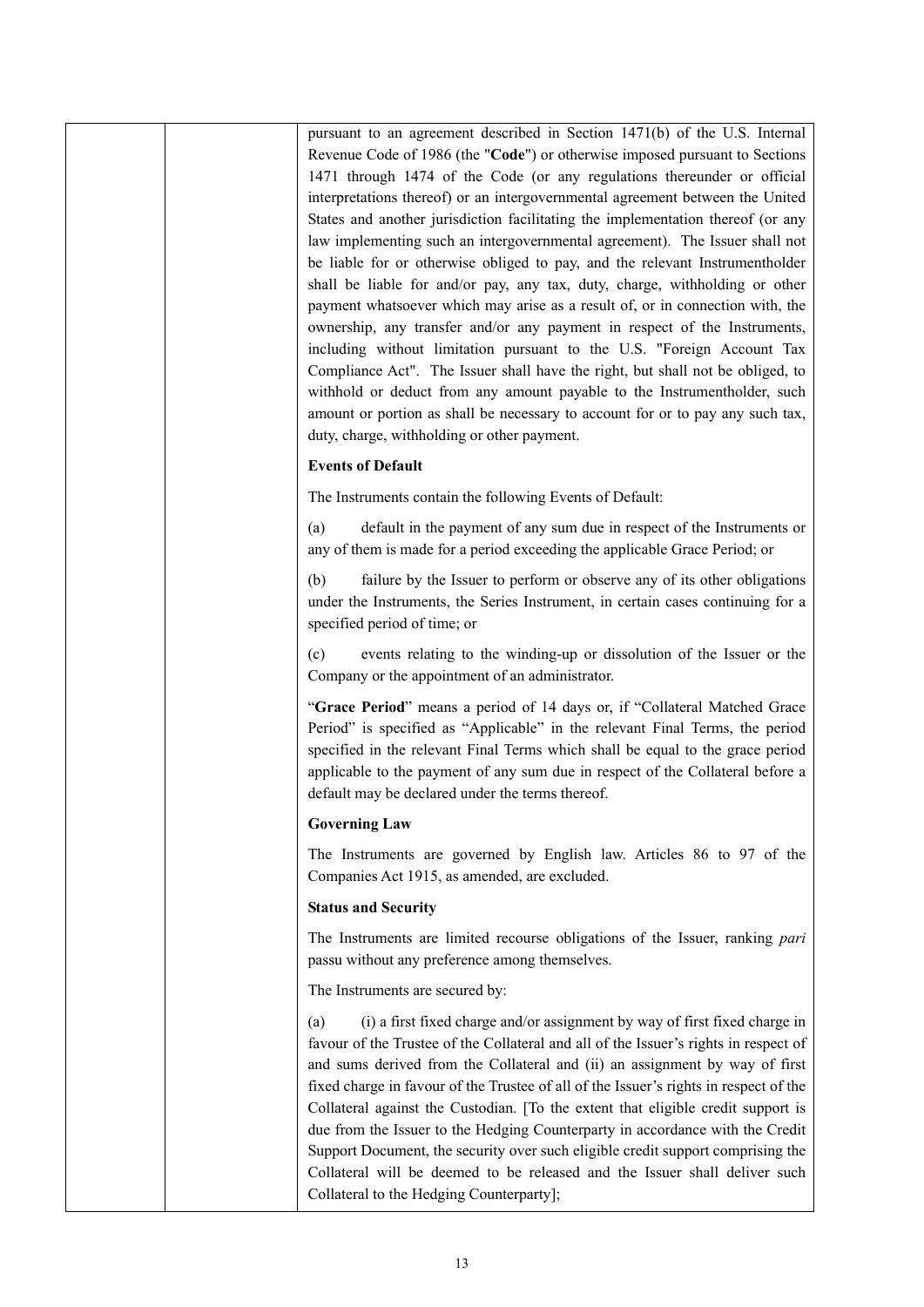|  | [an assignment by way of first fixed charge in favour of the Trustee of<br>(b)<br>all of the Issuer's rights, title and interest under the Hedging Agreement and any<br>sums of money, securities or other property received or receivable by the Issuer<br>thereunder];                                                                                                                                                                                                                                                                                                                                                                                                                                                                                                                                                                                                                                                                                                                                    |
|--|-------------------------------------------------------------------------------------------------------------------------------------------------------------------------------------------------------------------------------------------------------------------------------------------------------------------------------------------------------------------------------------------------------------------------------------------------------------------------------------------------------------------------------------------------------------------------------------------------------------------------------------------------------------------------------------------------------------------------------------------------------------------------------------------------------------------------------------------------------------------------------------------------------------------------------------------------------------------------------------------------------------|
|  | a first fixed charge in favour of the Trustee over $[(i)]$ the Issuer's right<br>(c)<br>to all sums held by the Principal Agent and/or any Paying Agent and/or the<br>Custodian to meet payments due in respect of the Instruments and under the<br>Series Instrument [and (ii) any sums of money, securities or other property<br>received or receivable by the Issuer under the Hedging Agreement];                                                                                                                                                                                                                                                                                                                                                                                                                                                                                                                                                                                                       |
|  | an assignment by way of first fixed charge in favour of the Trustee of<br>(d)<br>all of the Issuer's rights, title and interest under the Agency Agreement and the<br>Purchase Agreement and all sums derived therefrom in respect of the<br>Instruments;                                                                                                                                                                                                                                                                                                                                                                                                                                                                                                                                                                                                                                                                                                                                                   |
|  | to the extent that at any time the Collateral has not been delivered to<br>(e)<br>the Custodian (or, if so specified in the Purchase Agreement, any sub-<br>custodian) to be held on behalf of the Issuer as provided in the Purchase<br>Agreement, an assignment by way of first fixed charge in favour of the Trustee<br>of the Issuer's rights, title and interest under the Purchase Agreement and any<br>sums received or receivable by the Issuer thereunder; and                                                                                                                                                                                                                                                                                                                                                                                                                                                                                                                                     |
|  | [(i) a first fixed charge and/or assignment by way of first fixed charge<br>(f)<br>in favour of the Trustee over the Hedging Collateral and all of the Issuer's<br>rights in respect of any proceeds of the sale thereof and (ii) an assignment by<br>way of first fixed charge in favour of the Trustee of all the Issuer's rights in<br>respect of the Hedging Collateral against the Custodian (to the extent of any<br>Hedging Collateral held by the Custodian).]                                                                                                                                                                                                                                                                                                                                                                                                                                                                                                                                      |
|  | <b>Limited Recourse</b>                                                                                                                                                                                                                                                                                                                                                                                                                                                                                                                                                                                                                                                                                                                                                                                                                                                                                                                                                                                     |
|  | Claims against the Issuer by Instrumentholders [and the Hedging Counterparty]<br>and each other creditor relating to the Instruments will be limited to the Series<br>Assets applicable to the Instruments. If the net proceeds of the realisation of the<br>Series Assets are not sufficient to make all payments due in respect of the<br>Instruments and due to [the Hedging Counterparty and] each other creditor<br>relating to the Instruments, no other assets of the Company will be available to<br>meet such shortfall, the claims of the holders of the Instruments and any [such<br>Hedging Counterparty or] other creditors relating to the Instruments in respect<br>of any such shortfall shall be extinguished. No party will be able to petition for<br>the winding-up of the Company as a consequence of any such shortfall or<br>launch proceedings against the Company which are based on article 98 of the<br>Luxembourg act dated 10 August 1915 on commercial companies, as amended. |
|  | <b>Order of Priorities</b>                                                                                                                                                                                                                                                                                                                                                                                                                                                                                                                                                                                                                                                                                                                                                                                                                                                                                                                                                                                  |
|  | The respective rankings for priority of the interest of the Instrumentholders,<br>[the Hedging Counterparty] and any other party entitled to the benefit of the<br>security interests (each a "Series Party") of the Instruments shall be according<br>to the relevant priority of each of the payments described below.                                                                                                                                                                                                                                                                                                                                                                                                                                                                                                                                                                                                                                                                                    |
|  | [Insert if "Hedging Counterparty Priority" shall apply: The Trustee shall                                                                                                                                                                                                                                                                                                                                                                                                                                                                                                                                                                                                                                                                                                                                                                                                                                                                                                                                   |
|  | apply all moneys received by it in the following order:                                                                                                                                                                                                                                                                                                                                                                                                                                                                                                                                                                                                                                                                                                                                                                                                                                                                                                                                                     |
|  | first, in payment or satisfaction of all fees, costs, charges, expenses,<br>(a)                                                                                                                                                                                                                                                                                                                                                                                                                                                                                                                                                                                                                                                                                                                                                                                                                                                                                                                             |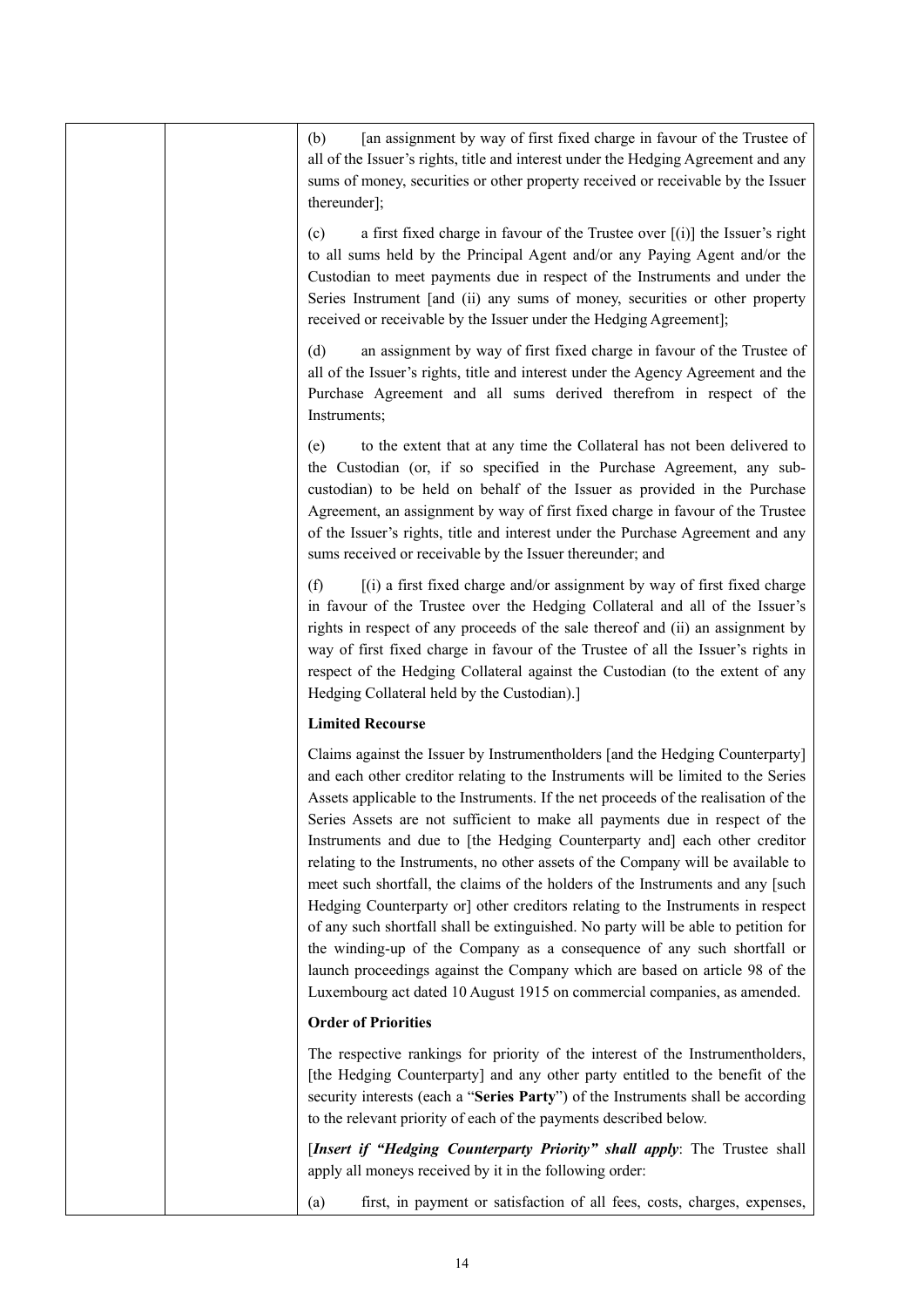| liabilities and other amounts incurred by or payable to the Trustee or any<br>receiver under or pursuant to the Series Instrument;                                                                                                                                                                                                                                                                                                                                                                            |
|---------------------------------------------------------------------------------------------------------------------------------------------------------------------------------------------------------------------------------------------------------------------------------------------------------------------------------------------------------------------------------------------------------------------------------------------------------------------------------------------------------------|
| secondly, <i>pro rata</i> in payment of any amounts owing to: (i) the<br>(b)<br>Hedging Counterparty under the Hedging Agreement (which shall include any<br>amounts owing to the Custodian for reimbursement in respect of payments<br>made to a Hedging Counterparty relating to sums receivable on or in respect of<br>the Collateral) and (ii) the Principal Agent for reimbursement in respect of any<br>payment made to holders of the Instruments or to a Clearing Agent on behalf of<br>such holders; |
| (c)<br>thirdly, pro rata in payment of any amounts owing to the holders of the<br>Instruments; and                                                                                                                                                                                                                                                                                                                                                                                                            |
| (d)<br>fourthly, in payment of the balance to the Issuer,                                                                                                                                                                                                                                                                                                                                                                                                                                                     |
| such ranking a "Hedging Counterparty Priority Basis".]                                                                                                                                                                                                                                                                                                                                                                                                                                                        |
| if "Hedging Counterparty Priority Default<br>[Insert]<br>$Flip$ "<br>and<br>"Instrumentholder Pari Passu Basis" shall apply: The Trustee shall apply all<br>moneys received by it in the following order:                                                                                                                                                                                                                                                                                                     |
| first, in payment or satisfaction of all fees, costs, charges, expenses,<br>(a)<br>liabilities and other amounts incurred by or payable to the Trustee or any<br>receiver under or pursuant to the Series Instrument;                                                                                                                                                                                                                                                                                         |
| secondly, in payment of any amounts owing to the Principal Agent for<br>(b)<br>reimbursement in respect of any payment made to Instrumentholders or to a<br>Clearing Agent on behalf of such holders;                                                                                                                                                                                                                                                                                                         |
| thirdly, pro <i>rata</i> in payment of any amounts owing to the Hedging<br>(c)<br>Counterparty under the Hedging Agreement (which shall include any amounts<br>owing to the Custodian for reimbursement in respect of payments made to a<br>Hedging Counterparty relating to sums receivable on or in respect of the<br>Collateral) and the Instrumentholders; and                                                                                                                                            |
| (d)<br>fourthly, in payment of the balance to the Issuer,                                                                                                                                                                                                                                                                                                                                                                                                                                                     |
| such ranking an "Instrumentholder Pari Passu Basis"]                                                                                                                                                                                                                                                                                                                                                                                                                                                          |
| if "Hedging Counterparty Priority Default<br>[Insert]<br>Flip"<br>and<br>"Instrumentholder Priority Basis" shall apply: The Trustee shall apply all<br>moneys received by it in the following order:                                                                                                                                                                                                                                                                                                          |
| first, in payment or satisfaction of all fees, costs, charges, expenses,<br>(a)<br>liabilities and other amounts incurred by or payable to the Trustee or any<br>receiver under or pursuant to the Series Instrument;                                                                                                                                                                                                                                                                                         |
| secondly, in payment of any amounts owing to the Principal Agent for<br>(b)<br>reimbursement in respect of any payment made to the Instrumentholders or to a<br>Clearing Agent on behalf of such holders;                                                                                                                                                                                                                                                                                                     |
| thirdly, <i>pro rata</i> in payment of any amounts owing to the<br>(c)<br>Instrumentholders;                                                                                                                                                                                                                                                                                                                                                                                                                  |
| fourthly, pro rata in payment of any amounts owing to the Hedging<br>(d)<br>Counterparty under the Hedging Agreement (which shall include any amounts<br>owing to the Custodian for reimbursement in respect of payments made to a<br>Hedging Counterparty relating to sums receivable on or in respect of the                                                                                                                                                                                                |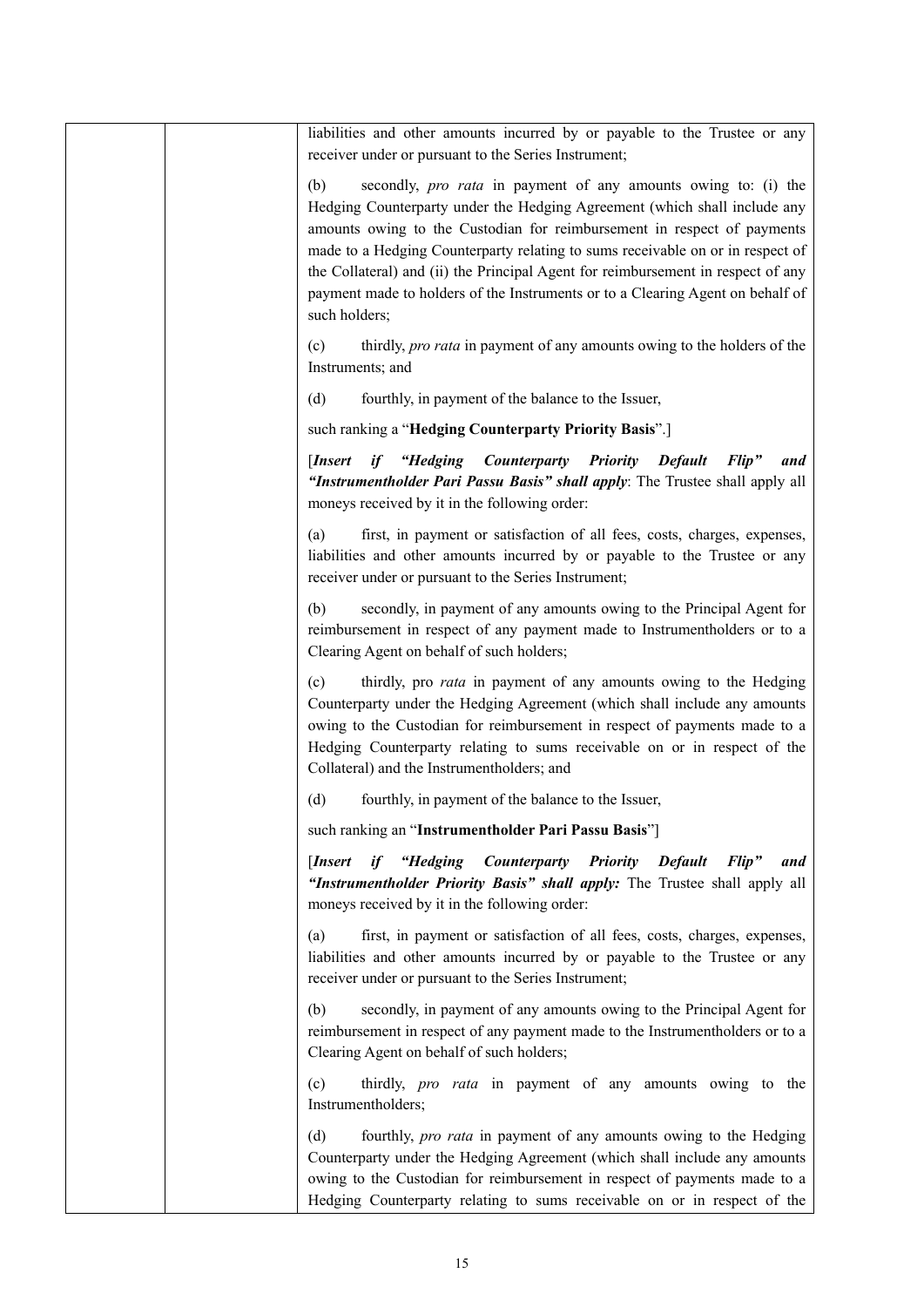|     |            | Collateral); and                                                                                                                                                                                                                                                                                                                                                                                                                                                                                                                                                                                                                                                                                                                                                                                                                                                                                                                                                                                                                                                                                                                                                                                                                                       |
|-----|------------|--------------------------------------------------------------------------------------------------------------------------------------------------------------------------------------------------------------------------------------------------------------------------------------------------------------------------------------------------------------------------------------------------------------------------------------------------------------------------------------------------------------------------------------------------------------------------------------------------------------------------------------------------------------------------------------------------------------------------------------------------------------------------------------------------------------------------------------------------------------------------------------------------------------------------------------------------------------------------------------------------------------------------------------------------------------------------------------------------------------------------------------------------------------------------------------------------------------------------------------------------------|
|     |            | fifthly, in payment of the balance to the Issuer,<br>(e)                                                                                                                                                                                                                                                                                                                                                                                                                                                                                                                                                                                                                                                                                                                                                                                                                                                                                                                                                                                                                                                                                                                                                                                               |
|     |            | such ranking an "Instrumentholder Priority Basis"]                                                                                                                                                                                                                                                                                                                                                                                                                                                                                                                                                                                                                                                                                                                                                                                                                                                                                                                                                                                                                                                                                                                                                                                                     |
|     |            | <b>Negative Pledge/Restrictions</b>                                                                                                                                                                                                                                                                                                                                                                                                                                                                                                                                                                                                                                                                                                                                                                                                                                                                                                                                                                                                                                                                                                                                                                                                                    |
|     |            | There is no negative pledge. However, for so long as any of the Instruments<br>remain outstanding, the Issuer will not, without the prior written consent of the<br>Trustee, incur any indebtedness for moneys borrowed or raised other than in<br>respect of secured securities or debt subject to equivalent enforcement and<br>limited recourse provisions to the Instruments, engage in any activity other than<br>certain activities related to the Instruments or such permitted securities or debt,<br>have any subsidiaries or employees, purchase, own or otherwise acquire any<br>real property, or consolidate or merge with any other person or issue any shares.                                                                                                                                                                                                                                                                                                                                                                                                                                                                                                                                                                          |
| C.9 | Interest/  | See item C.8 above for information on rights attaching to the Instruments.                                                                                                                                                                                                                                                                                                                                                                                                                                                                                                                                                                                                                                                                                                                                                                                                                                                                                                                                                                                                                                                                                                                                                                             |
|     | Redemption | <b>Interest</b>                                                                                                                                                                                                                                                                                                                                                                                                                                                                                                                                                                                                                                                                                                                                                                                                                                                                                                                                                                                                                                                                                                                                                                                                                                        |
|     |            | The Instruments [are zero coupon Instruments] [bear interest at a fixed rate<br>from the [Issue Date] [Primary Market End Date]] [bear interest at a floating<br>rate from the [Issue Date] [Primary Market End Date]] [bear interest at a [fixed<br>rate][floating rate] from the [Issue Date] [Primary Market End Date] to the<br>[first] Interest Rate Switch Date and shall thereafter until [the Scheduled<br>Maturity Date][ $\bullet$ ] bear interest at a [fixed rate][floating rate] each] at the<br>applicable Interest Rate, such interest being payable in arrear on each specified<br>Interest Payment Date.                                                                                                                                                                                                                                                                                                                                                                                                                                                                                                                                                                                                                              |
|     |            | <b>Interest Rate</b>                                                                                                                                                                                                                                                                                                                                                                                                                                                                                                                                                                                                                                                                                                                                                                                                                                                                                                                                                                                                                                                                                                                                                                                                                                   |
|     |            | [Insert in the case of a Fixed Rate: The Interest Rate for the Instruments [from<br>the [Issue Date] [Primary Market End Date] to the [first]] [Interest Rate Switch<br>Date][Maturity Date] [Scheduled Maturity Date] is [ $\bullet$ ] per cent. per annum<br>[and]] [from the [first] Interest Rate Switch Date to the [Maturity Date]<br>[Scheduled Maturity Date] [ $\bullet$ ] is [ $\bullet$ ] per cent. per annum]. Yield is calculated in<br>accordance with the ICMA Method. The ICMA Method determines the<br>effective interest rate for the securities taking into account accrued interest on a<br>daily basis.]                                                                                                                                                                                                                                                                                                                                                                                                                                                                                                                                                                                                                          |
|     |            | [Insert in the case of Floating Rate, "Screen Rate Determination": The<br>Interest Rate for each Interest Period [from the [Issue Date] [Primary Market]<br>End Date] to the [first[ [Interest Rate Switch Date][Maturity Date] [Scheduled<br>Maturity Date] shall be determined by reference to [3-month] [6-month] [12-<br>month] [EURIBOR] [GBP-][EUR-][USD-][CHF-][LIBOR] appearing on [ $\bullet$ ]<br>[and]] [from the [first] Interest Rate Switch Date to the [Maturity Date]<br>[Scheduled Maturity Date] [ $\bullet$ ] shall be determined by reference to [3-month]<br>[6-month] [12-month] [EURIBOR] [GBP-][EUR-][USD-][CHF-][LIBOR]<br>appearing on $\lceil \bullet \rceil$ . If no such rate appears on the applicable page at the relevant<br>time on the Interest Determination Date, the rate shall be determined by the<br>Calculation Agent using certain fallback methods. In respect of any short or<br>long Interest Period as specified in the applicable Final Terms, the Calculation<br>Agent will determine the Interest Rate [using Linear Interpolation][using the<br>applicable Relevant Rate on the Interest Determination Date]. For the<br>avoidance of doubt the Interest Rate may be a sum of or combination of more |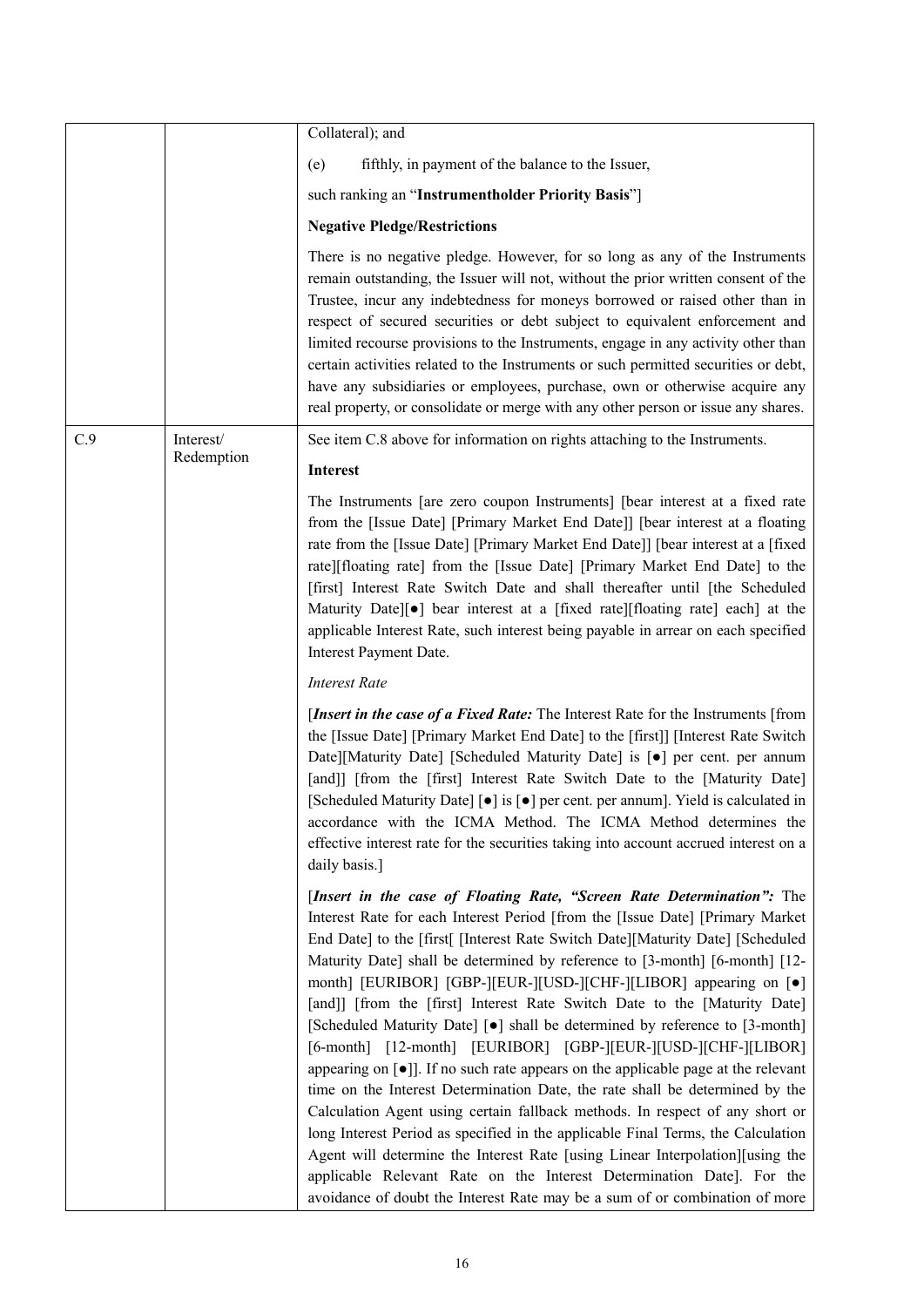| than one Relevant Rate (plus any applicable Margin) if so specified in the<br>relevant Final Terms.                                                                                                                                                                                                                                                                                                                                                                                                                                                                                                                                                                                                                                                                                                                                                                                                                                                                                                                                                                                                                                                                                                                                                                                                          |
|--------------------------------------------------------------------------------------------------------------------------------------------------------------------------------------------------------------------------------------------------------------------------------------------------------------------------------------------------------------------------------------------------------------------------------------------------------------------------------------------------------------------------------------------------------------------------------------------------------------------------------------------------------------------------------------------------------------------------------------------------------------------------------------------------------------------------------------------------------------------------------------------------------------------------------------------------------------------------------------------------------------------------------------------------------------------------------------------------------------------------------------------------------------------------------------------------------------------------------------------------------------------------------------------------------------|
| ["[CHF][EUR][GBP][USD]-LIBOR" means the rate for deposits in<br>[CHF][EUR][GBP][USD] which appears on the Reuters Screen LIBOR01 Page<br>(or any Successor Source).]                                                                                                                                                                                                                                                                                                                                                                                                                                                                                                                                                                                                                                                                                                                                                                                                                                                                                                                                                                                                                                                                                                                                         |
| ["EURIBOR" means the rate for deposits in EUR which appears on the<br>Reuters Screen EURIBOR01 Page (or any Successor Source).]                                                                                                                                                                                                                                                                                                                                                                                                                                                                                                                                                                                                                                                                                                                                                                                                                                                                                                                                                                                                                                                                                                                                                                              |
| [Insert if the Interest Determination Dates are after the start of each Interest<br>Period: The Interest Rate for the Early Termination Interest Period will be<br>[zero] [determined by the Calculation Agent in its sole and absolute discretion<br>at the time of cancellation by reference to, among other things, the expected<br>Relevant Rate that would have been published on or around the next Interest<br>Determination Date.]                                                                                                                                                                                                                                                                                                                                                                                                                                                                                                                                                                                                                                                                                                                                                                                                                                                                   |
| [Insert if Floating Rate, "CMS Rates Determination" shall apply: The Interest<br>Rate for each Interest Period [from the [Issue Date] [Primary Market End Date]<br>to the [first] [Interest Rate Switch Date][Maturity Date] [Scheduled Maturity<br>Date] shall be determined by reference to the [1 year] [2 year] [5 year] [10 year]<br>[30 year] [EUR] [USD] CMS rate on [ $\bullet$ ] [and]] [from the [first] Interest Rate<br>Switch Date to the [Maturity Date] [Scheduled Maturity Date] [.] shall be<br>determined by reference to the [1 year] [2 year] [5 year] [10 year] [30 year]<br>[EUR] [USD] CMS rate on [ $\bullet$ ]]. If no such rate appears on the applicable page<br>at the relevant time on the Interest Determination Date, the rate shall be<br>determined by the Calculation Agent using certain fallback methods. In respect<br>of any short or long Interest Period as specified in the applicable Final Terms,<br>the Calculation Agent will determine the Interest Rate [using Linear<br>Interpolation][using the applicable Relevant Rate on the Interest Determination<br>Date]. For the avoidance of doubt the Interest Rate may be a sum of or<br>combination of more than one Relevant Rate (plus any applicable Margin) if so<br>specified in the relevant Final Terms. |
| ["EUR-CMS" means the annual swap rate for euro swap transactions,<br>expressed as a percentage, which appears on the Reuters Screen ISDAFIX2<br>Page (or any Successor Source) under the heading EURIBOR BASIS - EUR"<br>and above the caption "11:00 AM FRANKFURT".]                                                                                                                                                                                                                                                                                                                                                                                                                                                                                                                                                                                                                                                                                                                                                                                                                                                                                                                                                                                                                                        |
| ["USD-CMS" means the annual swap rate for USD swap transactions,<br>expressed as a percentage, which appears on the Reuters Screen ISDAFIX1<br>Page (or any Successor Source) under the heading "USD 11:00 AM" and above<br>the caption " <usdsfix=>"]</usdsfix=>                                                                                                                                                                                                                                                                                                                                                                                                                                                                                                                                                                                                                                                                                                                                                                                                                                                                                                                                                                                                                                            |
| [Insert if the Interest Determination Dates are after the start of each Interest<br>Period: The Interest Rate for the Early Termination Interest Period will be<br>[zero] [determined by the Calculation Agent in its sole and absolute discretion<br>at the time of cancellation by reference to, among other things, the expected<br>Relevant Rate that would have been published on or around the next Interest<br>Determination Date.]                                                                                                                                                                                                                                                                                                                                                                                                                                                                                                                                                                                                                                                                                                                                                                                                                                                                   |
| [Insert if Floating Rate, "Structured Floating Rate (Range Accrual)" shall<br><i>apply</i> : The Interest Rate for each Interest Period [from the [Issue Date]<br>[Primary Market End Date] to the [first] [Interest Rate Switch Date][Maturity<br>Date] [Scheduled Maturity Date] [from the [first] Interest Rate Switch Date to                                                                                                                                                                                                                                                                                                                                                                                                                                                                                                                                                                                                                                                                                                                                                                                                                                                                                                                                                                            |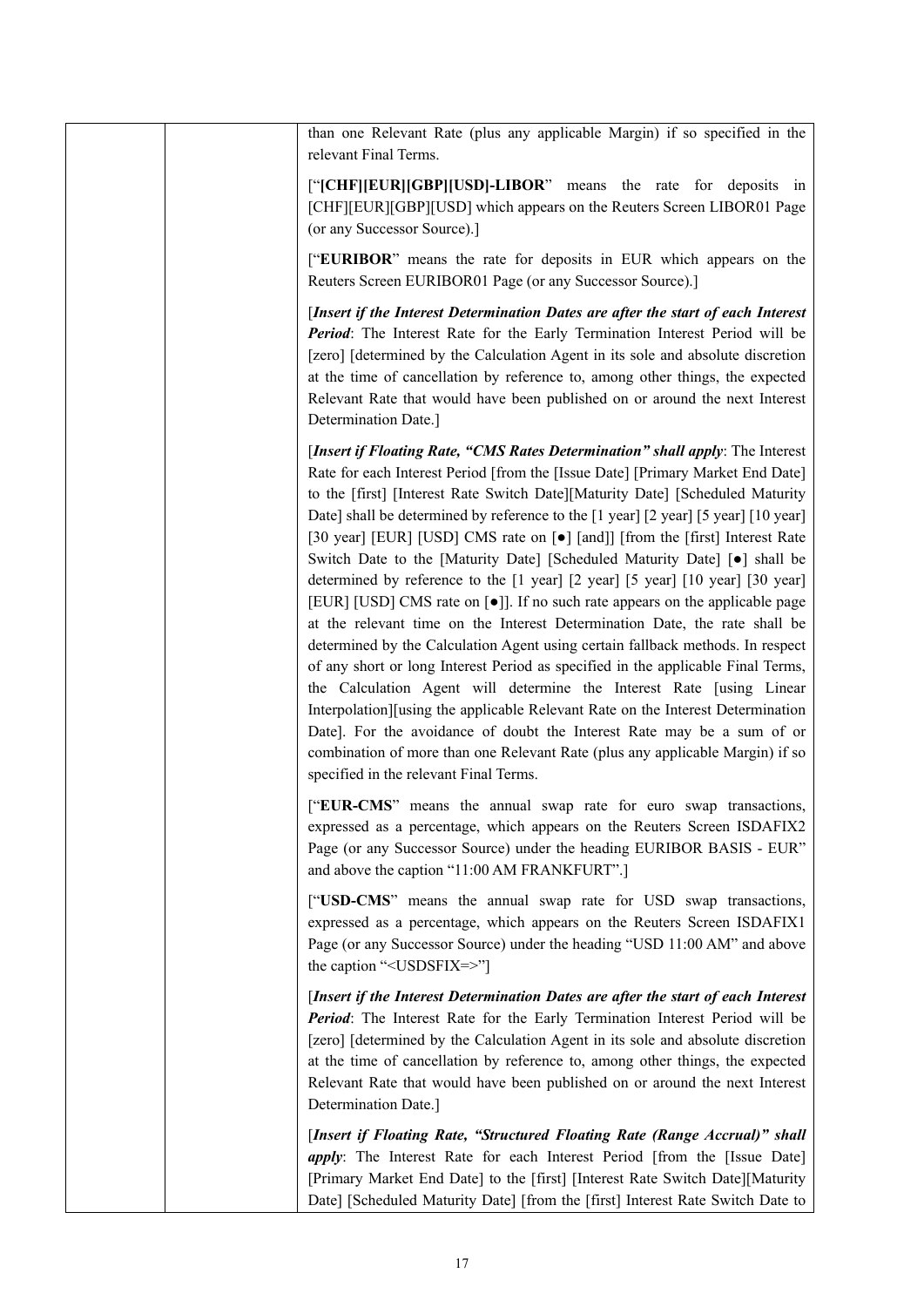| the [Maturity Date] [Scheduled Maturity Date] [.] will be determined by the<br>Calculation Agent as the sum of:                                                                                                                                                                                                                                                                                                                               |
|-----------------------------------------------------------------------------------------------------------------------------------------------------------------------------------------------------------------------------------------------------------------------------------------------------------------------------------------------------------------------------------------------------------------------------------------------|
| Specified Rate x (N/D)                                                                                                                                                                                                                                                                                                                                                                                                                        |
| "D" means the actual number of Business Days in the relevant Interest Period;                                                                                                                                                                                                                                                                                                                                                                 |
| "N" means the number of Business Days in the relevant Interest Period on<br>which the Relevant Rate (as determined in accordance with the Screen Rate<br>Determination calculations, but instead calculated on each Business Day) is<br>greater than or equal to the Minimum Range Percentage and less than or equal<br>to the Maximum Range Percentage;                                                                                      |
| "Maximum Range Percentage" means [ $\bullet$ ];                                                                                                                                                                                                                                                                                                                                                                                               |
| "Minimum Range Percentage" means [ $\bullet$ ]; and                                                                                                                                                                                                                                                                                                                                                                                           |
| "Specified Rate" will be [ $\bullet$ ].                                                                                                                                                                                                                                                                                                                                                                                                       |
| The Interest Rate for the Early Termination Interest Period will be [zero]<br>[determined by the Calculation Agent in its sole and absolute discretion at the<br>time of cancellation by reference to, among other things, the expected Relevant<br>Rate that would have been published on or around the next Interest<br>Determination Date].]                                                                                               |
| [Insert if "Structured Floating Rate (Leverage Factor)" is applicable:                                                                                                                                                                                                                                                                                                                                                                        |
| Leverage Factor                                                                                                                                                                                                                                                                                                                                                                                                                               |
| The Interest Rate [from the [Issue Date] [Primary Market End Date] to the<br>[first] [Interest Rate Switch Date][Maturity Date] [Scheduled Maturity Date]<br>will also be subject to a Leverage Factor of [ $\bullet$ ] [and]] [from the [first] Interest<br>Rate Switch Date to the [Maturity Date] [Scheduled Maturity Date] [ $\bullet$ ] will<br>also be subject to a Leverage Factor of [ $\bullet$ ]].]                                 |
| [Insert if "Structured Floating Rate (SD1 - SD2)" is applicable:                                                                                                                                                                                                                                                                                                                                                                              |
| [The Interest Rate will be [the Margin of [ $\bullet$ ] [plus][minus]] the Relevant Rate<br>which shall be (i) [insert Benchmark Rate] for a Representative Amount of the<br>Specified Currency for a Specified Duration equal to [insert first Specified<br>Duration], minus (ii) [insert Benchmark Rate] for a Representative Amount of<br>the Specified Currency for a Specified Duration equal to [insert second<br>Specified Duration].] |
| [Insert if the Interest Determination Dates are after the start of each Interest<br>Period: The Interest Rate for the Early Termination Interest Period will be<br>[zero] [determined by the Calculation Agent in its sole and absolute discretion<br>at the time of cancellation by reference to, among other things, the expected<br>Relevant Rate that would have been published on or around the next Interest<br>Determination Date].]   |
| [Insert if "Structured Floating Rate (Aggregate Benchmark Rate)" is<br>applicable:                                                                                                                                                                                                                                                                                                                                                            |
| [The Interest Rate will be [the Margin of [ $\bullet$ ] [plus][minus]] the [sum<br>of][difference between] [EURIBOR] [CHF-LIBOR] [EUR-LIBOR] [GBP-<br>LIBOR] [USD-LIBOR] [EUR-CMS] [USD-CMS] and [EURIBOR] [CHF-<br>LIBOR] [EUR-LIBOR] [GBP-LIBOR] [USD-LIBOR] [EUR-CMS] [USD-<br>CMS]].                                                                                                                                                      |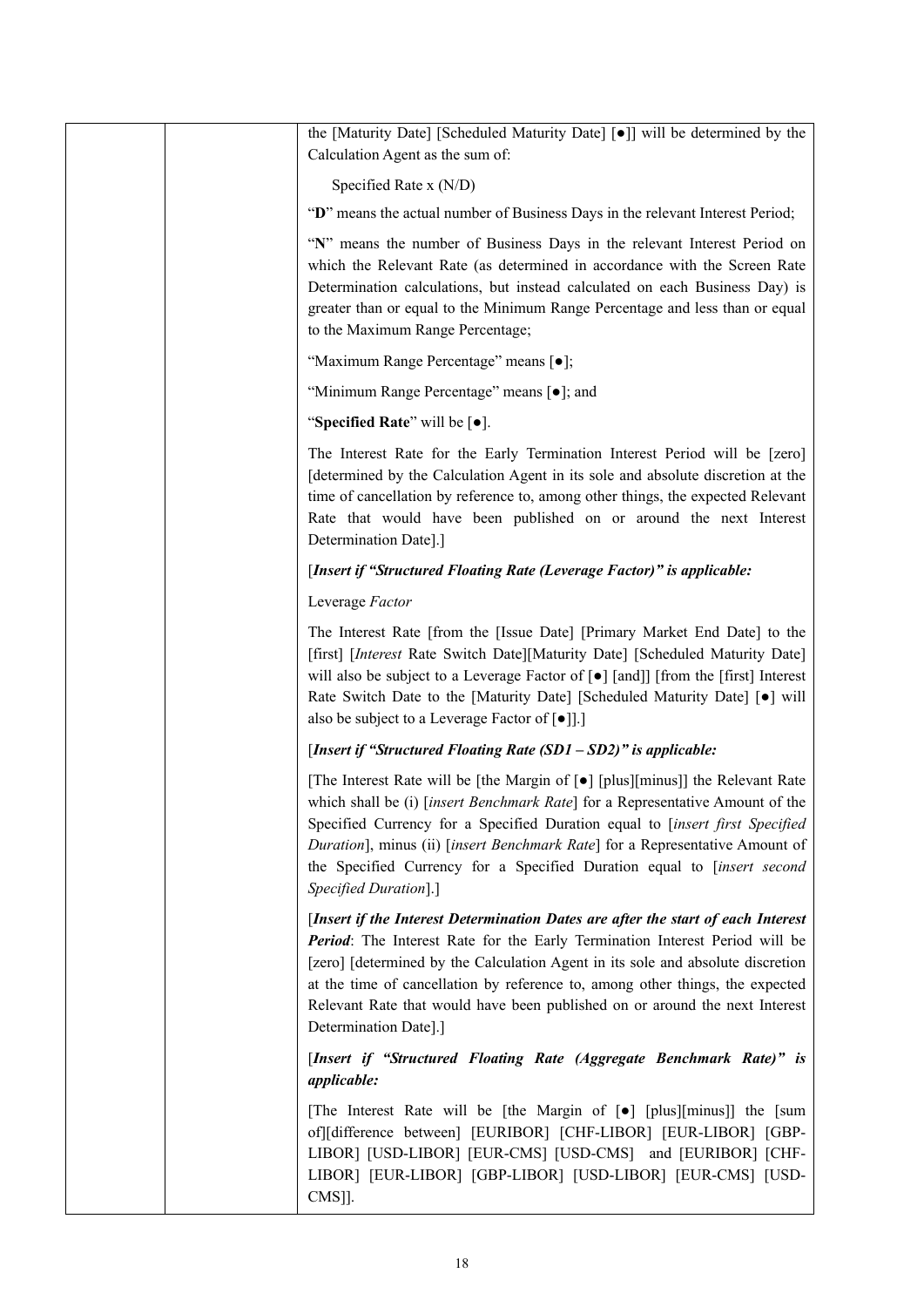| [Insert if the Interest Determination Dates are after the start of each Interest<br>Period: [The Interest Rate for the Early Termination Interest Period will be<br>[zero] [determined by the Calculation Agent in its sole and absolute discretion<br>at the time of cancellation by reference to, among other things, the expected<br>Relevant Rate that would have been published on or around the next Interest<br>Determination Date].]                                                                                                                                                                                                                                                                                                                             |
|--------------------------------------------------------------------------------------------------------------------------------------------------------------------------------------------------------------------------------------------------------------------------------------------------------------------------------------------------------------------------------------------------------------------------------------------------------------------------------------------------------------------------------------------------------------------------------------------------------------------------------------------------------------------------------------------------------------------------------------------------------------------------|
| [Insert if "Structured Floating Rate (Inflation Index Linked Rate)" is<br><i>applicable:</i>                                                                                                                                                                                                                                                                                                                                                                                                                                                                                                                                                                                                                                                                             |
| The Interest Rate for the Instruments for each Interest Period other than the<br>Early Termination Interest Period shall be equal to the Inflation Rate in respect<br>of such Interest Period [plus the Margin of $[•]$ ].                                                                                                                                                                                                                                                                                                                                                                                                                                                                                                                                               |
| The Inflation Rate in respect of an Interest Period shall be equal to (a) the<br>Second Index Level divided by the First Index Level minus (b) 1, subject to a<br>minimum of 0.                                                                                                                                                                                                                                                                                                                                                                                                                                                                                                                                                                                          |
| The Interest Rate for the Early Termination Interest Period will be<br>[zero][determined by the Calculation Agent in its sole and absolute discretion at<br>the time of cancellation by reference to, among other things, the expected<br>Second Index Level that would have been published on or around the next<br>Interest Determination Date].                                                                                                                                                                                                                                                                                                                                                                                                                       |
| "First Index Level" means, in respect of an Interest Period and subject to the<br>Index Adjustment Provisions, the level of the Index reported for [the month<br>falling [ $\bullet$ ] months prior to the month in which such Interest Period ends]<br>[insert other time period for Index reporting as applicable] as determined by the<br>Calculation Agent, without regard to any subsequently published correction                                                                                                                                                                                                                                                                                                                                                  |
| "Second Index Level" means, in respect of an Interest Period and subject to the<br>Index Adjustment Provisions, the level of the Index reported for [the month<br>falling [ $\bullet$ ] months prior to the month in which such Interest Period ends]<br>[insert other time period for Index reporting as applicable] as determined by the<br>Calculation Agent, without regard to any subsequently published correction                                                                                                                                                                                                                                                                                                                                                 |
| "Index" means [BLG – Non-revised Consumer Price Index—Health Index<br>(CPI)] [EUR – Excluding Tobacco-Non-revised Consumer Price Index] [BLG –<br>Non-revised Harmonised Consumer Price Index (HICP)] [ESP - National-<br>Revised Consumer Price Index (CPI)] [FRC - Excluding Tobacco-Non-Revised<br>Consumer Price Index] [GBP - Non-revised Retail Price Index (UKRPI)] [USA<br>- Non-revised Consumer Price Index - Urban (CPI-U)] [ITL - Inflation for<br>Blue Collar Workers and Employees-Excluding Tobacco Consumer Price<br>Index] [SEK – Non-revised Consumer Price Index (CPI)]                                                                                                                                                                               |
| The Index Adjustment Provisions shall apply to the Instruments in the event<br>that there is a delay in publication of the Index, the Index ceases to be published<br>or announced, the Index is rebased, there is a material modification in the Index<br>or a manifest error in the published level of the Index. These provisions allow,<br>amongst other things, for the Calculation Agent to determine a substitute Index<br>level, designate an appropriate alternative Index and make adjustments to the<br>Index and/or the terms of the Securities. If the Calculation Agent determines<br>that there is no appropriate alternative index [the Instruments will be cancelled<br>early] [the inflation rate for the relevant period will be deemed to be zero].] |
| [Insert if Maximum Interest Rate and/or Minimum Interest Rate is                                                                                                                                                                                                                                                                                                                                                                                                                                                                                                                                                                                                                                                                                                         |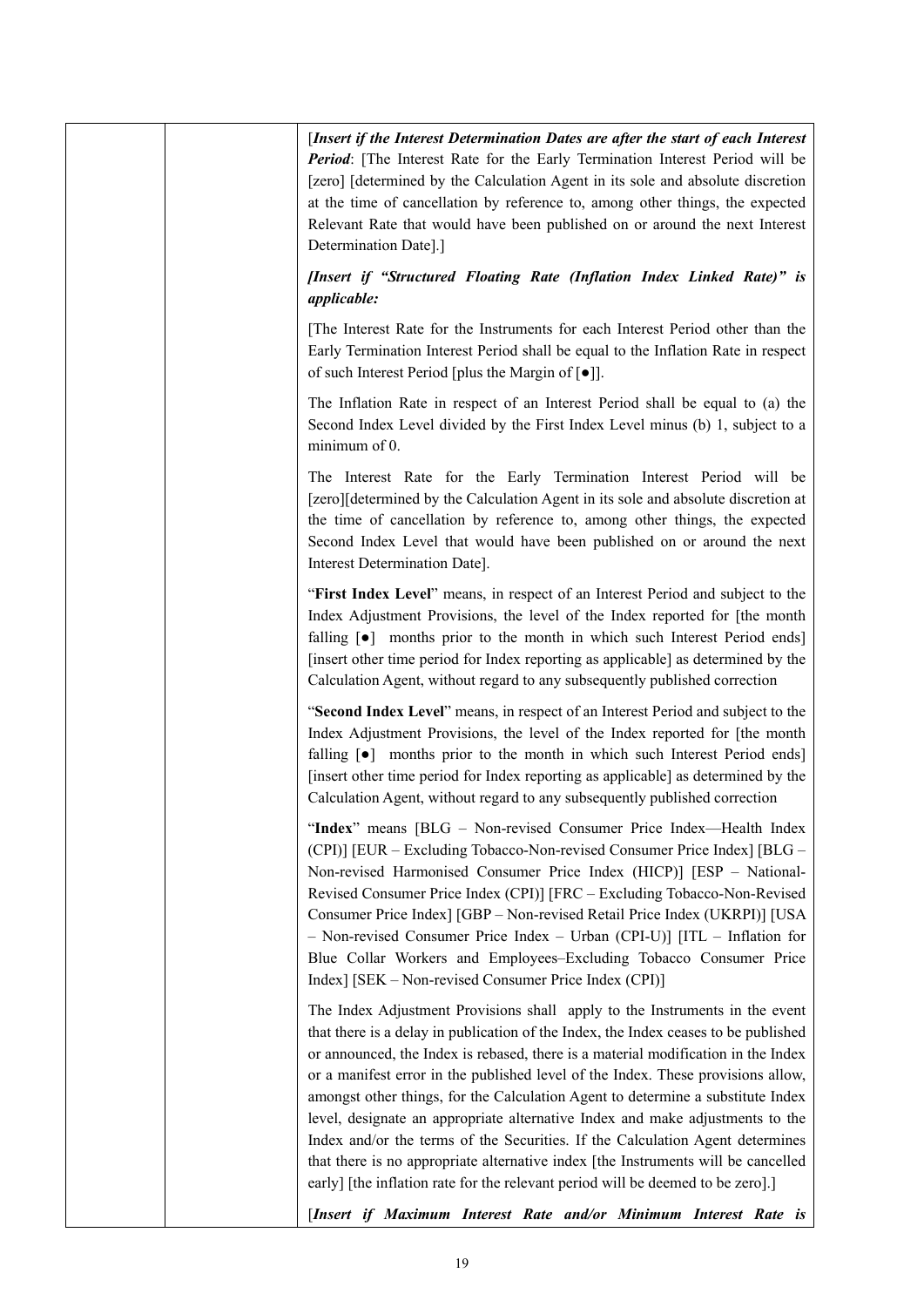|  | <i>applicable:</i>                                                                                                                                                                                                                                                                                                                                                                                                                                                                                                                              |
|--|-------------------------------------------------------------------------------------------------------------------------------------------------------------------------------------------------------------------------------------------------------------------------------------------------------------------------------------------------------------------------------------------------------------------------------------------------------------------------------------------------------------------------------------------------|
|  | The Interest Rate [from the [Issue Date] [Primary Market End Date] to the<br>[first] [Interest Rate Switch Date][Maturity Date] [Scheduled Maturity Date]<br>will also be subject to a [[Maximum][Minimum] Interest Rate of [.] [and] a<br>[[Maximum][Minimum] Interest Rate of [•]] [and] [from the [first] Interest<br>Rate Switch Date to the [Maturity Date] [Scheduled Maturity Date] [ $\bullet$ ] will<br>also be subject to a [[Maximum][Minimum] Interest Rate of [.] [and] a<br>[[Maximum][Minimum] Interest Rate of [ $\bullet$ ]].] |
|  | [Insert if Postponed Maturity Date is applicable:                                                                                                                                                                                                                                                                                                                                                                                                                                                                                               |
|  | During the Pass-through Period, interest will be paid in respect of each<br>Instrument in an amount equal to such Instrument's pro rata share of any<br>amount of interest received by the Issuer in respect of the Affected Collateral<br>from time to time during such Pass-through Period.]                                                                                                                                                                                                                                                  |
|  | Day Count Fraction                                                                                                                                                                                                                                                                                                                                                                                                                                                                                                                              |
|  | The applicable Day Count Fraction for the calculation of the amount of interest<br>due within an Interest Period will be [Actual/Actual] [Actual/Actual (ISDA)]<br>[Actual/365 (Fixed)] [Actual/360] [30/360] [30E/360] [30E/360 (ISDA)]<br>[Actual/Actual (ICMA)] for the Series of Instruments.                                                                                                                                                                                                                                               |
|  | <b>Interest Periods</b>                                                                                                                                                                                                                                                                                                                                                                                                                                                                                                                         |
|  | The Interest Periods are the periods commencing on (and including) [the Issue<br>Date] [the Primary Market End Date which is [ $\bullet$ ]] to (but excluding) the first<br>Interest Accrual Date and each period commencing on (and including) an<br>Interest Accrual Date to (but excluding) the next following Interest Accrual<br>Date.                                                                                                                                                                                                     |
|  | Issue Date and Interest Payment Dates                                                                                                                                                                                                                                                                                                                                                                                                                                                                                                           |
|  | The Issue Date and the Interest Payment Dates for each Series of Instruments<br>will be $\lceil \bullet \rceil$ .                                                                                                                                                                                                                                                                                                                                                                                                                               |
|  | <b>Interest Determination Date</b>                                                                                                                                                                                                                                                                                                                                                                                                                                                                                                              |
|  | The Interest Determination Date with respect to an Interest Period will be [the<br>first day of each Interest Period] [the second day on which TARGET2 is open<br>prior to the first day of each Interest Period] [the day falling two Banking Days<br>prior to the first day of each Interest Period] [the last day of each Interest<br>Period] [•]]                                                                                                                                                                                           |
|  | <b>Interest Accrual Dates</b>                                                                                                                                                                                                                                                                                                                                                                                                                                                                                                                   |
|  | The Interest Accrual Dates for each Series of Instruments will be $[\bullet]$ .                                                                                                                                                                                                                                                                                                                                                                                                                                                                 |
|  | [Insert if "Interest Rate Switch" is applicable:                                                                                                                                                                                                                                                                                                                                                                                                                                                                                                |
|  | Interest Rate Switch Date[s]                                                                                                                                                                                                                                                                                                                                                                                                                                                                                                                    |
|  | The Interest Rate Switch Date[s] for each Series of Instruments will be $[•]$ .]                                                                                                                                                                                                                                                                                                                                                                                                                                                                |
|  | [Insert if "Interest Component Adjustment" is applicable:                                                                                                                                                                                                                                                                                                                                                                                                                                                                                       |
|  | The Calculation Agent in its reasonable discretion may determine an adjustment<br>to the [Interest Rate][, the Margin][, the Minimum Interest Rate][, the                                                                                                                                                                                                                                                                                                                                                                                       |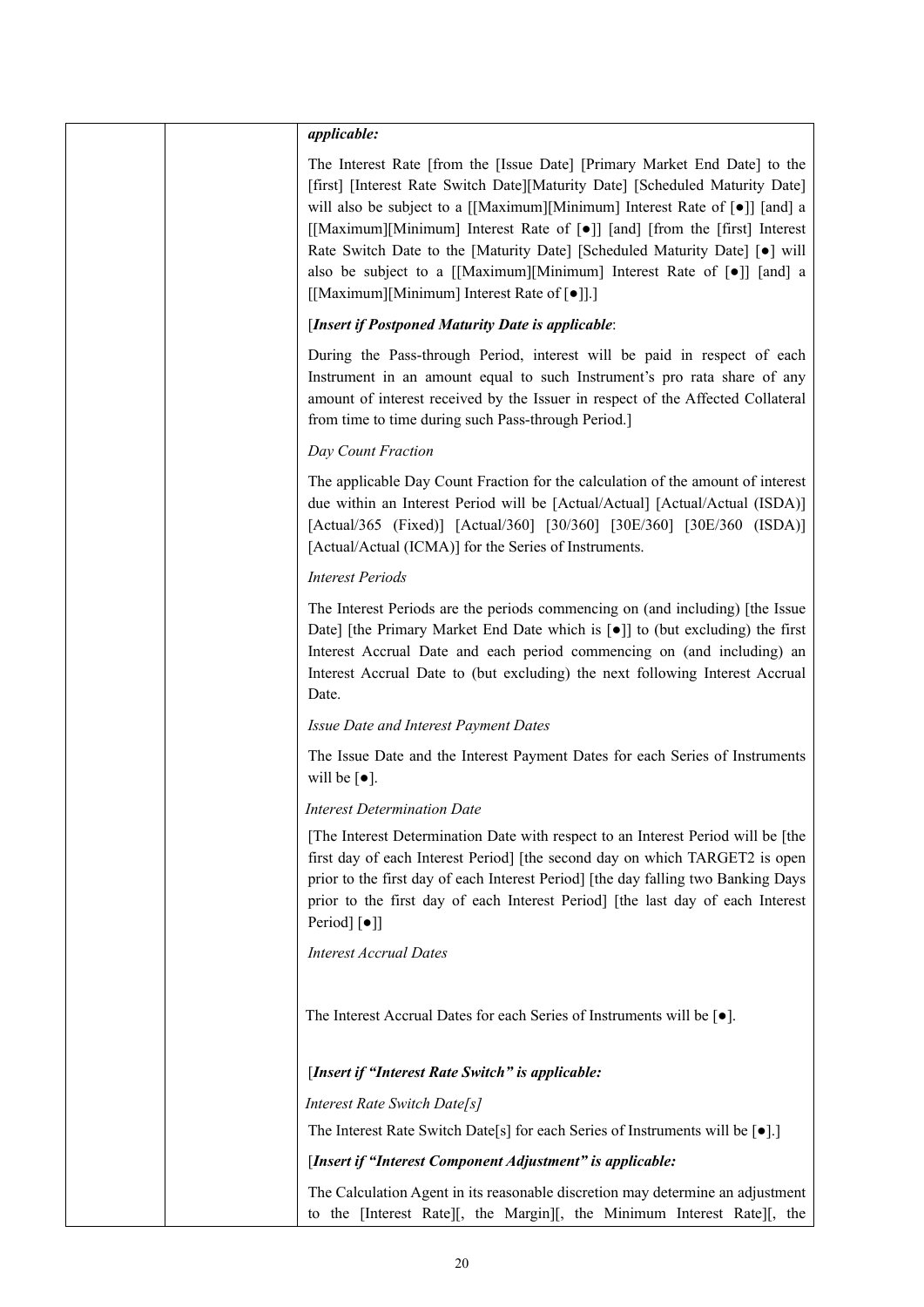Maximum Interest Rate] [and/or] [the Leverage Factor] in accordance with its normal pricing methodology on each specified Interest Component Adjustment Date. In such circumstances, the Calculation Agent shall determine any adjustment to the relevant component by reference to such prevailing market conditions as it determines appropriate on the relevant Interest Component Adjustment Date which may, in particular, include the value and volatility of the Collateral, credit spreads on the issuer of the Collateral and the level of interest rates and interest rate swap rates, all as at the relevant Interest Component Adjustment Date.

"*Interest Component Adjustment Date[s]*" means [●] or, if such day is not a Business Day, the next following Business Day.

The Calculation Agent has determined that each component of the Interest Rate would have been as described above had it been determined based on the market conditions and other factors as described above on [●]. However there can be no assurance as to the market conditions prevailing on the applicable Interest Component Adjustment Date and consequently as to the actual level of the Interest Rate.]

#### **Redemption**

#### *Maturity*

Unless previously redeemed or purchased and cancelled, each Instrument will be redeemed by the Issuer by payment of the Final Redemption Amount on the [Scheduled] Maturity Date which is [●][, provided that, in the event that any Collateral becomes Affected Collateral and pursuant to the terms and conditions of such Collateral, the scheduled maturity date of such Collateral is postponed to the Postponed Collateral Maturity Date, the Maturity Date of either (a) all the Instruments (where there is a single item of Collateral) or (b) the principal amount of the Instruments corresponding to the proportion of Collateral with a Postponed Collateral Maturity Date shall be postponed to the Postponed Maturity Date, which will be the earlier of the date that falls three Business Days following either (a) the Postponed Collateral Maturity Date or (b) any date falling after the Scheduled Maturity Date and prior to the Postponed Collateral Maturity Date on which the Collateral is redeemed in full].

*Early Termination of the Instruments*

The Instruments may be cancelled early in a number of circumstances:

(A) Collateral Default Event: If a default, event of default or other similar event or circumstance occurs with respect to any of the Collateral (howsoever described and including, without limitation, a failure to pay any principal or interest when and where due in accordance with the terms of the Collateral as at the Issue Date and further provided that if any of the Collateral comprises assetbacked securities then any deferral of interest or other payment thereunder in accordance with its terms shall not constitute a "default") (a "**Collateral Default Event**"), the Instruments shall be cancelled in whole or in part and the Issuer shall pay the Early Termination Amount [which will include an amount equal to any accrued but unpaid interest][which will not include an amount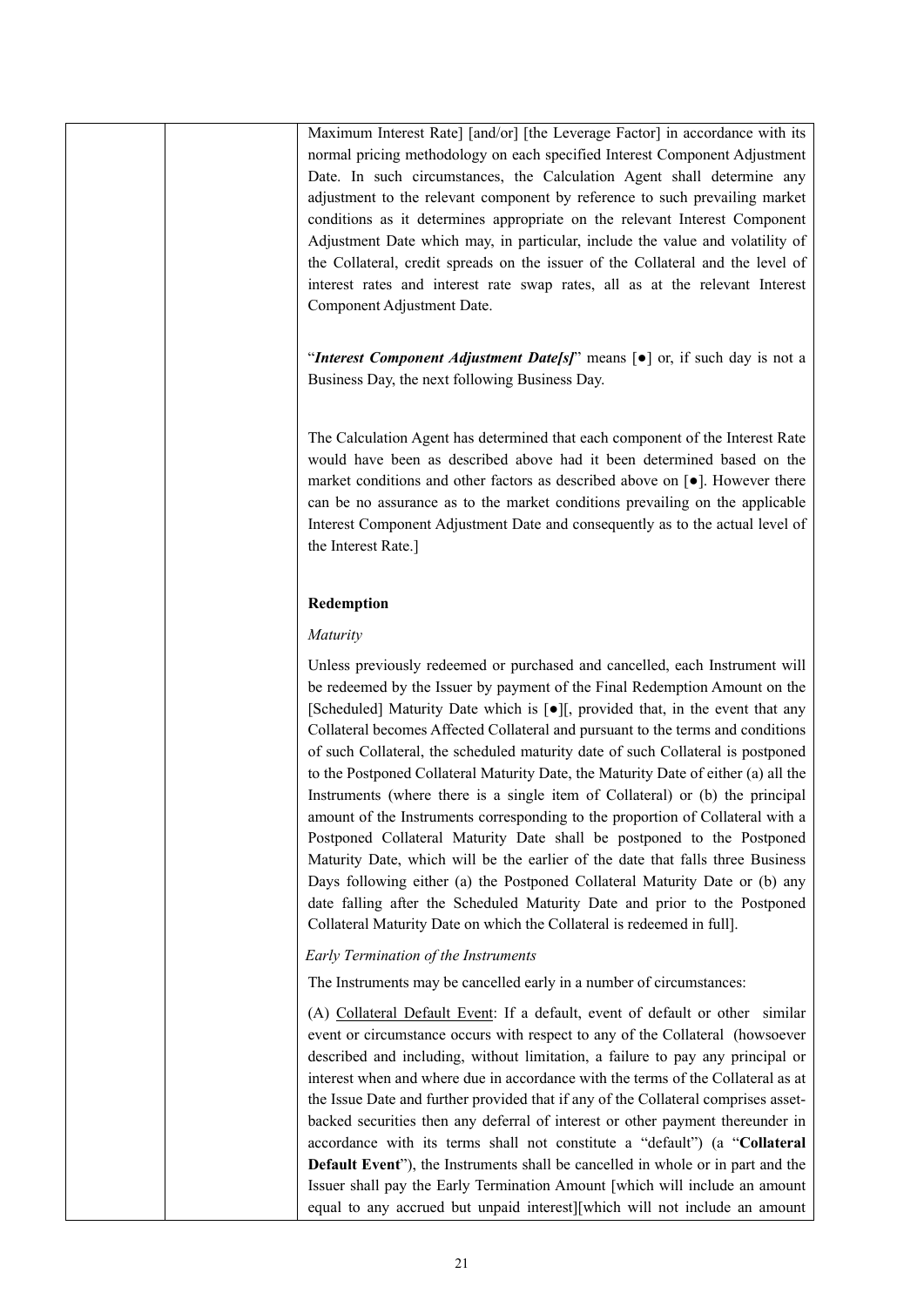|  | equal to any accrued but unpaid interest and any accrued but unpaid interest<br>shall be paid as an additional separate amount].                                                                                                                                                                                                                                                                                                                                                                                                                                                                                                                                                                                                                                                                                                                                                                                                                                                                                                                                                                                                                                                                                                                                                                                                                                                                                                                                                                                                                                                                                                                    |
|--|-----------------------------------------------------------------------------------------------------------------------------------------------------------------------------------------------------------------------------------------------------------------------------------------------------------------------------------------------------------------------------------------------------------------------------------------------------------------------------------------------------------------------------------------------------------------------------------------------------------------------------------------------------------------------------------------------------------------------------------------------------------------------------------------------------------------------------------------------------------------------------------------------------------------------------------------------------------------------------------------------------------------------------------------------------------------------------------------------------------------------------------------------------------------------------------------------------------------------------------------------------------------------------------------------------------------------------------------------------------------------------------------------------------------------------------------------------------------------------------------------------------------------------------------------------------------------------------------------------------------------------------------------------|
|  | (B) Collateral early redemption: If any of the Collateral becomes repayable<br>(otherwise than at the option of the relevant Collateral Obligor in accordance<br>with the terms of the Collateral) or becomes capable of being declared due and<br>payable prior to its stated date of maturity for whatever reason, the Instruments<br>shall be cancelled in whole or in part and the Issuer shall pay the Early<br>Termination Amount [which will include an amount equal to any accrued but<br>unpaid interest][which will not include an amount equal to any accrued but<br>unpaid interest and any accrued but unpaid interest shall be paid as an<br>additional separate amount].                                                                                                                                                                                                                                                                                                                                                                                                                                                                                                                                                                                                                                                                                                                                                                                                                                                                                                                                                             |
|  | (C) Cancellation for tax reasons: If the Issuer would be required by law to<br>withhold or account for tax or would suffer tax in respect of its income so that it<br>would be unable to make payment of the full amount due, and the Issuer has<br>been unable to arrange substitution or change of itself as Issuer, or is unable to<br>do so in a tax efficient manner, before the next payment is due in respect of the<br>Instruments, the Instruments shall be cancelled in whole and the Issuer shall<br>pay the Early Termination Amount [which will include an amount equal to any<br>accrued but unpaid interest][which will not include an amount equal to any<br>accrued but unpaid interest and any accrued but unpaid interest shall be paid as<br>an additional separate amount].                                                                                                                                                                                                                                                                                                                                                                                                                                                                                                                                                                                                                                                                                                                                                                                                                                                    |
|  | (D) Redemption at option of the Issuer for Regulatory Event: If, in the<br>determination of the Calculation Agent, any of the following occur (including,<br>without limitation, in connection with the application of the Alternative<br>Investment Fund Managers Directive 2011/61/EU): (a) as a result of an<br>implementation or adoption of, or change in, law, regulation, interpretation,<br>action or response of a regulatory authority or (b) as a result of the<br>promulgation of, or any interpretation by any court, tribunal, government or<br>regulatory authority with competent jurisdiction (a "Relevant Authority") of<br>any relevant law or regulation or (c) as a result of the public or private<br>statement or action by, or response of, any Relevant Authority or any official or<br>representative of any Relevant Authority acting in an official capacity, such that<br>it is or will be unlawful or there is a reasonable likelihood of it being unlawful<br>for (i) the Issuer to maintain the Instruments or that the maintenance of the<br>existence of the Instruments would make it unlawful to maintain the existence<br>of any other instruments issued by the Issuer or, (ii) for the Issuer or Deutsche<br>Bank AG, London Branch in its capacity as Advisor to perform any duties in<br>respect of the Instruments (a "Regulatory Event"), the Instruments shall be<br>cancelled in whole and the Issuer shall pay the Early Termination Amount,<br>which will include an amount equal to any accrued but unpaid interest.<br>[(E) Cancellation due to the occurrence of a Collateral Put/Call Redemption |
|  | Event: If any of the Collateral becomes repayable at the option of the Collateral<br>Obligor in accordance with the terms of such Collateral the Instruments shall be<br>cancelled in whole or in part and the Issuer shall pay the Early Termination<br>Amount [which will include an amount equal to any accrued but unpaid<br>interest][which will not include an amount equal to any accrued but unpaid<br>interest and any accrued but unpaid interest shall be paid as an additional<br>separate amount] (a "Collateral Put/Call Redemption Event").]                                                                                                                                                                                                                                                                                                                                                                                                                                                                                                                                                                                                                                                                                                                                                                                                                                                                                                                                                                                                                                                                                         |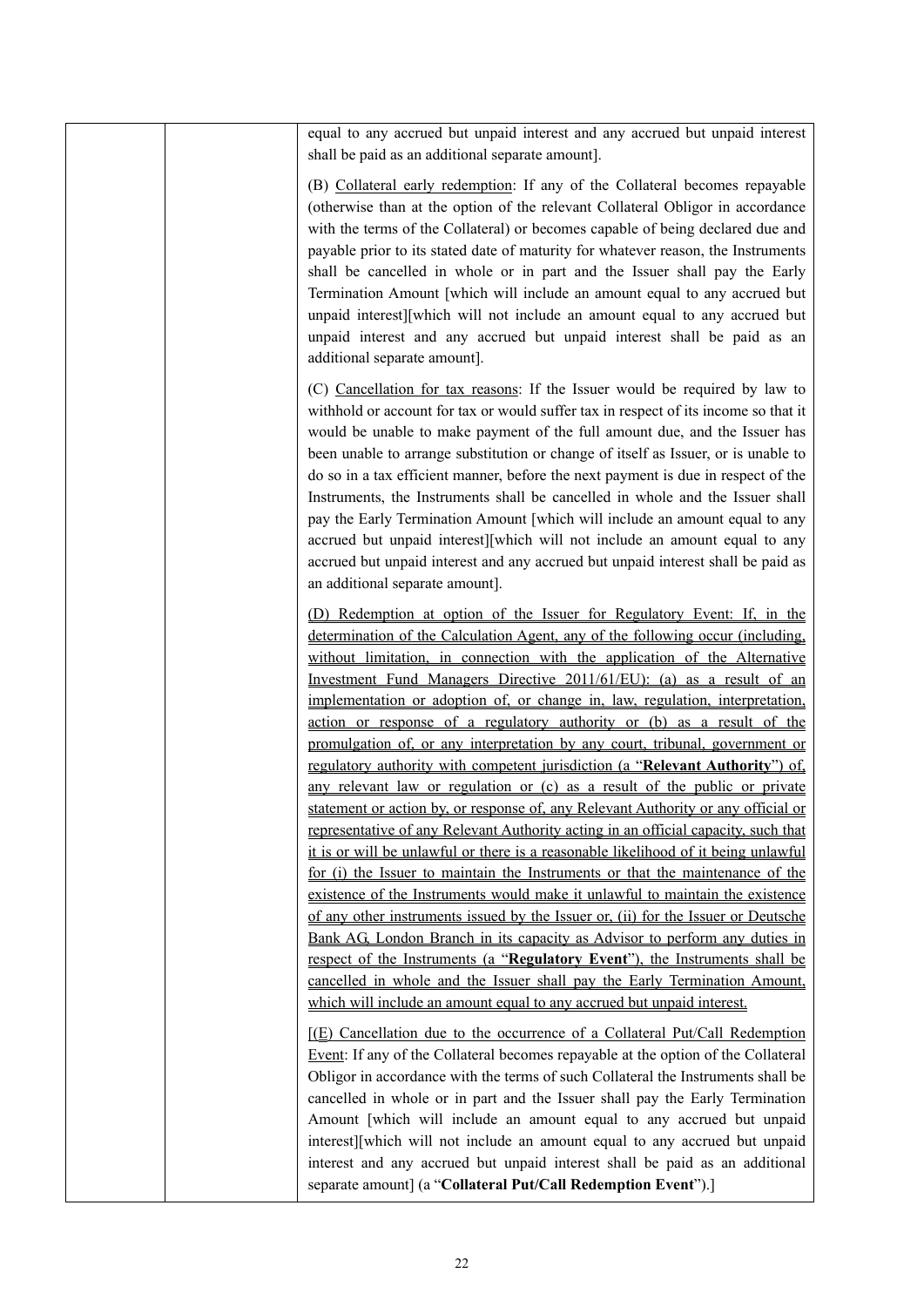| $[(E)$ Termination of the Credit Support Document: If the Credit Support<br>Document (if any) is terminated prior to the Maturity Date for any reason, the<br>Instruments shall be cancelled in whole and the Issuer shall pay the Early<br>Termination Amount [which will include an amount equal to any accrued but<br>unpaid interest][which will not include an amount equal to any accrued but<br>unpaid interest and any accrued but unpaid interest shall be paid as an<br>additional separate amount].]                                                                                                                                                                                                                                                  |
|------------------------------------------------------------------------------------------------------------------------------------------------------------------------------------------------------------------------------------------------------------------------------------------------------------------------------------------------------------------------------------------------------------------------------------------------------------------------------------------------------------------------------------------------------------------------------------------------------------------------------------------------------------------------------------------------------------------------------------------------------------------|
| $[(G)$ Early Termination of the Hedging Agreement: If the Hedging Agreement is<br>terminated in accordance with its terms prior to the Hedging Agreement<br>Termination Date, the Instruments shall be cancelled in whole and the Issuer<br>shall pay the Early Termination Amount [which will include an amount equal to<br>any accrued but unpaid interest][which will not include an amount equal to any<br>accrued but unpaid interest and any accrued but unpaid interest shall be paid as<br>an additional separate amount].                                                                                                                                                                                                                               |
| $[\underline{H}]$ Index Cessation: If the Index has not been published or announced for two<br>consecutive months or the Index Sponsor announces that it will no longer<br>continue to publish or announce the Index and the Calculation Agent<br>determines that there is no appropriate alternative Index.]                                                                                                                                                                                                                                                                                                                                                                                                                                                    |
| In any such case of early cancellation described in (A), (B)[,] $(C)[\,[\]$ [or] $(D)[\,]$<br>$(E)$ , $(E)$ , $(G)$ , $(H)$ or $(I)$ ] above the Issuer shall give not more than 30 nor less<br>than 15 days' notice (or not more than 30 nor less than 10 day's notice in<br>respect of paragraph (D)) of the date fixed for cancellation and on expiry of<br>such notice (i) the Issuer shall cancel the outstanding Instruments of the Series<br>in whole or in part, as applicable, (ii) the relevant portion of the Series Assets<br>will be realised in accordance with the Securitisation Act 2004, if applicable,<br>and (iii) the security constituted by or created pursuant to the Series Instrument<br>shall become enforceable in whole or in part. |
| $[(\underline{H})][(\underline{I})]$ Event of Default: If an Event of Default occurs (as described in C.8)<br>above) then the Instruments shall be cancelled and the Issuer shall pay the Early<br>Termination Amount in respect of each Instrument.                                                                                                                                                                                                                                                                                                                                                                                                                                                                                                             |
| <b>Early Termination Amount</b>                                                                                                                                                                                                                                                                                                                                                                                                                                                                                                                                                                                                                                                                                                                                  |
| The Early Termination Amount (if any) due in respect of each Instrument<br>following the occurrence of an Event of Default, [an early termination of the<br>Hedging Agreement, I a termination of the Credit Support Document, a<br>cancellation for tax reasons, a Collateral Default Event, a Collateral early<br>redemption, a redemption at the option of the Issuer for a Regulatory Event, [or<br>a Collateral Put/Call Redemption Event] [or the cessation of the Index] shall be<br>an amount equal to such Instrument's pro rata share of an amount in the<br>Specified Currency (which may never be less than zero) determined by the<br>Calculation Agent in accordance with the following formula:                                                   |
| $(A - B)$                                                                                                                                                                                                                                                                                                                                                                                                                                                                                                                                                                                                                                                                                                                                                        |
| Where:                                                                                                                                                                                                                                                                                                                                                                                                                                                                                                                                                                                                                                                                                                                                                           |
| "A" is the Market Value Collateral, converted into the Specified Currency (if<br>applicable) at the relevant exchange rate applicable at such time, as determined                                                                                                                                                                                                                                                                                                                                                                                                                                                                                                                                                                                                |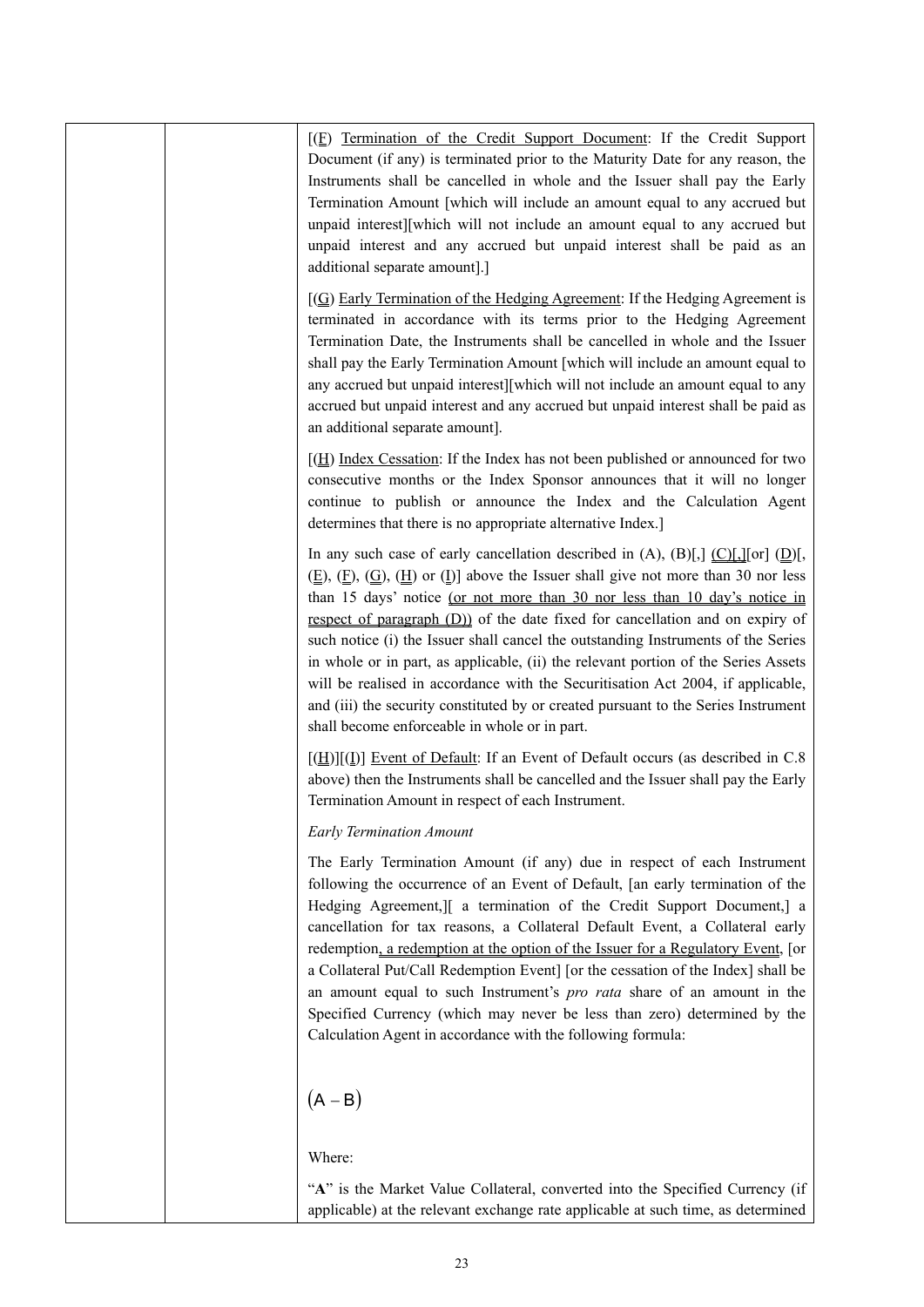|  | by the Calculation Agent in its reasonable discretion; and                                                                                                                                                                                                                                                                                                                                                                                                                                                                                                                                                                                                                                                                                                                 |
|--|----------------------------------------------------------------------------------------------------------------------------------------------------------------------------------------------------------------------------------------------------------------------------------------------------------------------------------------------------------------------------------------------------------------------------------------------------------------------------------------------------------------------------------------------------------------------------------------------------------------------------------------------------------------------------------------------------------------------------------------------------------------------------|
|  | "B" is the Early Termination Unwind Costs.                                                                                                                                                                                                                                                                                                                                                                                                                                                                                                                                                                                                                                                                                                                                 |
|  | [The Early Termination Unwind Costs shall include amounts payable in respect<br>of the Option Premium.]                                                                                                                                                                                                                                                                                                                                                                                                                                                                                                                                                                                                                                                                    |
|  | [The Early Termination Amount will include an amount equal to any accrued<br>but unpaid interest.] [The Early Termination Amount will not include an<br>amount equal to any accrued but unpaid interest and such amount shall be paid<br>separately.]                                                                                                                                                                                                                                                                                                                                                                                                                                                                                                                      |
|  | "Collateral Currency" means the currency in which the Collateral is<br>denominated.                                                                                                                                                                                                                                                                                                                                                                                                                                                                                                                                                                                                                                                                                        |
|  | "Early Termination Unwind Costs" means [the sum (the result of which may<br>be positive, negative or zero) of:                                                                                                                                                                                                                                                                                                                                                                                                                                                                                                                                                                                                                                                             |
|  | an amount, if any, determined by the Calculation Agent equal to (i) the<br>(a)<br>sum of (without duplication) all costs, expenses (including loss of funding), tax<br>and duties incurred by the Hedging Counterparty (expressed as a positive<br>amount) or (ii) the gain realised by the Hedging Counterparty (expressed as a<br>negative amount), in either case in connection with the cancellation of the<br>Instrument and the related termination, settlement or re-establishment of any<br>hedge or related trading position; and (without duplication); and]                                                                                                                                                                                                     |
|  | (expressed as a positive amount) any legal and other ancillary costs<br>(b)<br>(including if applicable, without limitation, any costs in relation to the<br>realisation of the Collateral) incurred by the Issuer[,][or] the Trustee, the<br>Custodian or the Hedging Counterparty as a result of the Instruments becoming<br>subject to mandatory cancellation.                                                                                                                                                                                                                                                                                                                                                                                                          |
|  | "Early Termination Valuation Date" means:                                                                                                                                                                                                                                                                                                                                                                                                                                                                                                                                                                                                                                                                                                                                  |
|  | for the purposes of a cancellation due to a Collateral Default Event, a<br>(a)<br>Collateral early termination[, [[or] a cancellation for tax reasons, a redemption<br>at the option of the Issuer for a Regulatory Event <sup>[, a Collateral Put/Call</sup><br>Redemption Event, a termination of the Credit Support Document or an early<br>termination of the Hedging Agreement] [or the cessation of the Index], the<br>Business Day immediately preceding the due date for cancellation; or                                                                                                                                                                                                                                                                          |
|  | (b)<br>for the purposes of a cancellation due to the occurrence of an Event of<br>Default, the due date for cancellation.                                                                                                                                                                                                                                                                                                                                                                                                                                                                                                                                                                                                                                                  |
|  | "Market Value Collateral" means, in respect of each item of Collateral, (i)<br>where the Collateral has not been redeemed, an amount in the relevant<br>Collateral Currency calculated by the Calculation Agent equal to the highest<br>firm bid quotation obtained by the Calculation Agent from the Reference Banks<br>for the Collateral (excluding accrued but unpaid interest in respect thereof) on<br>the relevant Early Termination Valuation Date provided that if no firm bid<br>quotation is obtained, the Market Value Collateral shall be calculated by the<br>Calculation Agent in good faith and may in certain circumstances be zero, or<br>(ii) in circumstances where the Collateral has been redeemed, the proceeds of<br>redemption of the Collateral. |
|  | <b>Optional Early Redemption of Instruments</b>                                                                                                                                                                                                                                                                                                                                                                                                                                                                                                                                                                                                                                                                                                                            |
|  | [Insert if "Issuer Call Option" is applicable:                                                                                                                                                                                                                                                                                                                                                                                                                                                                                                                                                                                                                                                                                                                             |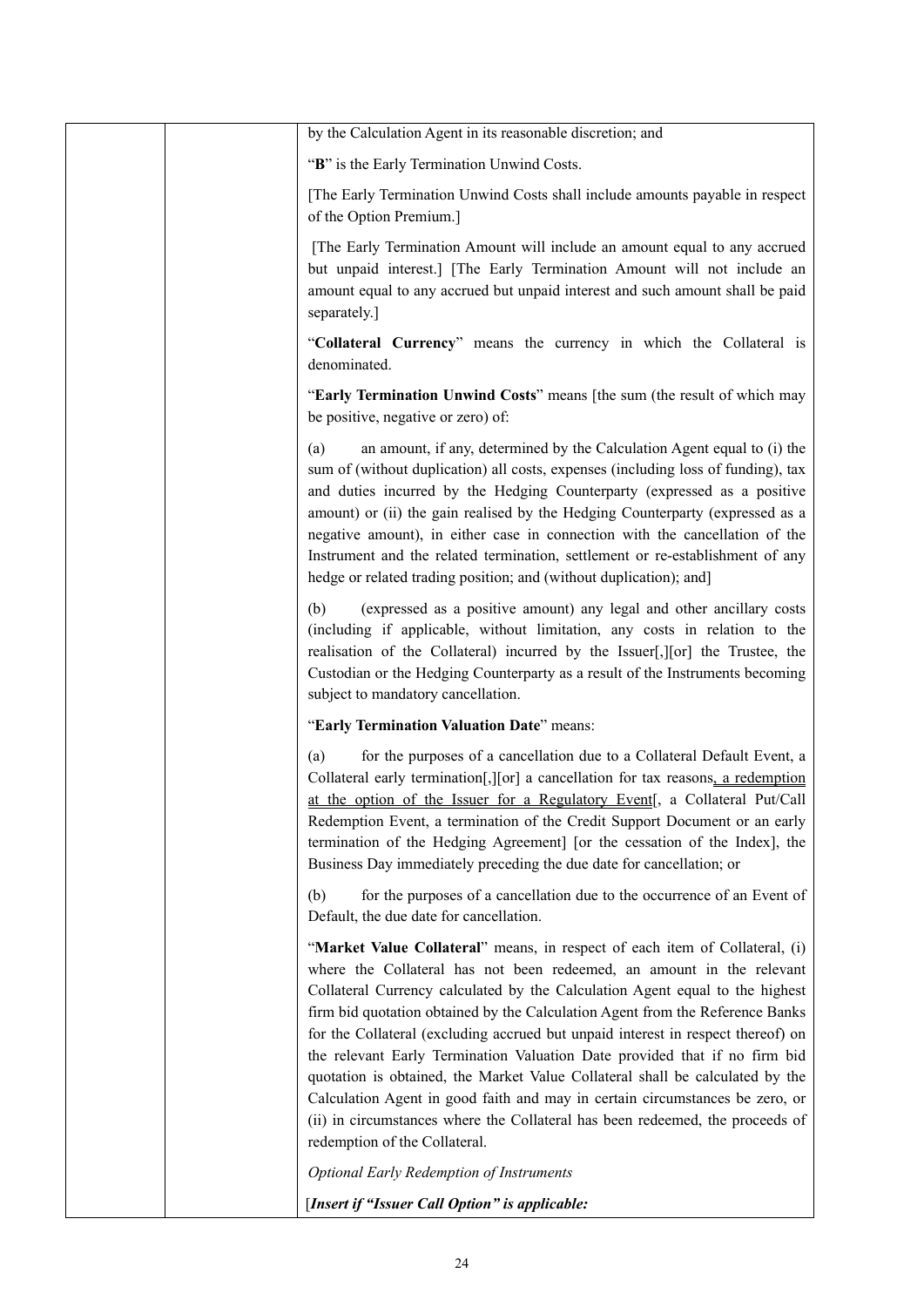|      |                                          | The Issuer may, on giving notice [on a date within the Optional Redemption<br>Period] [at least 5 Business Days prior to an Optional Redemption Date], cancel<br>all of the Instruments and the Issuer shall pay the Optional Redemption Amount<br>together with interest accrued to the date fixed for cancellation in respect of<br>each Instrument.                                                                                                                                                                                                                                                 |                                           |  |  |  |  |  |  |
|------|------------------------------------------|--------------------------------------------------------------------------------------------------------------------------------------------------------------------------------------------------------------------------------------------------------------------------------------------------------------------------------------------------------------------------------------------------------------------------------------------------------------------------------------------------------------------------------------------------------------------------------------------------------|-------------------------------------------|--|--|--|--|--|--|
|      |                                          | <b>Optional Redemption Amount</b>                                                                                                                                                                                                                                                                                                                                                                                                                                                                                                                                                                      |                                           |  |  |  |  |  |  |
|      |                                          | The Optional Redemption Amount due in respect of each Instrument pursuant<br>to the exercise of the Issuer Call Option shall be $[[\bullet]]$ per cent. per Calculation<br>Amount per Instrument.][the Optional Redemption Amount per Instrument<br>corresponding to the applicable Optional Redemption Date on which the Issuer<br>Call Option is exercised as set out below:                                                                                                                                                                                                                         |                                           |  |  |  |  |  |  |
|      |                                          | <b>Optional Redemption Date</b>                                                                                                                                                                                                                                                                                                                                                                                                                                                                                                                                                                        | Optional Redemption Amount per Instrument |  |  |  |  |  |  |
|      |                                          | $[\bullet]$                                                                                                                                                                                                                                                                                                                                                                                                                                                                                                                                                                                            | $\left[\bullet\right]$                    |  |  |  |  |  |  |
|      |                                          | $[\bullet]$                                                                                                                                                                                                                                                                                                                                                                                                                                                                                                                                                                                            | $[\bullet]$                               |  |  |  |  |  |  |
|      |                                          | ]Payments in respect of Global Instruments                                                                                                                                                                                                                                                                                                                                                                                                                                                                                                                                                             |                                           |  |  |  |  |  |  |
|      |                                          | All payments in respect of Instruments represented by a Global Instrument will<br>be made against presentation for endorsement and, if no further payment falls<br>to be made in respect of the Instruments, surrender of that Global Instrument to<br>or to the order of the Principal Agent or such other Paying Agent as shall have<br>been notified to the Instrumentholders for such purpose. A record of each<br>payment so made will be endorsed on each Global Instrument, which<br>endorsement will be prima facie evidence that such payment has been made in<br>respect of the Instruments. |                                           |  |  |  |  |  |  |
|      |                                          | Payments in respect of Instruments in definitive form                                                                                                                                                                                                                                                                                                                                                                                                                                                                                                                                                  |                                           |  |  |  |  |  |  |
|      |                                          | Payments of principal and interest in respect of the Instruments in definitive<br>form shall, be made against presentation and surrender of the relevant<br>Instruments at the Specified Office of any Paying Agent outside the United<br>States by transfer to an account denominated in such currency with a bank<br>nominated by such holder presenting such Instrument.                                                                                                                                                                                                                            |                                           |  |  |  |  |  |  |
|      |                                          | <b>Meetings</b>                                                                                                                                                                                                                                                                                                                                                                                                                                                                                                                                                                                        |                                           |  |  |  |  |  |  |
|      |                                          | The<br>provisions<br>for<br>convening<br>Instruments<br>contains<br>meetings<br>Instrumentholders to consider matters affecting their interests generally with<br>respect to the Instruments. These provisions permit defined majorities to bind<br>all holders, including holders who did not attend and vote at the relevant<br>meeting and holders who voted in a manner contrary to the majority.                                                                                                                                                                                                  |                                           |  |  |  |  |  |  |
| C.10 | Derivative<br>component of<br>securities | [Not applicable. The Instruments do not have a derivative component in the<br>interest payment.][if "Structured Floating Rate (Inflation Index Linked<br>Rate)" is applicable: Applicable. The interest payment in respect of the<br>Instruments is linked to the performance of an index.] See item C.9 above for<br>information on interest and redemption.                                                                                                                                                                                                                                          |                                           |  |  |  |  |  |  |
| C.11 | Trading of<br>securities                 | [Application [has been made][is expected to be made] for the Instruments of<br>the Series to be listed on [the official list of the Luxembourg Stock Exchange<br>and admitted to trading on the regulated market of the Luxembourg Stock<br>Exchange] [ $\bullet$ ][with effect from the Issue Date or thereabouts.] [The<br>Instruments are not listed.]                                                                                                                                                                                                                                              |                                           |  |  |  |  |  |  |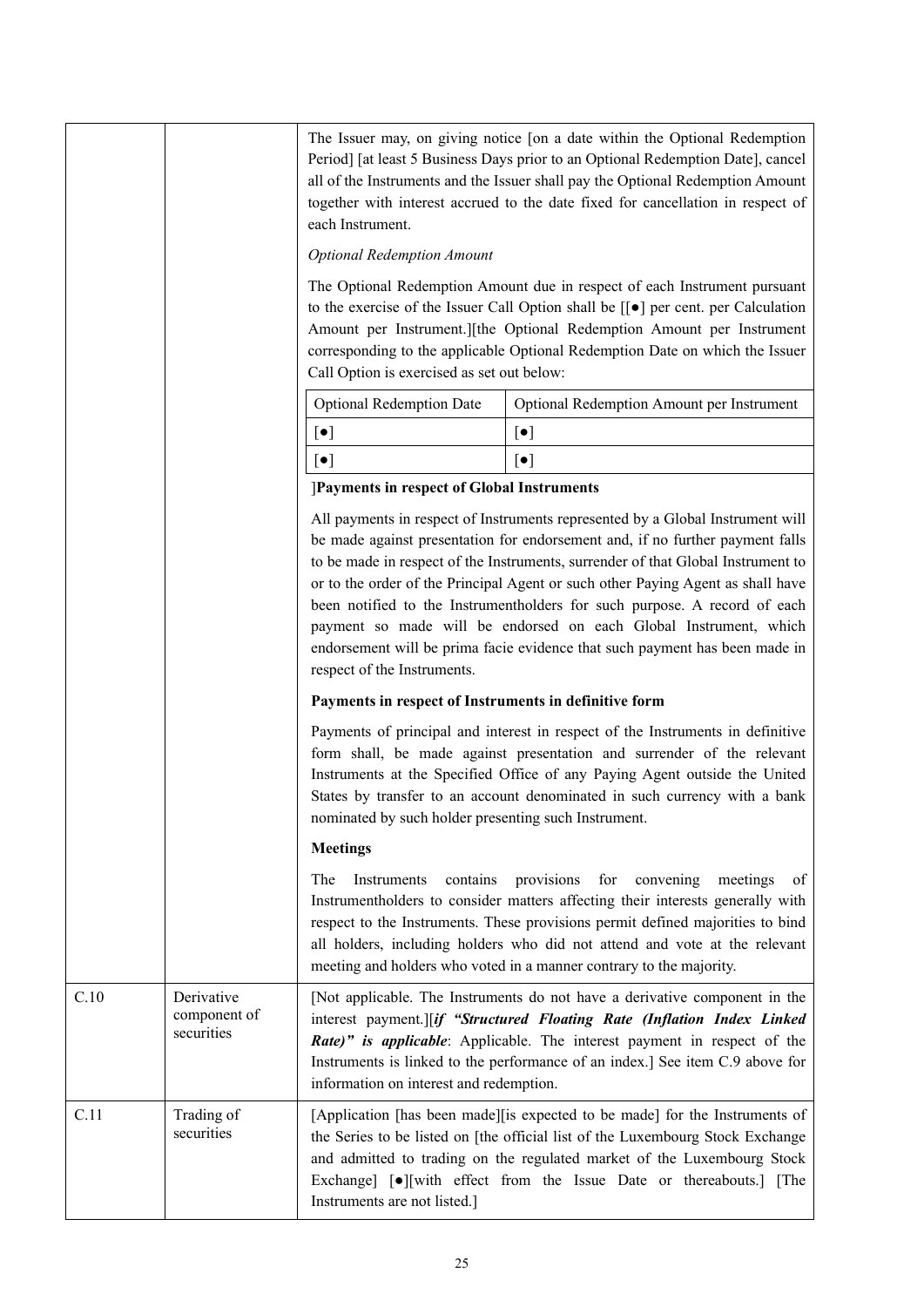| C.12 | Minimum      | The minimum denomination of an issue of Instruments is $\lceil \bullet \rceil$ . |
|------|--------------|----------------------------------------------------------------------------------|
|      | denomination |                                                                                  |

## **Section D – Risks**

| <b>Element</b> | <b>Description</b><br>of<br><b>Element</b> | <b>Disclosure requirement</b>                                                                                                                                                                                                                                                                                                                                                                                                                                                                                                                                                                                                                                                                                                                                                                                                                                                                                                                                                                                                                                                                                                                                                                                                                                                                                                                                                                                                                                                                                                                                                                                                                                                                                                                                                                                                                                                                                                                                                                                                                                                                                                                                                                                                                                                                                                                                                                                                                                                                                                                                                |
|----------------|--------------------------------------------|------------------------------------------------------------------------------------------------------------------------------------------------------------------------------------------------------------------------------------------------------------------------------------------------------------------------------------------------------------------------------------------------------------------------------------------------------------------------------------------------------------------------------------------------------------------------------------------------------------------------------------------------------------------------------------------------------------------------------------------------------------------------------------------------------------------------------------------------------------------------------------------------------------------------------------------------------------------------------------------------------------------------------------------------------------------------------------------------------------------------------------------------------------------------------------------------------------------------------------------------------------------------------------------------------------------------------------------------------------------------------------------------------------------------------------------------------------------------------------------------------------------------------------------------------------------------------------------------------------------------------------------------------------------------------------------------------------------------------------------------------------------------------------------------------------------------------------------------------------------------------------------------------------------------------------------------------------------------------------------------------------------------------------------------------------------------------------------------------------------------------------------------------------------------------------------------------------------------------------------------------------------------------------------------------------------------------------------------------------------------------------------------------------------------------------------------------------------------------------------------------------------------------------------------------------------------------|
| D.2            | Key risks specific<br>to the Issuer        | Factors which could materially adversely affect the Company and its ability to<br>make payments due under the Series of Instruments include matters of<br>Luxembourg law (such as the Company being structured to be insolvency-<br>remote, not insolvency-proof, changes to the Issuer's tax position adversely<br>affecting cash flows in connection with the Instruments, and the provisions of<br>the Securitisation Act 2004 providing that Series Assets of a Compartment are<br>only available for the Series Parties of the Series relating to that Compartment),<br>the Instruments being limited recourse obligations (meaning that an<br>Instrumentholder's claim may be extinguished if there is a shortfall in funds<br>available to meet payments under the Instruments) and related risks and further<br>issues of Instruments by the Issuer.                                                                                                                                                                                                                                                                                                                                                                                                                                                                                                                                                                                                                                                                                                                                                                                                                                                                                                                                                                                                                                                                                                                                                                                                                                                                                                                                                                                                                                                                                                                                                                                                                                                                                                                 |
| D.3            | Key risks specific<br>to the securities    | There are also certain factors which are material for the purpose of assessing<br>the risks associated with the Series of Instruments. These include the fact that<br>such Instruments may not be a suitable investment for all investors (for<br>example if they do not have the requisite knowledge and experience in<br>financial and business matters to evaluate the merits and risks of an investment<br>in the Issuer in context of their financial position or are not capable of bearing<br>the economic risk of an investment in the Issuer for an indefinite period of<br>time), [any Hedging Agreement (for example its possible early termination in<br>various circumstances which would result in the cancellation of the<br>Instruments) and the related credit exposure to the Hedging Counterparty,]<br>credit exposure to the Collateral Obligor [and the Collateral Guarantor] [and<br>the Collateral Support Provider] (as this will affect the value of the Collateral<br>held as security for the Instruments), [exposure to the performance of the<br>Index,] early cancellation of the Instruments which may lead to a loss of<br>investment, fluctuations and decreases in the market value of the Instruments<br>and the market value of the Collateral which will also affect the value of the<br>Instruments and the amounts paid on any cancellation of the Instruments,<br>[amounts payable by the Issuer to the Hedging Counterparty under the Hedging<br>Agreement will include an Option Premium which will significantly reduce the<br>amounts payable to Instrumentholders under the Instruments,] tax risks (for<br>example that if any withholding or deduction for taxes is required, the Issuer<br>may redeem all the Instruments), that no secondary market may exist for the<br>Instruments meaning that investors may not be able to realise their investment<br>prior to maturity and business relationships between the parties to the<br>Instruments, [the rating will not necessarily be the same as any rating assigned<br>to any Instruments already issued,] conflicts of interest which may adversely<br>affect the value of the Instruments and that although Instruments will have the<br>benefit of security interests over all the Series Assets of the Compartment, the<br>Securitisation Act 2004 provides that the Series Assets for the Series of<br>Instruments are available to meet only the claims of the Series Parties for the<br>Series. If the Series Assets are not sufficient to discharge all payments |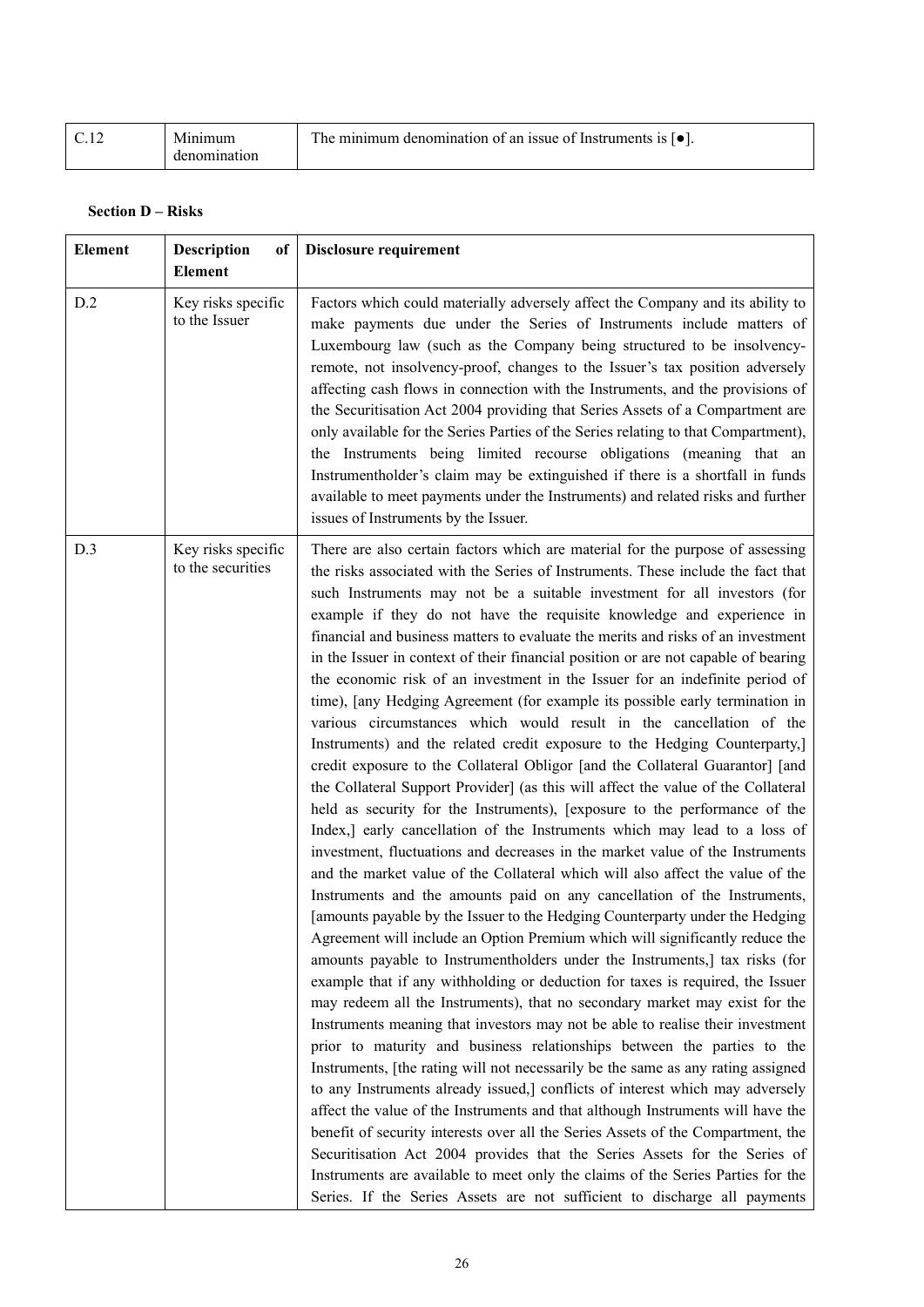|  |  |  | obligations of the Issuer in accordance with the applicable priority of |  |  |  |
|--|--|--|-------------------------------------------------------------------------|--|--|--|
|  |  |  | payments, Instrumentholders may lose their entire investment.           |  |  |  |

## **Section E – Offer**

| <b>Element</b> | <b>Description</b><br>of<br><b>Element</b>      | Disclosure requirement                                                                                                                                                                                                                                                                                                                                                                                                                                                                                                                                                                                                                                              |
|----------------|-------------------------------------------------|---------------------------------------------------------------------------------------------------------------------------------------------------------------------------------------------------------------------------------------------------------------------------------------------------------------------------------------------------------------------------------------------------------------------------------------------------------------------------------------------------------------------------------------------------------------------------------------------------------------------------------------------------------------------|
| E.2b           | Reasons for the<br>offer and use of<br>proceeds | The net proceeds from each Series of Instruments will be used to acquire the<br>Collateral in respect of the Instruments, [to pay for, or enter into, any Hedging<br>Agreement(s) in connection with such Instruments] and to pay expenses in<br>connection with the administration of the Company or the issue of the<br>Instruments.                                                                                                                                                                                                                                                                                                                              |
| E.3            | Terms and<br>conditions of the<br>offer         | The offer to invest in the Instruments is made from $\lceil \bullet \rceil$ to $\lceil \bullet \rceil$ . The maximum<br>and minimum amount of application is [up to][ $\bullet$ ] and [ $\bullet$ ], respectively.<br>Payments by investors in respect of the purchase of the Instruments shall be<br>made by $[\bullet]$ . The results of the offer [will be][are expected to be] published in<br>• on [•] [and will be filed with the CSSF in accordance with Article 10 of the<br>Prospectus Act 2005 in each case on or around the Issue Date]. The Global<br>Instruments will be delivered to the relevant clearing system no later than on<br>the Issue Date. |
| E.4            | Material interests<br>in the offer              | There are no material interests with respect to the issue and/or offer of<br>Instruments (including any conflicting interests).] [The following constitute<br>material interests with respect to the issue and/or offer of Instruments: $[\bullet]$ .]                                                                                                                                                                                                                                                                                                                                                                                                              |
| E.7            | Estimated<br>expenses                           | [Not Applicable - No expenses will be specifically charged to purchasers of<br>Instruments by the Issuer. [[A subscription fee of $[\psi]$ to $[\bullet]$ ] shall be payable by<br>purchasers of Instruments to $\lceil \bullet \rceil$ .                                                                                                                                                                                                                                                                                                                                                                                                                           |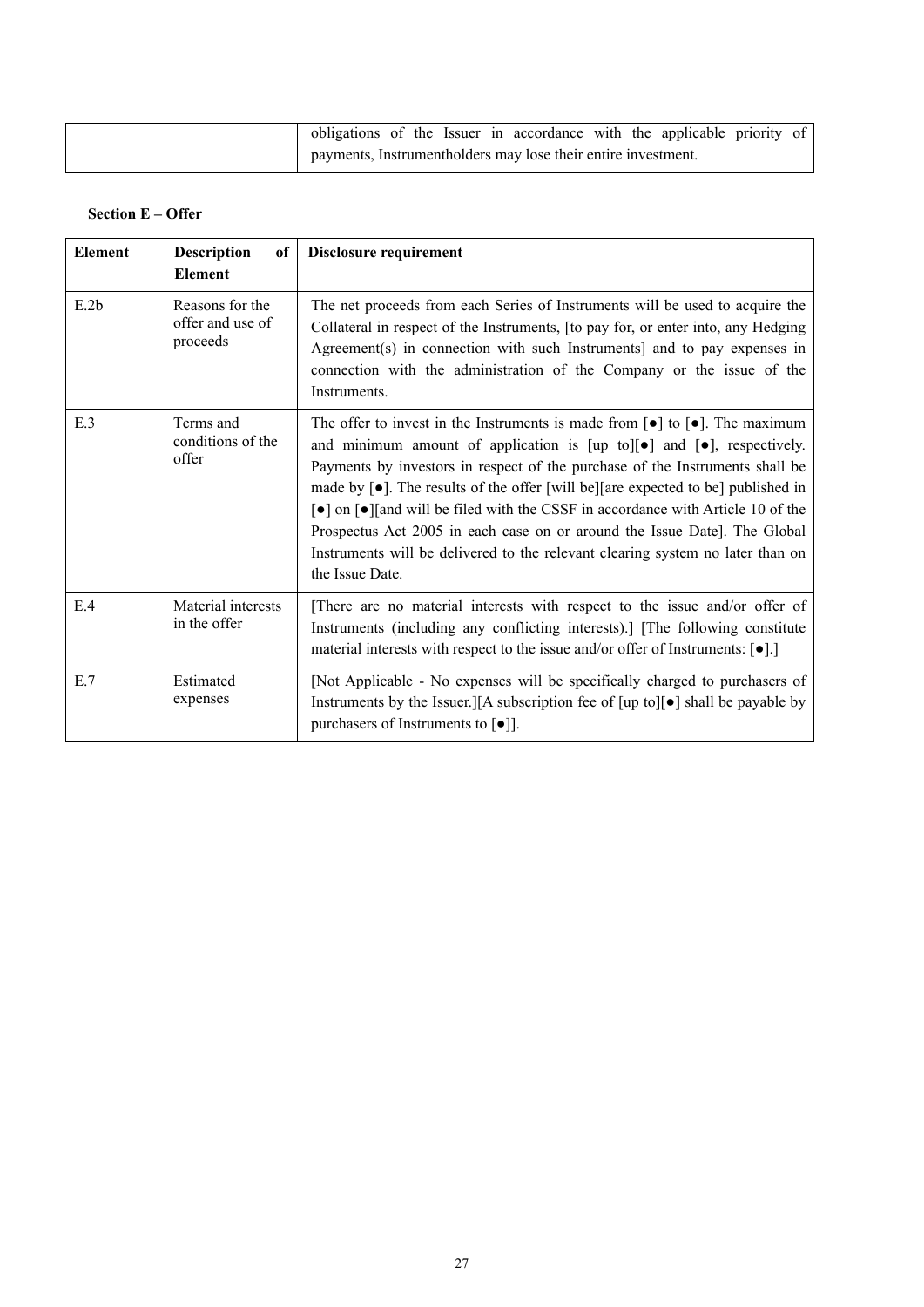## **Schedule 2 GENERAL DESCRIPTION OF THE PROGRAMME**

*This section provides a brief overview of some of the main terms applicable to a Series of Instruments. It outlines a number of features of the Instruments but does not set out in full these features of the Instruments. In addition there are aspects of the Instruments to which this overview does not refer. Investors should therefore not rely on this overview but should rely only on the full terms and conditions of the relevant Series of Instruments as set out in the Base Prospectus as completed by the relevant Final Terms*. *Prospective investors should read carefully and understand the Base Prospectus (in particular the Conditions and the section "Risk Factors" in this Base Prospectus) before making any decision to invest in the Instruments.*

#### **1 Nature of the Instruments**

The Instruments are designed to enable Instrumentholders: (i) to participate, through the Interest Amounts, in a potentially variable level of the underlying interest rate equal to or above the level of the Minimum Interest Rate and equal to or below the level of the Maximum Interest Rate (to the extent applicable) and (ii) to be repaid at the Final Redemption Amount at maturity of the Instruments, unless the Maturity Date is postponed to the Postponed Maturity Date (where applicable), in which case during the Pass-through Period, amounts equal to the Principal Distribution Amounts (if any) received by the Issuer in respect of the Collateral from time to time shall be paid to the Instrumentholders three Business days following each Collateral Payment Date by way of repayment of principal of the Instruments, such amount to be paid to each Instrumentholder pro rata to the principal amount of Instruments held by each Instrumentholder (see section 3 below). The payments of interest and principal under the Instruments are subject to the Issuer having received corresponding payments from the Collateral and/or the Hedging Agreement (see section 6 and 7 below).

The Instruments are debt obligations of Palladium Securities 1 S.A. (the "**Company**") acting in respect of a particular Compartment (the "**Issuer**"). The Instruments will provide exposure, amongst other things, to each of the credit risk of the Issuer, the Hedging Counterparty (if any) and the Collateral. In particular, Instrumentholders are able to participate in the performance of the Collateral with certain interest rate risks and/or foreign exchanges risks being hedged via the Hedging Agreements. This overview provides a brief overview of how each of these risks operate, as each will affect whether and how much interest (except in relation to zero coupon Instruments) and principal is paid to investors, and of the structure of the Instruments. Having reviewed this section, investors should refer again to the "Risk Factors" sections above.

#### **2 Nature of the Issuer**

The Company is a special purpose vehicle established for the purpose of issuing asset backed securities for any securitisation transactions as permitted under the Securitisation Act 2004, including the Instruments.

#### **3 Economic Terms of the Instruments**

The section "General Conditions" sets out the legal and economic terms of the Instruments as completed by the Final Terms for each specific Series. These Conditions of a Series specify among other things:

- The right of the holder of an Instrument to receive periodic interest payments (referred to as Interest Amounts) and how the Interest Amounts will be determined;
- how and when the level of the underlying interest rate is determined for the purposes of calculating an Interest Amount;
- the amount payable on redemption of the Instruments; and
- how and when the Issuer may redeem the Instruments early.

#### **(a) Rights under the Instruments**

The Instruments represent the right to receive:

- (i) periodic interest payments (referred to as Interest Amounts) from the Issue Date or the Primary Market End Date (as specified in the relevant Final Terms) (in the case of Instruments in respect of which the Scheduled Maturity Date may be postponed, only prior to any applicable Pass-through Period) at either
	- (1) a fixed interest rate; or
	- (2) a floating interest rate; or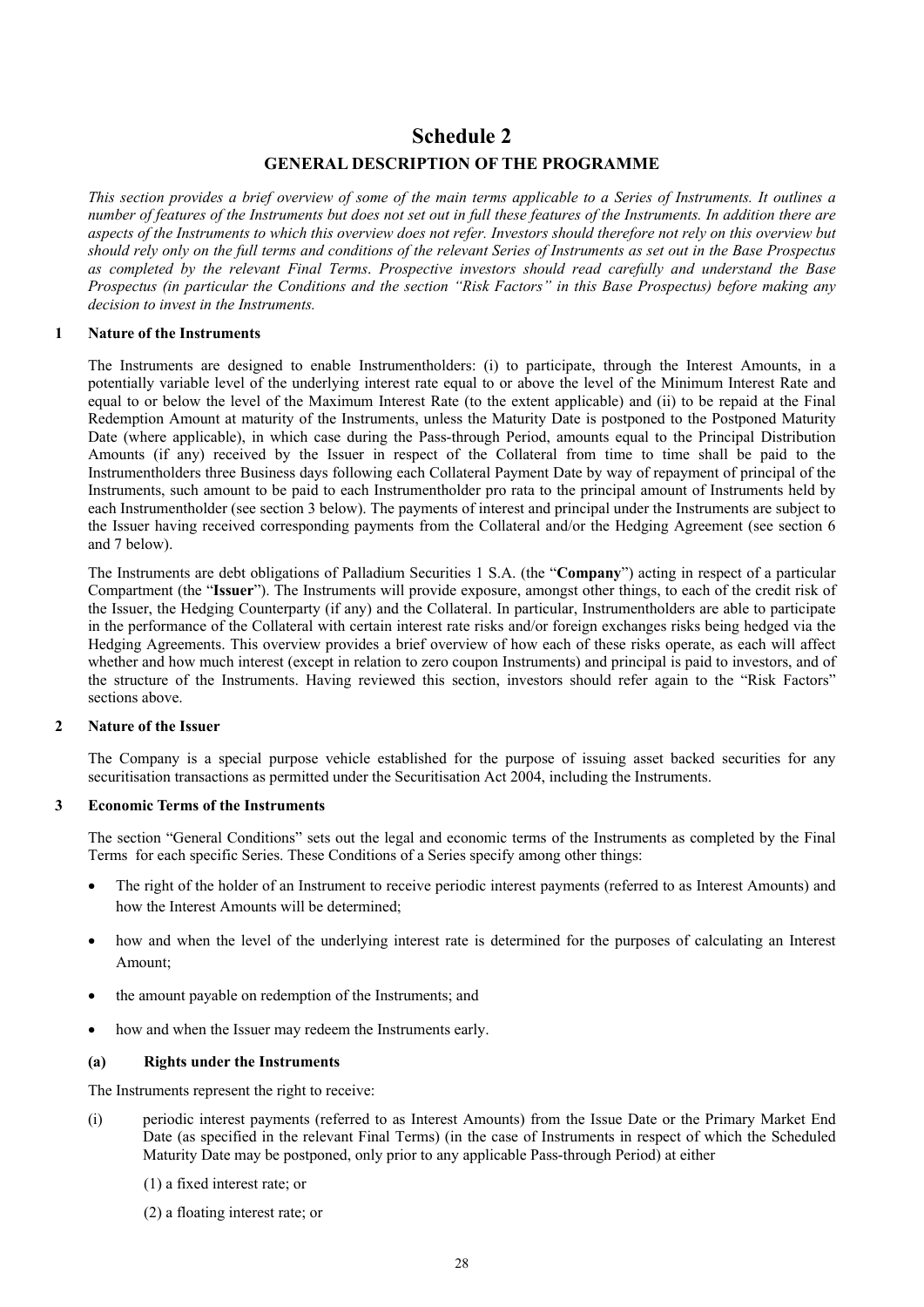- (3) a structured floating rate which may be one of
	- (a) a floating interest rate multiplied by a Leverage Factor (**Structured Floating Rate (Leverage Factor**)); or
	- (b) a Specified Rate which will only apply for a specific Business Day in the relevant Interest Period on which the Relevant Rate is greater than or equal to the Minimum Range Percentage and less than or equal to the Maximum Range Percentage (**Structured Floating Rate (Range Accrual**)); or
	- (c) a floating interest rate on the basis of (i) the applicable Benchmark Rate for a Representative Amount of the Specified Currency for one Specified Duration, minus (ii) the Benchmark Rate for a Representative Amount of the Specified Currency for a second Specified Duration (**Structured Floating Rate (SD1 – SD2)**); or
	- (d) the sum of or difference between two different Benchmark Rates (**Structured Floating Rate (Aggregate Benchmark Rate)**);
	- (e) a rate linked to the performance of a specified inflation Index (Structured Floating Rate (Inflation Index Linked Rate); or
- (ii) no periodic interest payment during the term of the Instrument (zero coupon Instrument);
- (iii) during any applicable Pass-through Period in relation to Instruments in respect of which the Scheduled Maturity Date may be postponed, interest payments (referred to as Interest Amounts) equal to Interest Distribution Amounts (if any) received by the Issuer in respect of the Collateral from time to time; and
- (iv) a Final Redemption Amount of 100 per cent. of the Calculation Amount per Instrument. where the Calculation Amount is specified in the relevant Final Terms on the Maturity Date of the Instrument, provided in the case of Instruments in respect of which the Maturity Date has been postponed (where applicable) from the Scheduled Maturity Date to the Postponed Maturity Date, amounts equal to the Principal Distribution Amounts (if any) received by the Issuer in respect of the Collateral from time to time during the Pass-through Period.

In the case of Instruments in respect of which the relevant Final Terms specify that "Interest Component Adjustment" is Applicable, the Calculation Agent in its reasonable discretion may determine an adjustment to any one or more of the initial Interest Rate, the Margin, any applicable Minimum Interest Rate, any applicable Maximum Interest Rate or the Leverage Factor, as specified in the applicable Final Terms, in accordance with its normal pricing methodology on the specified Interest Component Adjustment Date. In such circumstances, the Calculation Agent shall determine any adjustment to any such component(s) by reference to such prevailing market conditions as it determines appropriate on the relevant Interest Component Adjustment Date which may, in particular, include the value and volatility of the Collateral, credit spreads on the issuer of the Collateral and the level of interest rates and interest rate swap rates, all as at the relevant Interest Component Adjustment Date. In such circumstances, the Calculation Agent will determine an illustrative Interest Rate, Margin, Minimum Interest Rate (if applicable), Maximum Interest Rate (if applicable) and/or Leverage Factor based on the market conditions and other factors as described above as at the first date of the Offering Period specified in the relevant Final Terms. However, in such cases, there can be no assurance as to the market conditions prevailing on the applicable Interest Component Adjustment Date and consequently as to the actual level of each relevant component and the Interest Rate.

#### **(b) Interest Payments**

Each Interest Amount payable (if any) prior to any applicable Pass-through Period will reflect the specified Calculation Amount per Instruments, the Interest Rate and the day count fraction for the relevant Interest Period. An Interest Amount will be payable on the specified interest payment dates.

In respect of fixed rate Instruments, the Yield is calculated using the ICMA Method prior to any applicable Passthrough Period. The ICMA Method determines the effective interest rate for the securities taking into account accrued interest on a daily basis.

In respect of floating rate Instruments, including structured floating rate Instruments, the Interest Rate will be determined by the Calculation Agent in respect of each interest period prior to any applicable Pass-through Period by reference to the specified screen page, subject to certain fallback provisions. To the extent a Minimum Interest Rate and/or Maximum Interest Rate applies, the Calculation Agent determines whether the level of the underlying interest rate is equal to or lower than the Minimum Interest Rate or equal to or greater than the Maximum Interest Rate and will adjust the applicable Interest Rate accordingly.

Instruments may be zero coupon Instruments where the Instruments shall not bear any interest prior to the Maturity Date.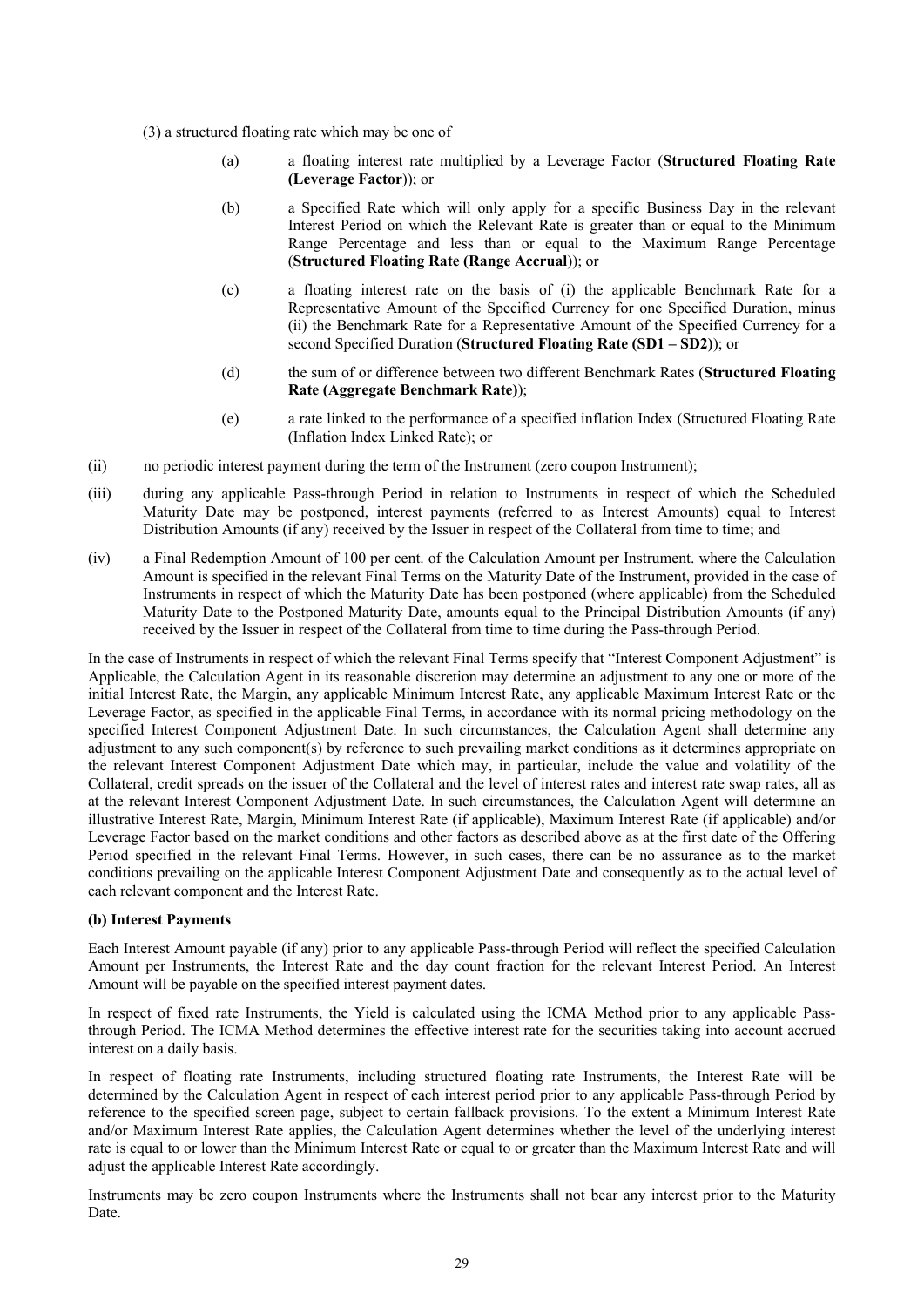During any applicable Pass-through Period, each Interest Amount will reflect the Interest Distribution Amounts (if any) received by the Issuer in respect of the Collateral from time to time. An Interest Amount will be payable three Business days following any date on which an Interest Distribution Amount is received by the Issuer.

Payments of interest, where relevant, and principal are contingent on the performance of the Collateral and will also be dependent on any Hedging Agreement, should one apply.

#### **(c) Redemption at Maturity**

Unless previously redeemed or purchased and cancelled and except in the case of Instruments in respect of which the Maturity Date may be postponed, each Instrument will be redeemed by the Issuer by payment of the Final Redemption Amount, such redemption to occur, subject as provided below, on the Maturity Date. The Issuer will either repay the Instruments from the proceeds that it has received from the redemption of the Collateral or from the payments by the Hedging Counterparty under any Hedging Agreement. Hence the redemption of the Instruments is dependent on the payment under the Collateral and/or the Hedging Agreement (if any).

In the case of Instruments in respect of which the Maturity Date may be postponed, unless previously redeemed or purchased and cancelled, each Instrument will be redeemed by the Issuer by payment of the Final Redemption Amount, such redemption to occur, subject as provided below, on the Scheduled Maturity Date. The Issuer will either repay the Instruments from the proceeds that it has received from the redemption of the Collateral or from the payments by the Hedging Counterparty under any Hedging Agreement. Hence the redemption of the Instruments is dependent on the payment under the Collateral and/or the Hedging Agreement (if any). In the event that the Maturity Date has been postponed to the Postponed Maturity Date, during the Pass-through Period, amounts equal to the Principal Distribution Amounts (if any) received by the Issuer in respect of the Collateral from time to time shall be paid to the Instrumentholders three Business days following each Collateral Payment Date by way of repayment of principal of the Instruments, such amount to be paid to each Instrumentholder pro rata to the principal amount of Instruments held by each Instrumentholder.

#### **(d) Early Redemption**

If the Collateral (or any part of it) (as described below) becomes due and repayable or becomes capable of being declared due and repayable prior to its maturity or scheduled termination date or there is a payment default in respect of the Collateral (or any part of it) or the Hedging Agreement is terminated prior to the Maturity Date or there is a cessation in the publication of any applicable Index (see section 7 below for more details), the Instruments shall be mandatorily redeemed in whole or in part, as applicable, and the Series Assets shall be subject to realisation by the Selling Agent, in whole or in part (as applicable). The redemption amount (referred to as the Early Termination Amount – see section 8 below) payable to Instrumentholders in these circumstances will be their *pro rata* share of the proceeds of realisation of the relevant Series Assets after deduction of prior ranking amounts such as the costs and fees of the Trustee, and (unless the Series Assets are realised due to an event of default in relation to the Hedging Counterparty) any outstanding claims of the Hedging Counterparty (including any amounts payable by the Issuer to the Hedging Counterparty in respect of the Option Premium). Furthermore, potential investors should note that the Selling Agent will be able to deduct any of its commissions and/or expenses in connection with the realisation of the Series Assets from the proceeds of realisation of the Series Assets prior to the distribution of such proceeds to the other Series Parties.

#### **(e) Deductions due to taxes, duties, expenses**

Any amounts payable in respect of the Instruments are subject to the deduction of certain taxes, duties and/or expenses.

#### **4 Transaction Structure**

The money raised by the Issuer from the initial sale of the Instruments for a Series shall be used by the Issuer to purchase the Collateral (see section 5 below), after deduction of the costs of the issue and the Issuer's general administrative costs, for such Series. Such purchase or purchases (as the case may be) may directly be made from the issuer of such Collateral, the dealers in the primary market or from any other holders of the Collateral in the secondary market. Each item of Collateral, together with the Issuer's rights under any Hedging Agreement, any Hedging Collateral and any proceeds from any relevant Hedging Agreement (as described in section 6 below) shall form the Series Assets for such Compartment. The Series Assets are exclusively allocated to the relevant Compartment established by the board of directors of the Issuer in respect of the relevant Instruments and will be kept separate from the other assets of the Issuer. The Series Assets for each Compartment are held by the Trustee in favour of the Instrumentholders as security for the obligations of the Issuer under the Instruments.

The Issuer will acquire the Series Assets in an amount sufficient to ensure that it is in a position to meet its obligation under the Instruments, in particular payment of interest (except in the case of a zero coupon Instruments; see section 7 below), the Final Redemption Amount (see section 8 below), the Early Termination Amount (see section 10 and 11 below) and any obligations under the Hedging Agreements (see section 6).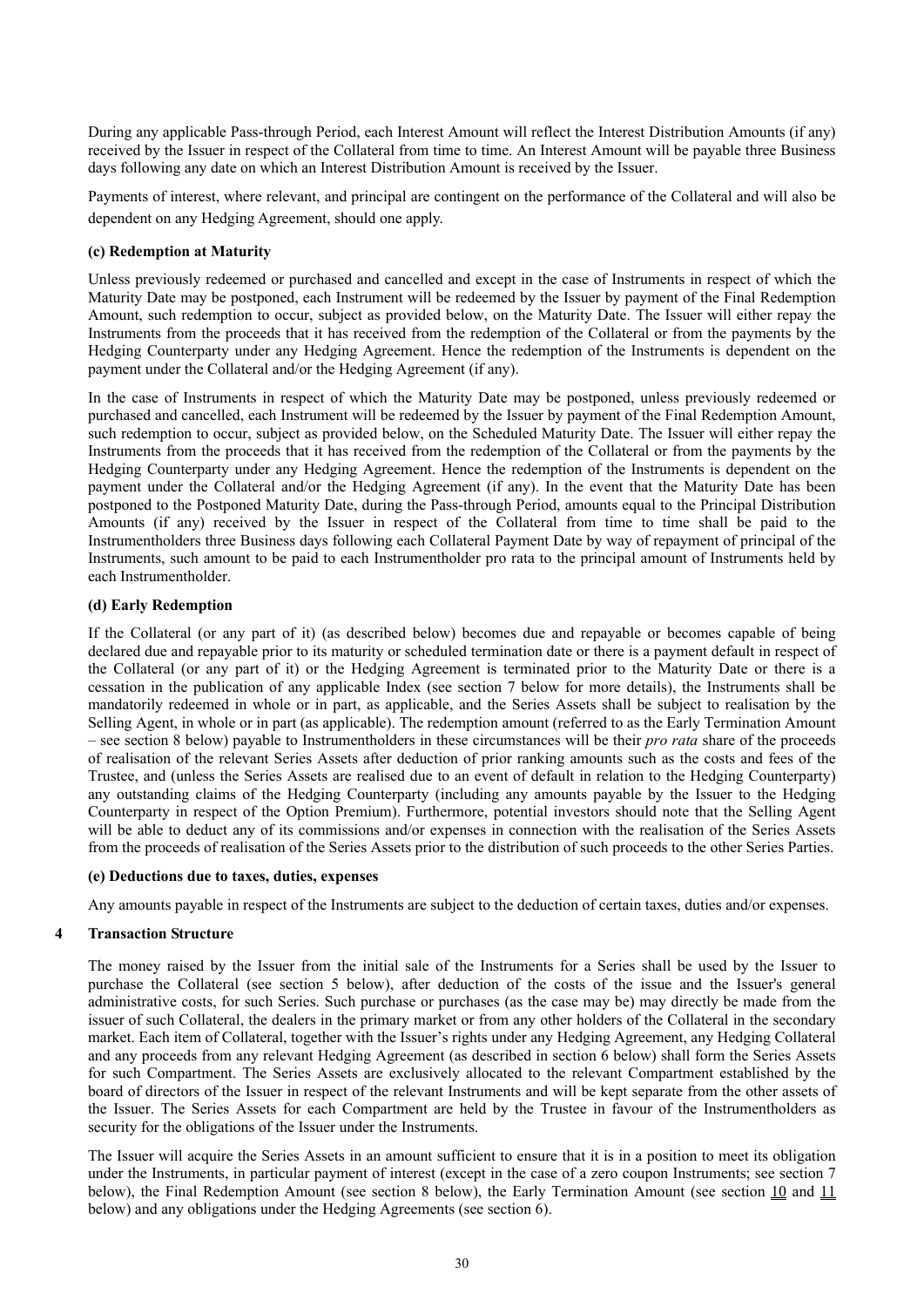The Issuer for each Series of Instruments may finance any payments to Instrumentholders:

1. if no Hedging Agreement is entered into, directly through payments of principal, interest, dividends or other distributions received on the Collateral and other Series Assets; and/or





On or prior to the Maturity Date of the Instruments, and subject to any postponement of the Maturity Date to the Postponed Maturity Date (where applicable), the Collateral is either scheduled to be redeemed by the relevant Collateral Obligor or sold to a Hedging Counterparty and the Hedging Agreement will terminate. The Issuer intends to use the proceeds from the redemption and/or realisation of the Collateral and any amounts received under the Hedging Agreement to pay the Final Redemption Amount, and any outstanding Interest Amount, to the Instrumentholders.

In the event of an early termination of the Instruments in accordance with the Conditions of the Instruments, the Issuer, the Trustee or the Selling Agent will be required to sell or otherwise realise the Collateral and terminate the Hedging Agreement. In such a case, the Issuer will pay to the Instrumentholders, subject to the priority of payments specified in Condition 8.8 (*Application of Proceeds of Series Assets*), the Early Termination Amount in respect of each of the Instrument. The Early Termination Amount payable to the Instrumentholders will be their *pro rata* share of the proceeds of realisation of the relevant Series Assets minus prior ranking payments and any commissions or expenses due to the Selling Agent in connection with the realisation of the relevant Series Assets (see section 11 below). The Early Termination Amount may be lower than the nominal amount of the Instruments that are being redeemed and may be zero.

The Series Assets will be the only assets of the Issuer available to meet the claims of the holders of the Instruments. Instrumentholders bear the risk of a default of the Collateral as well as any decline in the value of the Collateral. If the value of any Collateral has declined since the date of purchase, the amounts received by Instrumentholders on any early cancellation of the Instruments may be less than the original nominal amount of their Instruments and may be zero. Instrumentholders are exposed to the credit risk of Deutsche Bank Luxembourg S.A. as Custodian and, if applicable, Servicer of the Collateral which may result in the Collateral not being available for any payments under the Instruments and/or any Hedging Agreements. Furthermore Instrumentholders bear the credit risk of the Hedging Counterparty to the extent any default by the Hedging Counterparty under the Hedging Agreement is not covered by the Hedging Collateral provided thereunder.

#### **5 General Description of the Collateral**

On or about the Issue Date, the Issuer will use the proceeds of the issue to purchase the Collateral which may comprise any debt instrument(s) issued by a Collateral Obligor listed in Annex 1 (*Collateral Annex*) to this Base Prospectus. The Collateral may form a pool of debt instruments issued by different Collateral Obligors or include only one debt instrument issued by a Collateral Obligor or multiple debt instruments issued by the same Collateral Obligor, as specified in the Final Terms. Subject (where applicable) to any postponement of the Maturity Date to the Postponed Maturity date, the Collateral will pay a fixed and/or floating interest rate and/or may be zero coupon debt instruments. Subject (where applicable) to any postponement of the Maturity Date, the Collateral Obligor undertakes under the relevant Collateral to repay the Collateral on the maturity date of such Collateral at the nominal amount of the Collateral. In the event that the Maturity Date has been postponed to the Postponed Maturity Date, during the Pass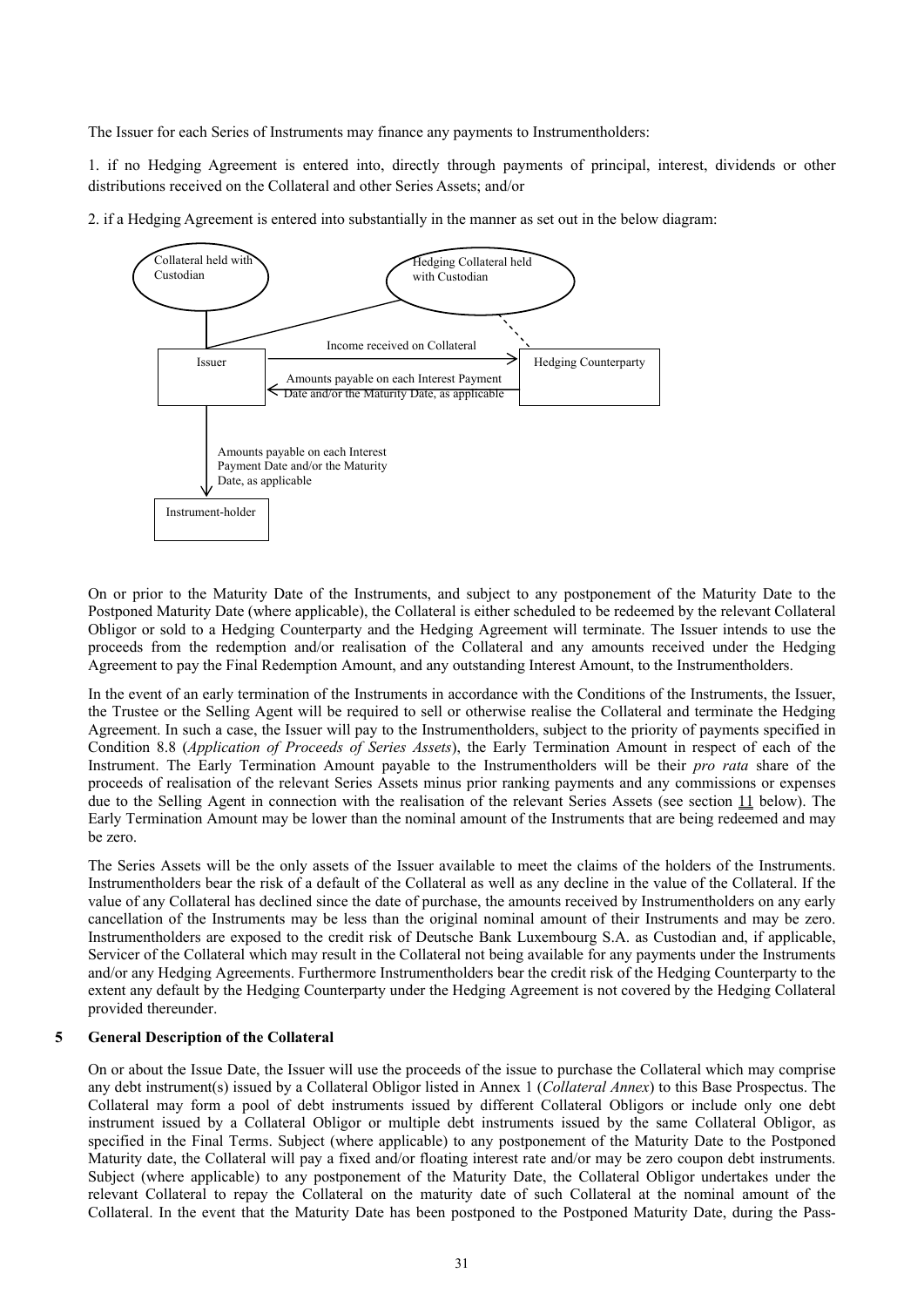through Period, amounts equal to the Principal Distribution Amounts (if any) received by the Issuer in respect of the Collateral from time to time shall be paid to the Instrumentholders three Business days following each Collateral Payment Date by way of repayment of principal of the Instruments.

The Collateral may be denominated in a currency other than the currency in which the Instruments are issued and the Issuer will rely on the currency swap transaction under the Hedging Agreement to convert such sums to the Specified Currency. The Calculation Agent will be responsible for determining the exchange rate applicable when calculating the correct amount of Collateral corresponding to the Instruments on the Issue Date and any Early Termination Amount payable on an early termination of the Instruments.

The Collateral may include senior unsecured and secured debt instruments. The Collateral may also include high yield bonds which are typically secured debt instruments of a Collateral Obligor with a lower credit rating than investment grade rated bonds.

The relevant Collateral will be purchased in a principal amount equal to the Aggregate Nominal Amount of the Instruments issued on the Issue Date or in a ratio as specified in the Final Terms.

The Collateral Obligor, the Collateral Guarantor (if any) and the Collateral Support Provider (if any) will have securities admitted to trading on a regulated market in the European Union where more information on the Collateral Obligor, the Collateral Guarantor (if any) and the Collateral Support Provider (if any) can be found (as specified in the Final Terms). A general description of the Collateral Obligor and any Collateral Guarantor or Collateral Support Provider is set out in Annex 1 (*Collateral Annex*) to this Base Prospectus.

If "Collateral Support Provider" is specified as "Applicable" in the relevant Final Terms, the Collateral will benefit from a Keepwell Agreement or Alternative Collateral Support Arrangement. In the case of a Keepwell Agreement, it is typical for the Collateral Support Provider to undertake that it will make available funds sufficient to meet the payment obligations, as they fall due, of the Collateral Obligor. The Collateral Obligor is commonly first obliged to notify the Collateral Support Provider of any shortfall. The Collateral Support Provider will, in such cases, often be an entity that directly or indirectly controls all the outstanding shares of the Collateral Obligor and will also undertake in the Keepwell Agreement not to encumber or otherwise dispose of such shares.

Other Alternative Collateral Support Arrangements will likewise involve a Collateral Support Provider giving certain undertakings to the Collateral holders or the Collateral Obligor which will seek to increase the likelihood that the Collateral Obligor will not default on its payment obligations and will be able to repay the Instruments in full on redemption.

#### **6 Hedging Agreement**

On or prior to the Issue Date for a Series of Instruments the Issuer may enter into an interest and/or currency swap agreement (the "**Hedging Agreement**") with the Hedging Counterparty on the basis of a 1992 or 2002 Master Agreement (Multicurrency-Cross Border) and schedule under English law, as published by the International Swaps and Derivatives Association, Inc. (ISDA), as supplemented by a confirmation in respect of the interest rate and/or currency swap. Deutsche Bank AG will act as Hedging Counterparty and further information on Deutsche Bank AG can be found in the section "ADDITIONAL INFORMATION IN RELATION TO THE PARTIES TO THE STRUCTURE" below.

The Hedging Agreement is an interest rate and/or currency swap transaction related to the Instruments and the Collateral and for the purposes of which both the Issuer and the Hedging Counterparty undertake to make periodic payments. The payments which the Hedging Counterparty undertakes to make under the Hedging Agreement equal the Issuer's interest payments in respect of the Instruments. In return, the Issuer will pay to the Hedging Counterparty the interest payments that it receives under the Collateral.

The principal purpose of any Hedging Agreement is to ensure that, prior to any early cancellation of the Instruments, the income received by the Issuer from any Collateral (which may pay a rate of interest that differs from the rate that the Issuer must pay under the Instruments, or may pay amounts in a different currency to the currency in which the Instruments are denominated) is exchanged for an income stream that matches the amounts to be paid under the **Instruments** 

If "Collateral Put/Call Redemption" is not specified as "Applicable" in the relevant Final Terms, if any of the Collateral becomes repayable at the option of the Collateral Obligor in accordance with the terms of such Collateral, the Collateral will redeem and the proceeds of redemption shall be paid to the Hedging Counterparty pursuant to the Hedging Agreement. In such circumstances the remaining amounts to be paid under the Instruments will depend in full upon the performance of the Hedging Counterparty under the Hedging Agreement.

In order to secure the performance of any Hedging Counterparty's obligations under each Hedging Agreement, as part of the corresponding Hedging Agreement, a Credit Support Document may be entered into by the Issuer and the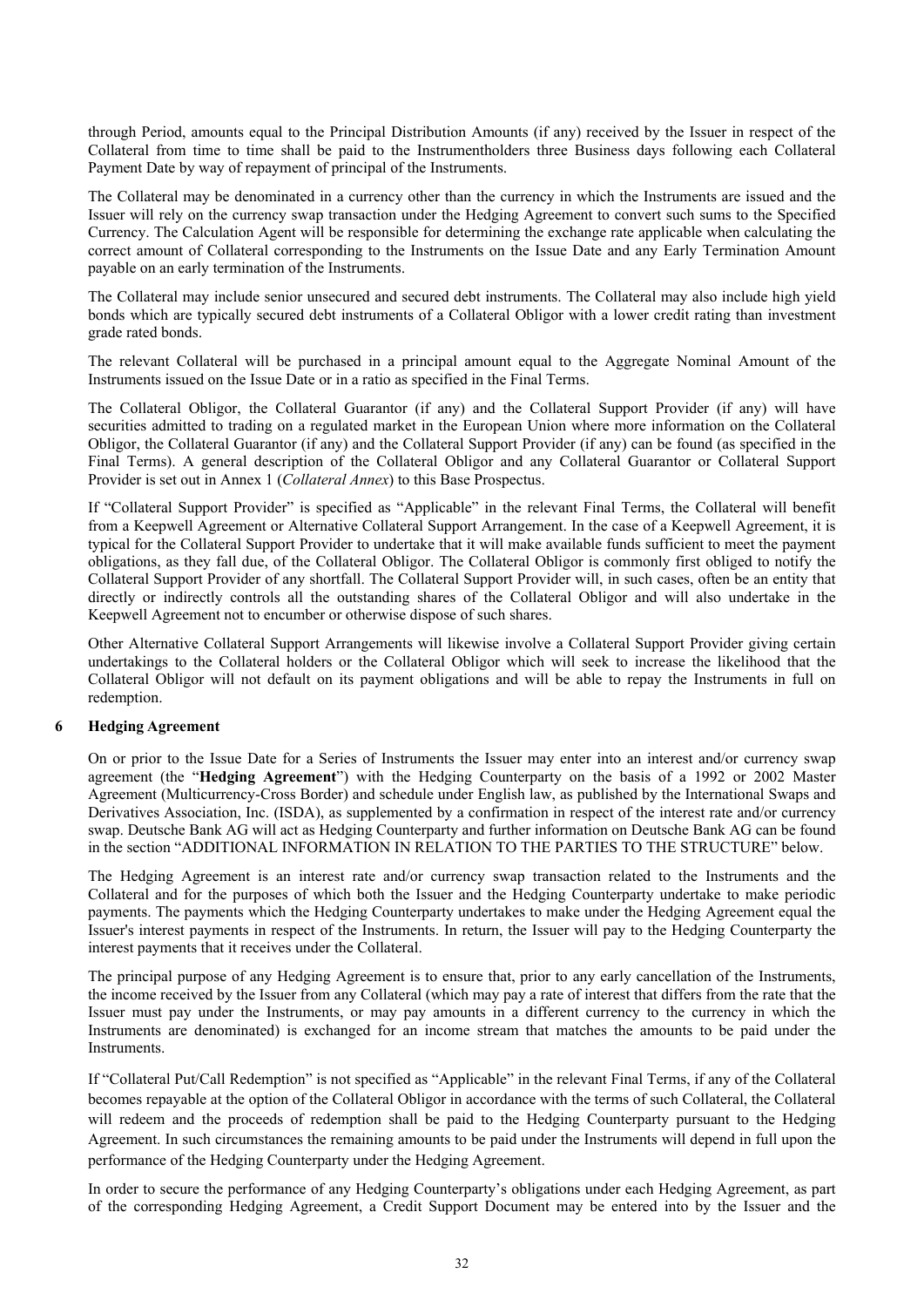Hedging Counterparty on or after the Issue Date of the Instruments pursuant to which the Hedging Collateral may, from time to time, be delivered by such Hedging Counterparty to the Custodian in order to collateralise the Hedging Counterparty's exposure to the Issuer. The Issuer may, if "2-Way Hedging Collateral Posting" is specified in the relevant Final Terms, also be required to deliver collateral comprising the Collateral to the Hedging Counterparty in order to collateralise its obligations to the Hedging Counterparty under the Hedging Agreement. Any Hedging Collateral and/or eligible credit support comprising the Collateral delivered is subject to the right of such Hedging Counterparty and/or the Issuer (as applicable) to request redelivery of such collateral in accordance with the corresponding Hedging Agreement. The amount of the Hedging Collateral posted by the Hedging Counterparty and/or eligible credit support comprising the Collateral posted by the Issuer may be adjusted from time to time pursuant to the terms of such Hedging Agreement. The obligation of the Issuer to deliver eligible credit support comprising the Collateral to the Hedging Counterparty under the Credit Support Document is limited to the amount of Collateral held by the Issuer from time to time.

The Hedging Agreement will be terminated on or about the Maturity Date of the Instruments (or on or about the Scheduled Maturity Date of the Instruments, where the Maturity Date of the Instruments may be postponed to the Postponed Maturity Date) unless terminated earlier in accordance with its terms, including due to an event of default or termination event under the Hedging Agreement. An event of default under the Hedging Agreement includes, inter alia, (subject to applicable grace period) a failure by a party to pay any amount due under the Hedging Agreement, (subject to applicable grace period) a failure by either party to perform any obligation under the Hedging Agreement, or the bankruptcy of a party. A termination event under the Hedging Agreement includes, inter alia, illegality, a tax event or regulatory changes affecting either party to the Hedging Agreement.

The Hedging Agreement will terminate in full if all Instruments are cancelled prior to the Maturity Date (or prior to the Scheduled Maturity Date, where the Maturity Date of the Instruments may be postponed to the Postponed Maturity Date) or if an Event of Default occurs in respect of the Instruments. Events of Default in respect of the Instruments include the following events:

- (i) if default is made in the payment of any sum due in respect of the Instruments or any of them is made for a period exceeding the Grace Period; or
- (ii) if the Issuer fails to perform or observe any of its other obligations under the Instruments, the Series Instrument and (unless such failure is, in the opinion of the Trustee, incapable of remedy in which case no such notice as is referred to in this paragraph shall be required) such failure continues for a period of 30 days (or such longer period as the Trustee may permit) following the service by the Trustee on the Issuer of notice requiring the same to be remedied (and for these purposes, a failure to perform or observe an obligation shall be deemed to be remediable notwithstanding that the failure results from not doing an act or thing by a particular time); or
- (iii) if any order shall be made by any competent court or any resolution passed for the winding-up or dissolution (including, without limitation, any bankruptcy (*faillite*), insolvency, voluntary, forced or judicial liquidation (*liquidation volontaire ou judiciaire ou forcée*), composition with creditors (*concordat préventif de faillite*), reprieve from payment (*sursis de paiement*)*,* controlled management (*gestion contrôlée*)*,* fraudulent conveyance (*actio pauliana*), general settlement with creditors or reorganisation proceedings or similar proceedings affecting the rights of creditors generally) of the Issuer or the Company (as appropriate) save for the purposes of amalgamation, merger, consolidation, reorganisation or other similar arrangement on terms previously approved in writing by the Trustee or by an Extraordinary Resolution or formal notice is given of an intention to appoint an administrator (including, without limitation, any receiver (*curateur*), liquidator (*liquidateur*), auditor (*commissaire*), verifier (*expert-vérificateur*), *juge délégué* or *juge commissaire*), provisional administrator (*administration provisoire*) or any application is made or petition is lodged or documents are filed with the court or administrator in relation to the Issuer or the Company (as appropriate).

The Hedging Agreement will terminate in part (on a pro rata basis in a proportion of its nominal amount equal to the proportion that the nominal amount of the Instruments being cancelled bears to the Aggregate Nominal Amount of all Instruments immediately prior to such cancellation) if some of the Instruments are cancelled prior to the Maturity Date (or prior to the Scheduled Maturity Date, where the Maturity Date of the Instruments may be postponed to the Postponed Maturity Date) pursuant to the Conditions. Furthermore, the Hedging Agreement may be terminated early in case of an early redemption of the Instruments.

#### **7 Early Termination of the Instruments**

The Instruments may be cancelled early if: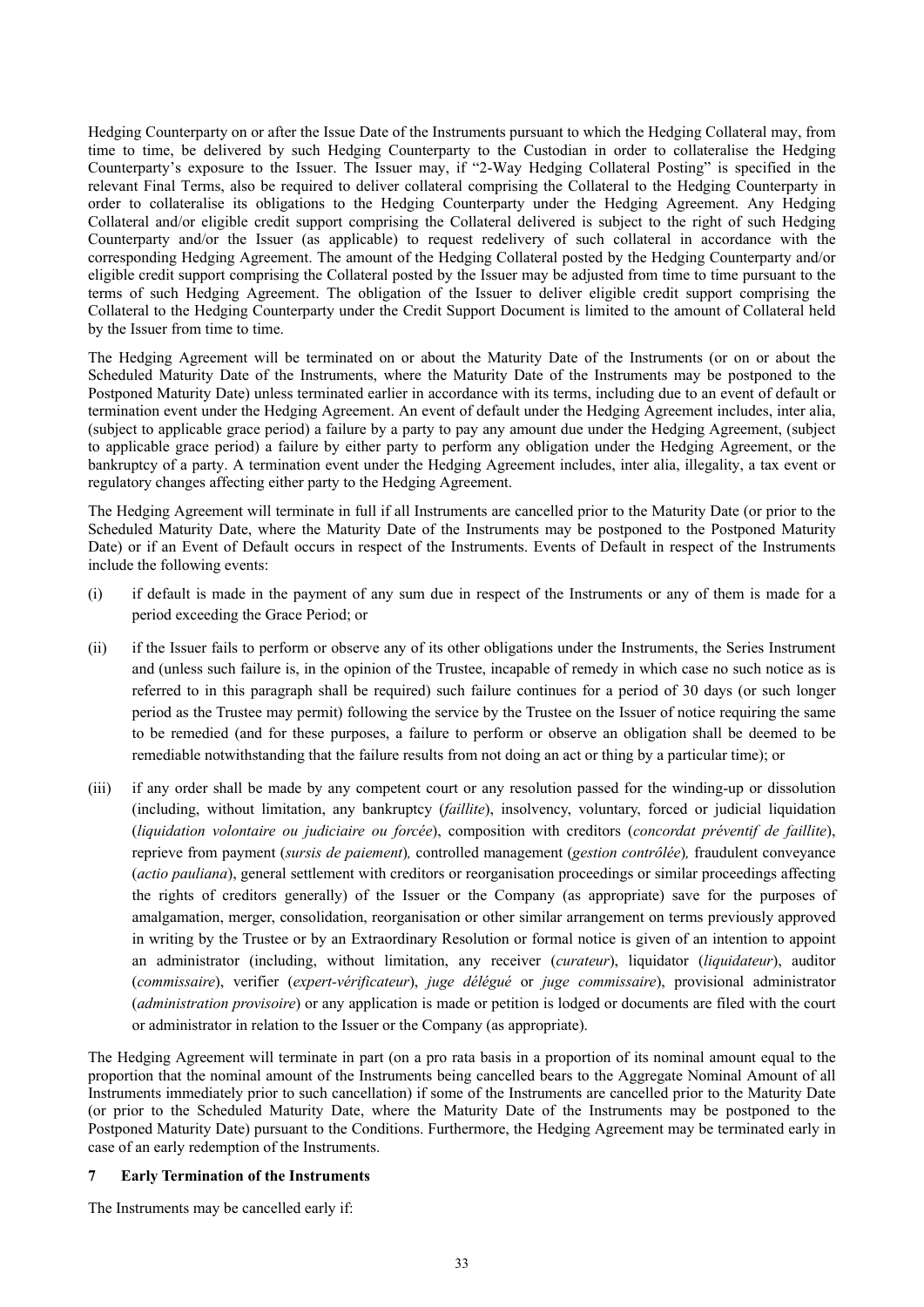- (a) a default, event of default or other similar event or circumstance occurs with respect to the Collateral (howsoever described and including, without limitation, a failure to pay any principal or interest when and where due in accordance with the terms of the Collateral as at the Issue Date and further provided that if any of the Collateral comprises asset-backed securities then any deferral of interest or other payment thereunder in accordance with its terms shall not constitute a "default");
- (b) any of the Collateral becomes repayable (otherwise than at the option of the relevant Collateral Obligor in accordance with the terms of the Collateral) or becomes capable of being declared due and payable prior to its stated date of maturity for whatever reason;

(c) in the determination of the Calculation Agent, a Regulatory Event occurs;

- (d) if "Collateral Put/Call Redemption Event" is specified as "Applicable" in the relevant Final Terms, if any of the Collateral becomes repayable at the option of the Collateral Obligor in accordance with the terms of such Collateral;
- (e) the Issuer would be required by law to withhold or account for tax or would suffer tax in respect of its income so that it would be unable to make payment of the full amount due, and the Issuer has been unable to arrange substitution or change of itself as Issuer, or is unable to do so in a tax efficient manner;
- (f) any Credit Support Document entered into in connection with any Hedging Agreement is terminated prior to the Maturity Date for any reason;
- (g) any Hedging Agreement is terminated in accordance with its terms prior to the Hedging Agreement Termination Date;
- (h) "Early Redemption on Cessation of Publication " is specified as "Applicable" in the relevant Final Terms and there is a cessation in the publication of any applicable Index; or
- (i) there is a breach by the Issuer of its obligations under the Instruments or the winding-up or dissolution of the Issuer.

In any such case of early cancellation described in (a), (b), (c), (d), (e), (f), (g) or (h) above the Issuer shall give not more than 30 nor less than 15 days' notice (or not more than 30 nor less than 10 day's notice in respect of paragraph (c)) of the date fixed for cancellation and on expiry of such notice (i) the Issuer shall cancel the outstanding Instruments of such Series in whole or in part, as applicable, (ii) the relevant portion of the Series Assets will be realised in accordance with the Securitisation Act 2004, if applicable, and (iii) the security constituted by or created pursuant to the Series Instrument shall become enforceable in whole or in part, as applicable.

### **8 Early Termination Amount**

The Early Termination Amount (if any) due in respect of each Instrument following the occurrence of an Event of Default, a cancellation for tax reasons, a termination of the Credit Support Document, an early termination of the Hedging Agreement, a Collateral early redemption, a redemption at the option of the Issuer for a Regulatory Event, a Collateral Put/Call Redemption Event or a Collateral Default Event or the cessation of the Index, shall be an amount equal to such Instrument's *pro rata* share of an amount in the Specified Currency (which may never be less than zero) determined by the Calculation Agent in accordance with the following formula:

 $(A - B)$ 

Where:

"**A**" is the Market Value Collateral, converted into the Specified Currency (if applicable) at the relevant exchange rate applicable at such time, as determined by the Calculation Agent in its reasonable discretion; and

"**B**" is the Early Termination Unwind Costs.

"**Collateral Currency**" means the currency in which the Collateral is denominated.

"**Early Termination Unwind Costs**" means the sum (the result of which may be positive, negative or zero) of: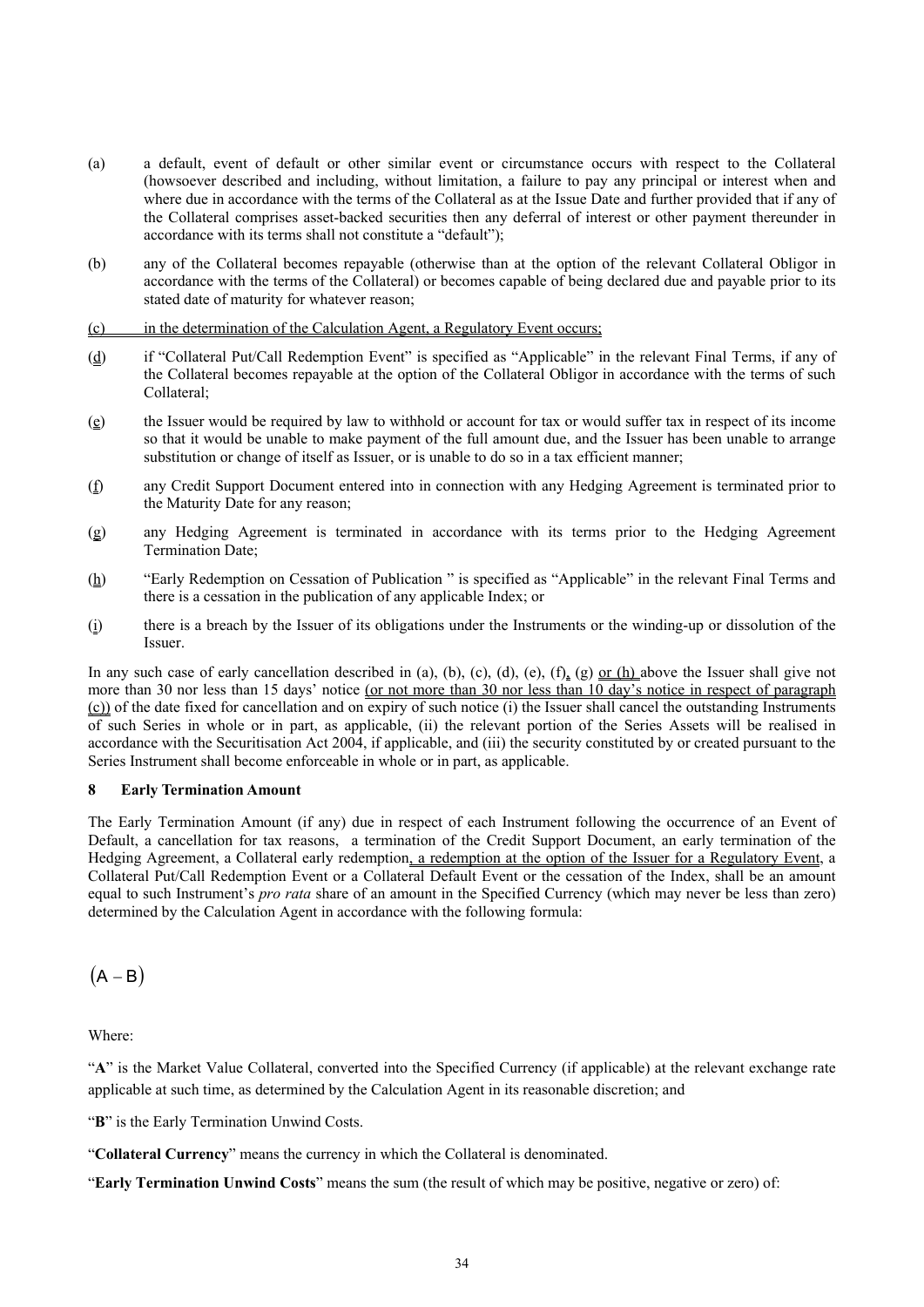(a) an amount, if any, determined by the Calculation Agent equal to (i) the sum of (without duplication) all costs, expenses (including loss of funding), tax and duties incurred by the Hedging Counterparty (expressed as a positive amount) or (ii) the gain realised by the Hedging Counterparty (expressed as a negative amount), in either case in connection with the cancellation of the Instrument and the related termination, settlement or re-establishment of any hedge or related trading position; and (without duplication); and

(b) (expressed as a positive amount) any legal and other ancillary costs (including if applicable, without limitation, any costs in relation to the realisation of the Collateral) incurred by the Issuer, the Trustee or the Hedging Counterparty as a result of the Instruments becoming subject to mandatory cancellation.

Where "Option Premium" is specified as "Applicable" in the Final Terms, the Early Termination Unwind costs shall include amounts payable by the Issuer to the Hedging Counterparty in respect of the Option Premium.

#### "**Early Termination Valuation Date**" means:

(a) for the purposes of a cancellation due to a Collateral Default Event, a Collateral early termination, a redemption at the option of the Issuer for a Regulatory Event, a Collateral Put/Call Redemption Event, a cancellation for tax reasons, a termination of the Credit Support Document or an early termination of the Hedging Agreement or the cessation of the Index, the Business Day immediately preceding the due date for cancellation; or

(b) for the purposes of a cancellation due to the occurrence of an Event of Default, the due date for cancellation.

"**Market Value Collateral**" means, in respect of each item of Collateral, (i) where the Collateral has not been redeemed, an amount in the relevant Collateral Currency calculated by the Calculation Agent equal to the highest firm bid quotation obtained by the Calculation Agent from the Reference Banks for the Collateral (excluding accrued but unpaid interest in respect thereof), on the relevant Early Termination Valuation Date provided that if no firm bid quotation is obtained, the Market Value Collateral shall be calculated by the Calculation Agent in good faith and may in certain circumstances be zero or (ii) in circumstances where the Collateral has been redeemed, the proceeds of redemption of the Collateral.

#### **9 Void transfer or other disposition and forced transfer**

At any time after becoming aware that any legal or beneficial ownership interest in an Instrument is held by a Non-Permitted Transferee, the Issuer shall give notice to the Trustee, the Custodian and the Calculation Agent and shall have the right to require such Non-Permitted Transferee to sell such interest to (a) an Affiliate of the Issuer (to the extent permitted by applicable law) or (b) a person who is not a Non-Permitted Transferee, in each case, at a price equal to the lesser of (x) the purchase price paid for such interest by such Non-Permitted Transferee, (y) the principal amount of such interest and (z) the fair market value of such interest, less any costs or expenses incurred by or on behalf of the Issuer in connection with such sale.

#### **10 Optional Redemption at the option of the Issuer**

If "Issuer Call Option" is specified to be applicable in the relevant Final Terms, the Issuer may, on giving notice (a) on a date within the Optional Redemption Period specified in such Final Terms, or (b) at least 5 Business Days prior to an Optional Redemption Date specified in such Final Terms, cancel all of the Instruments and the Issuer shall pay the Optional Redemption Amount together with interest accrued to the date fixed for cancellation in respect of each Instrument.

The Optional Redemption Amount due in respect of each Instrument pursuant to the exercise of the Issuer Call Option shall be either (a) the percentage per Calculation Amount per Instrument, or (b) the Optional Redemption Amount the Optional Redemption Amount per Instrument corresponding to the applicable Optional Redemption Date on which the Issuer Call Option is exercised, each as set out in the relevant Final Terms.

#### **11 Description of the Security Structure**

The Issuer will enter on the Issue Date with Deutsche Trustee Company Limited as Trustee into a Series Instrument under English law pursuant to which the Instruments will be constituted and secured. In accordance with such Series Instrument the Trustee is granted security for itself and as trustee over, inter alia, the Collateral and the rights of the Issuer under the Hedging Agreement as continuing security for, inter alia, the payment of all sums due under the Instruments.

Under the Series Instrument, the Trustee undertakes to hold on trust the security granted to it for, inter alia, the benefit of the Instrumentholders and has the right to enforce the security upon the occurrence of an Event of Default, e.g. in the event of a non-payment of an interest or any other amount due under the Instruments within fourteen days from the relevant due date.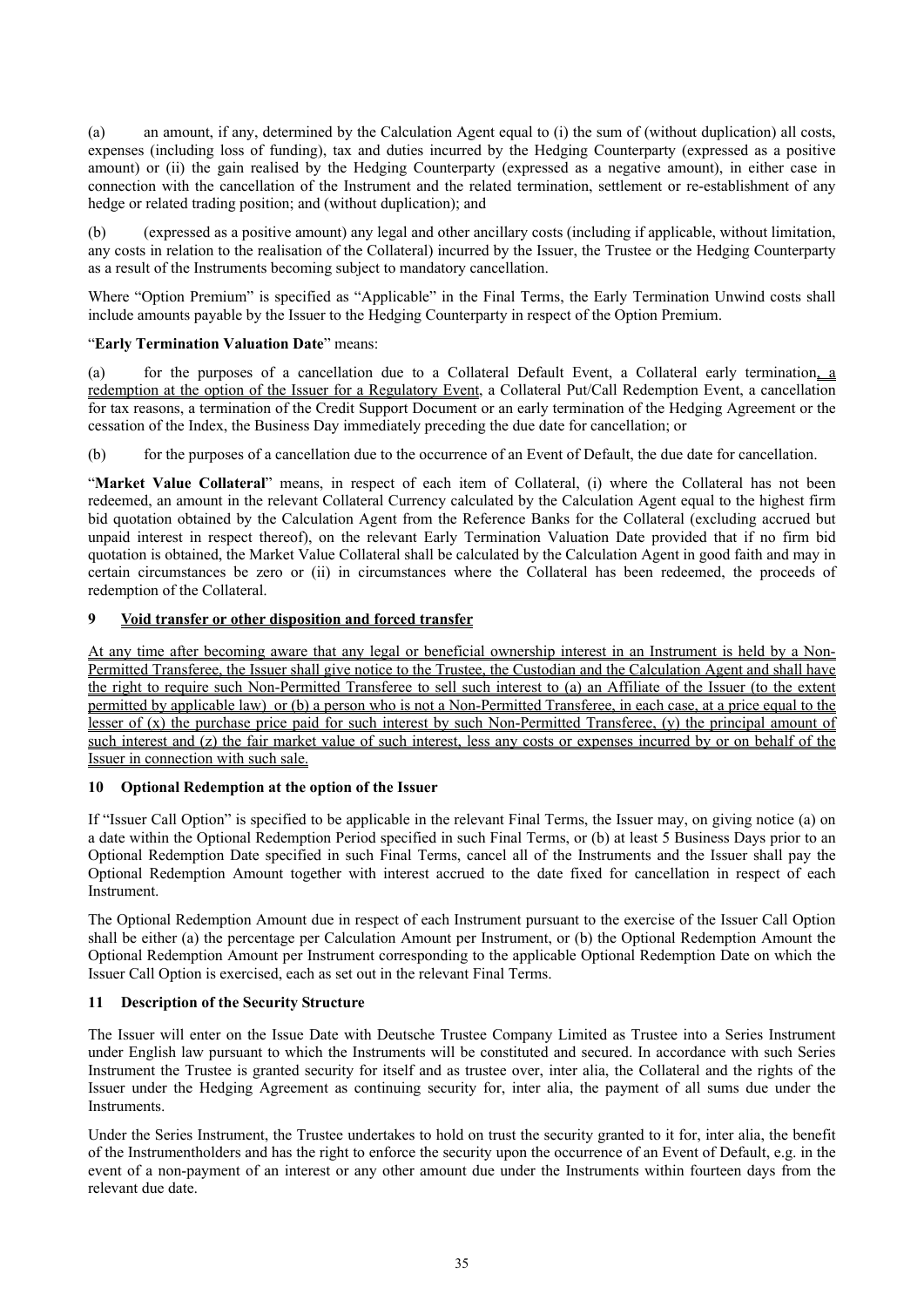The Trustee is obliged to pay to the Series Parties (as defined in the Conditions of the Instruments) the proceeds from the realisation of the Series Assets with the priority set out in Condition 8.8 (*Application of Proceeds of Series Assets*). This means that the realisation proceeds will be used to satisfy any claims of the relevant Series Party in the respective order and the claims in the same rank will be satisfied on a *pro rata* basis.

In certain circumstances, the principal amount of Collateral purchased on the Issue Date will be greater than the principal amount of Notes issued on such date. The Instruments will not, however, be over-collateralised by such amount. In no circumstances will the amount of Collateral comprising security for the Instruments exceed the Aggregate Nominal Amount of the Instruments. On the Issue Date, the nominal amount of Collateral to be delivered to the Issuer under the Hedging Agreement will exceed the Aggregate Nominal Amount of the Instruments. This excess amount shall be payable by the Issuer to the Hedging Counterparty (whether at maturity or otherwise) by way of a final exchange under the Hedging Agreement. This amount represents the premium payable to the Hedging Counterparty by the Issuer in respect of an option contained in the Hedging Agreement. In the event of an early termination of the Instruments the present value of this excess amount at the time of termination, as determined by the Calculation Agent in its sole and absolute discretion, will comprise part of the Early Termination Unwind Costs.

According to Condition 19 and the Series Instrument the Trustee may be replaced by the Issuer subject to the prior approval by an Extraordinary Resolution of the Instrumentholders and the consent of the Hedging Counterparty.

#### **12 Role of the Trustee**

Pursuant to the relevant Series Instrument, the Trustee will be appointed, *inter alia*, to hold the Series Assets for the benefit of the Instrumentholder. In the case of the security created under the relevant Series Instrument becoming enforceable, the Trustee shall enforce such security and distribute the enforcement proceed in accordance with the relevant priority of payments as set out in General Condition 8.8 (*Application of Proceeds of Series Assets*).

#### **13 Role of Agents under the Programme**

The Issuer may engage various agents in respect of the Programme and any Series of Instruments. These Agents act solely as agents of the Issuer and do not assume any obligation or duty to, or any relationship of agency or trust for or with, any Instrumentholder.

The Principal Agent or Paying Agent will have the role according to the Agency Agreement of paying, or causing to be paid, all amounts due to the Instrumentholders. The Issuer will generally procure transfer of any payments to be made to Instrumentholders to the Principal Agent or Paying Agent prior to payment to the Instrumentholders. If, however, a payment by the Issuer to the Principal Agent or Paying Agent is made late but otherwise in accordance with the terms of the Agency Agreement, the Principal Agent or Paying Agent will nevertheless make payments in respect of the relevant Series. If, however the Principal Agent or Paying Agent has reason to believe that the amounts to be received by it from the Issuer will be insufficient to satisfy all claims in respect of payments falling due in respect of any Series, the Principal Agent or Paying Agent will not be obliged to pay any such claims until it has received the full amount of such payments.

Pursuant to the Agency Agreement, the Issuer appoints the Custodian as the initial custodian of the Collateral in respect of each Series (to the extent such Collateral constitutes "liquid assets and securities" for the purposes of Article 22 of the Securitisation Act 2004) and the Custodian acknowledges that all such Collateral for that Series credited to its account or delivered to it shall be held in safe custody for and on behalf of the Issuer, subject to the security in favour of the Trustee as set out in the relevant Series Instrument. The Custodian (acting on behalf of the Issuer and the Trustee, respectively), or if applicable, any Servicer, shall receive all moneys in relation to the Series Assets and apply all moneys received by it under the provisions of the Series Instrument in connection with such Series Assets, in all cases in accordance with proper instructions received. The Issuer shall not at any time own or agree to own any assets which would cause any applicable Servicer to be subject to any express or implied duty or obligation under any applicable Italian or Luxembourg law (including any reporting duties towards the competent supervision authorities of the Issuer (if any)) other than the duty to collect payments made in respect of assets which it holds in its capacity as Custodian (either directly or via a sub-custodian). For these purposes, references to "collect" or the "collection" of payments shall be construed as meaning the receipt of payments due with respect to such assets held and shall not extend to ensuring performance of such assets whether by management of the recovery of unpaid debts or otherwise. The role of Servicer (if applicable) is restricted to this single duty accordingly.

Any Calculation Agent, if specified in the Final Terms, shall perform the duties expressed to be performed by it in the relevant Series of Instruments, the Final Terms and Agency Agreement. The Calculation Agent shall make the relevant determinations and/or calculations accordingly.

Pursuant to the Agency Agreement, the Selling Agent's role is, if instructed by the Trustee in accordance with General Condition 8.10.2, to use all reasonable endeavours, as the agent of the Trustee, to sell or otherwise realise the Collateral